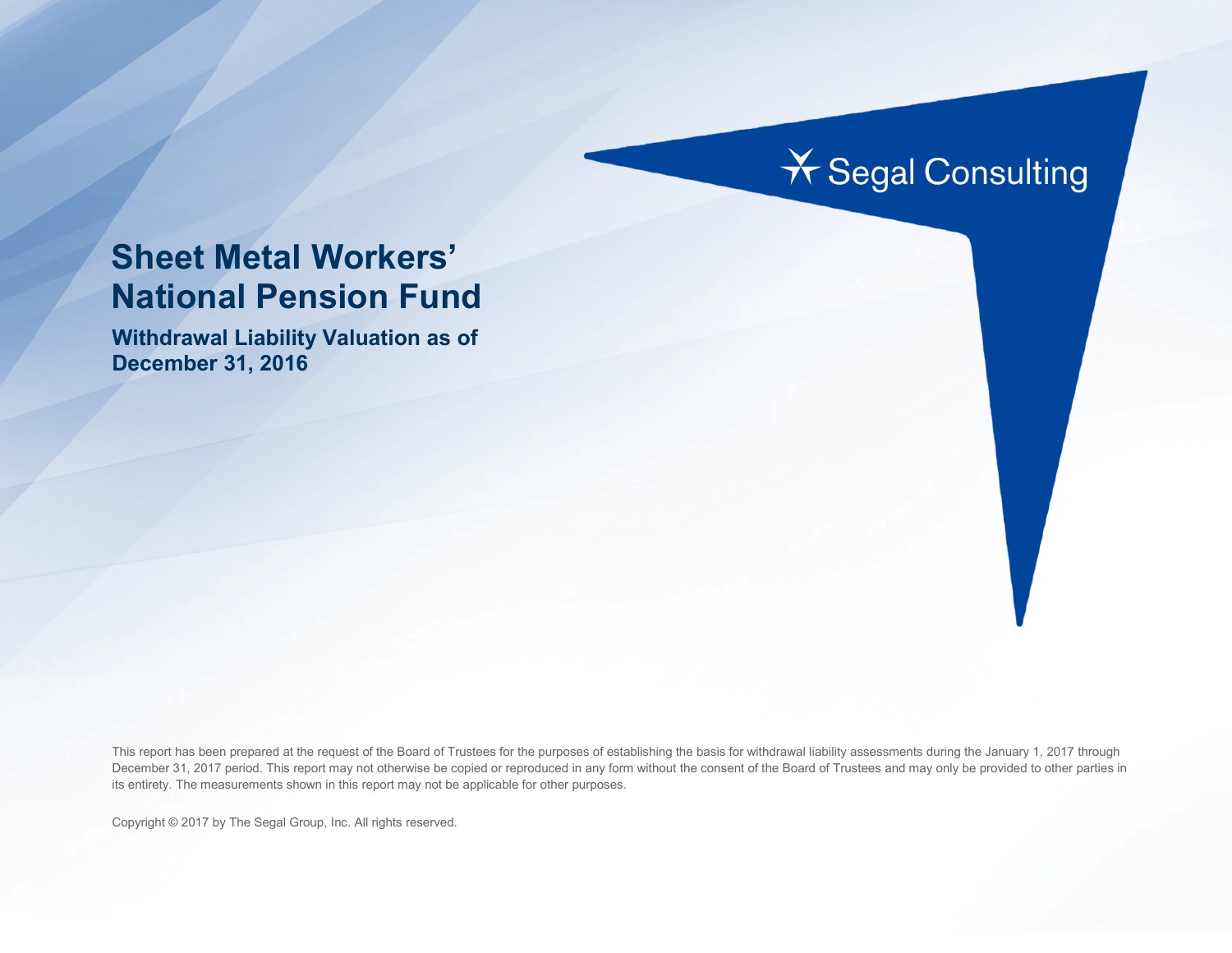

101 NORTH WACKER DRIVE, SUITE 500 CHICAGO, IL 60606 T 312.984.8500 WWW.SEGALCO.COM

September 26, 2017

Board of Trustees Sheet Metal Workers' National Pension Fund Fairfax, Virginia

Dear Trustees:

This report summarizes and reviews the Plan's status and experience with respect to employer withdrawal liability. It outlines the withdrawal liability method adopted and explains the calculation of the amount of liability of a withdrawn employer. It also establishes the basis for assessments of withdrawal liability for withdrawal during the period January 1, 2017 through December 31, 2017.

The actuarial calculations were completed under the supervision of Daniel V. Ciner, MAAA, Enrolled Actuary. The basic participant and financial data used in this report are the same as those used in the actuarial valuation as of January 1, 2017. The benefit provisions included in the calculations are those that were in effect on December 31, 2016. The method described in the PBGC Technical Update 10-3 has been used to account for reductions in benefits that occurred as a result of implementation of the Rehabilitation Plan when the Plan was in critical (Red Zone) status.

We look forward to reviewing this report with you at your next meeting and to answering any questions you may have.

Sincerely,

Segal Consulting, a Member of The Segal Group, Inc.

By:

Richard G. Gerasta Daniel V. Ciner, MAAA, EA Senior Vice President Senior Vice President and Actuary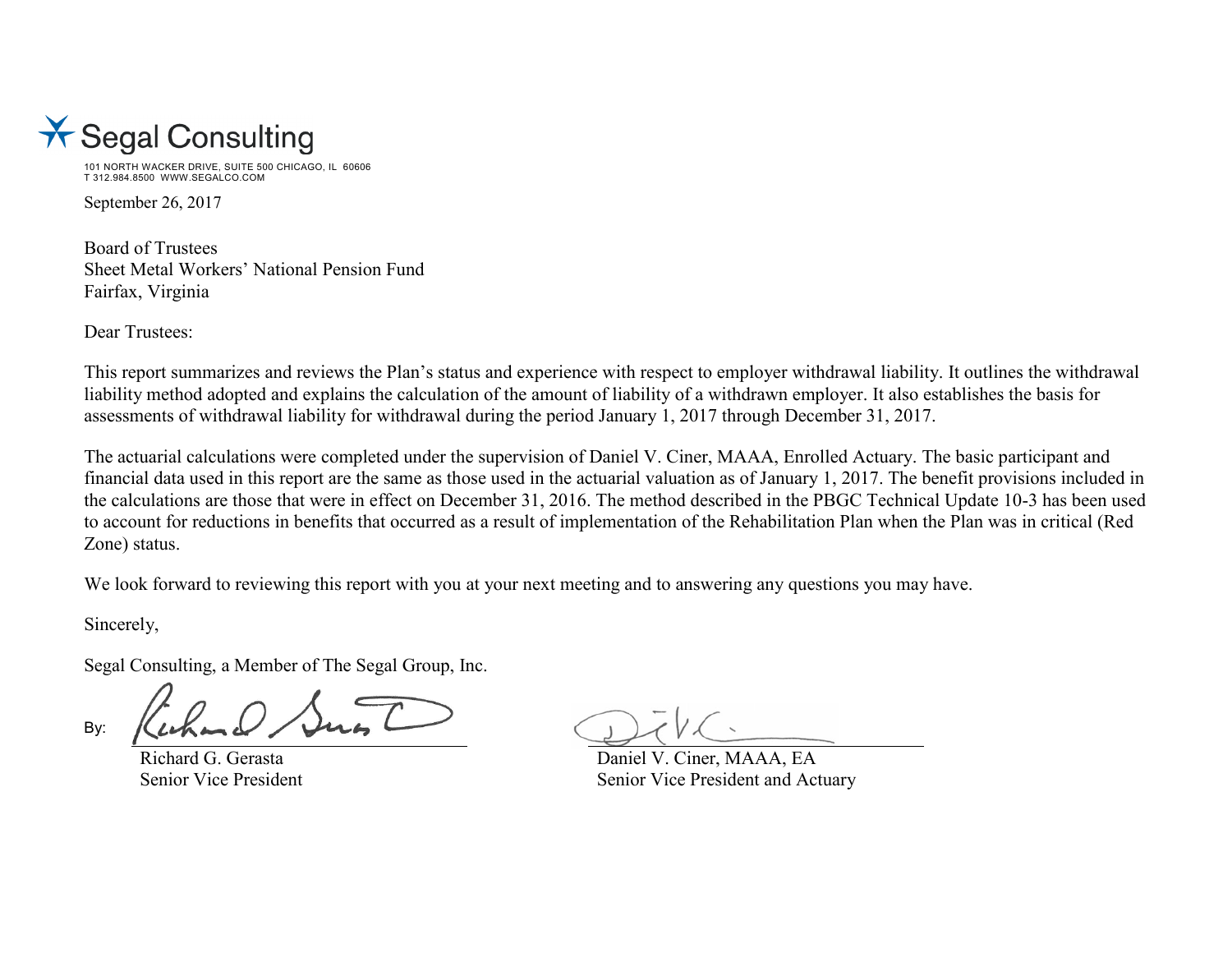# **Table of Contents**

# Sheet Metal Workers' National Pension Fund Withdrawal Liability Valuation as of December 31, 2016

| <b>Section 1: Actuarial Valuation Summary</b> |  |
|-----------------------------------------------|--|
|                                               |  |
|                                               |  |
|                                               |  |
| <b>Section 2: Actuarial Valuation Results</b> |  |
|                                               |  |
|                                               |  |
| <b>Section 3: Supplementary Information</b>   |  |
|                                               |  |
|                                               |  |
| <b>Section 4: Actuarial Certification</b>     |  |
|                                               |  |
|                                               |  |
|                                               |  |
|                                               |  |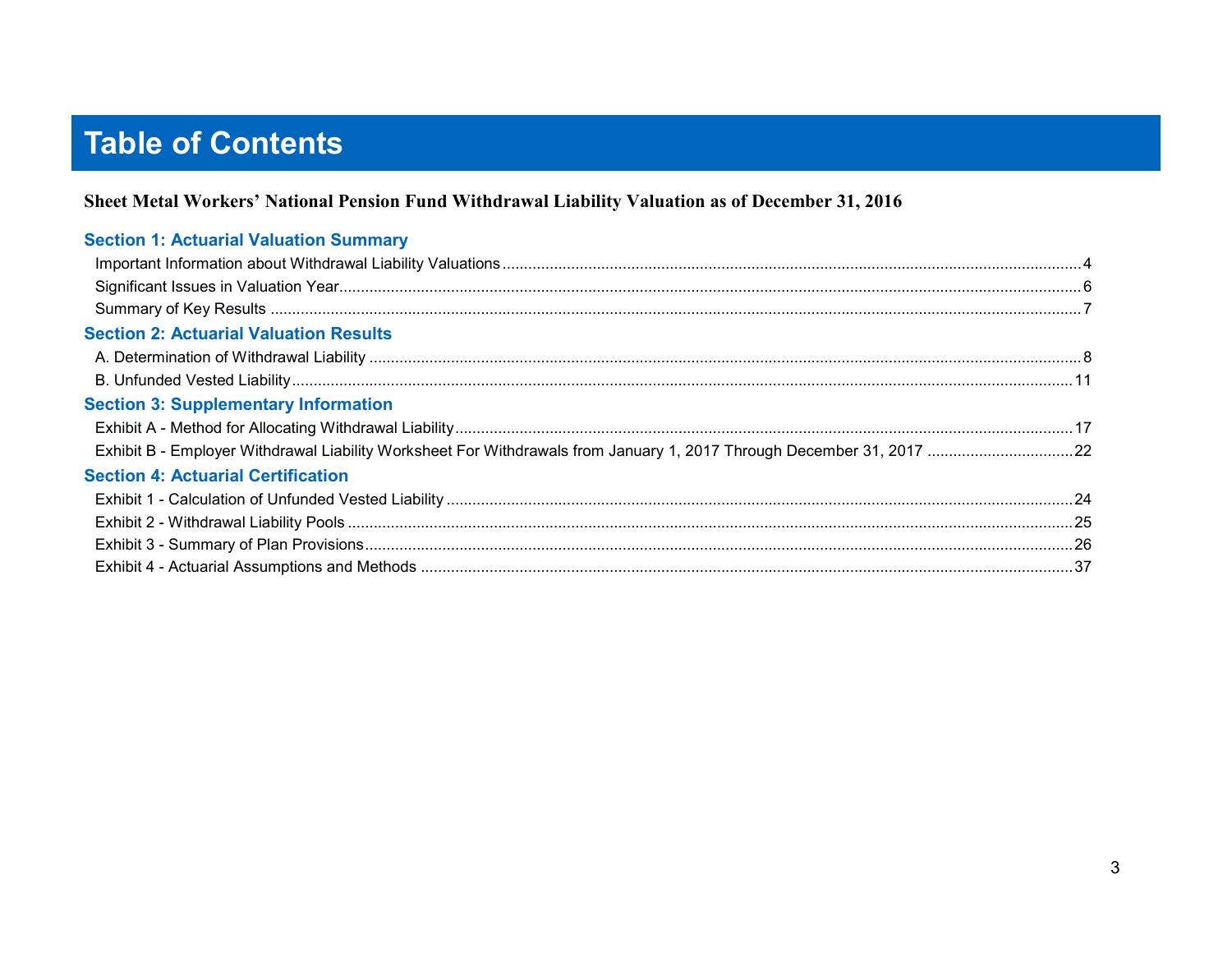# **Section 1: Actuarial Valuation Summary**

## Important Information about Withdrawal Liability Valuations

A withdrawal liability valuation is prepared to assist in the determination and assessment of withdrawal liability. It is a forecast of future uncertain obligations of a pension plan. As such, the forecast will never precisely match the actual stream of benefits and expenses to be paid. In order to prepare withdrawal liability valuations, Segal Consulting ("Segal") relies on a number of input items. These include:

- **Plan Provisions** Plan provisions define the rules that will be used to determine benefit payments, and those rules, or the interpretation of them, may change over time. It is important for the Trustees to keep Segal informed with respect to plan provisions and administrative procedures, and to review the plan summary included in our report to confirm that Segal has correctly interpreted the plan of benefits. For an employer withdrawing in a particular plan year, the relevant plan provisions are those in effect at the end of the prior plan year.
- **Participant Information** The present value of vested benefits, upon which withdrawal liability for an employer is determined, is based on data provided to the actuary by the plan. Segal does not audit such data for completeness or accuracy, other than reviewing it for obvious inconsistencies compared to prior data and other information that appears unreasonable. It is not necessary to have perfect data for a valuation: the valuation is an estimated forecast, not a prediction. Notwithstanding the above, it is important for Segal to receive the best possible data and to be informed about any known incomplete or inaccurate data.
- **Financial Information** The withdrawal liability valuation is based on the asset values as of the valuation date, typically reported by the auditor. The allocation of the unfunded present value of vested benefits to an employer is based on its detailed obligated contribution information as well as that for other participating employers, as provided by the plan.
- **Actuarial Assumptions** In measuring the present value of vested benefits for withdrawal liability purposes, Segal starts by developing a forecast of the vested benefits to be paid to existing plan participants for the rest of their lives and the lives of their beneficiaries. This requires actuarial assumptions as to the probability of death and retirement. The forecasted benefits are then discounted to a present value. The actuarial model used to develop the present value of vested benefits for withdrawal liability purposes may use approximations and estimates that will have an immaterial impact on our results. In addition, the actuarial assumptions may change over time, and while this can have a significant impact on the reported results, it does not mean that the previous assumptions or results were unreasonable or wrong.

**Section 1: Actuarial Valuation Summary as of December 31, 2016 for the Sheet Metal Workers'**  National Pension Fund<br>National Pension Fund<br>National Pension Fund

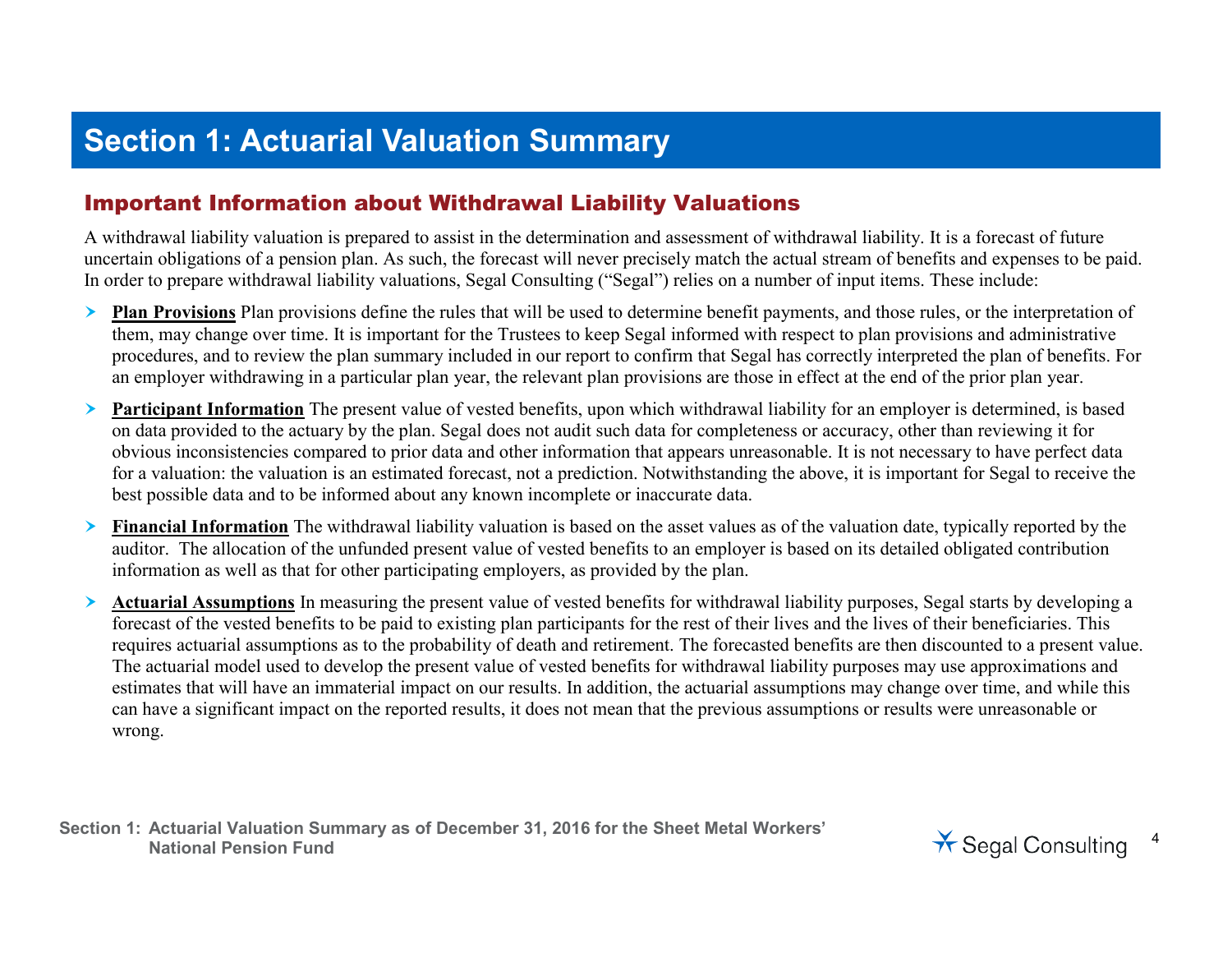Given the above, the user of Segal's withdrawal liability valuation report (or other actuarial calculations) needs to keep the following in mind:

- The withdrawal liability valuation report is prepared for use by the Trustees. It includes information relative to the provisions of ERISA pertaining to withdrawal liability. Segal is not responsible for the use or misuse of its report, particularly by any other party.
- A withdrawal liability valuation is a measurement as of a specific date it is not a prediction of a plan's future financial condition. Accordingly, Segal did not perform an analysis of other potential financial measurements.
- Actuarial results in this report are not rounded, but that does not imply precision.
- Segal does not provide investment, legal, accounting, or tax advice. This withdrawal liability valuation report is based on Segal's understanding of applicable guidance in these areas and of the plan's provisions. The Trustees should look to their other advisors for expertise in these areas.
- While Segal maintains extensive quality assurance procedures, a withdrawal liability valuation involves complex computer models and numerous inputs. In the event that an inaccuracy is discovered after presentation of Segal's results, Segal may revise that valuation report or make an appropriate adjustment in the next valuation.
- Segal's withdrawal liability report shall be deemed to be final and accepted by the Trustees upon delivery and review. Trustees should notify Segal immediately of any questions or concerns about the final content.

As Segal Consulting has no discretionary authority with respect to the management or assets of the Plan, it is not a fiduciary in its capacity as actuaries and consultants with respect to the Plan.

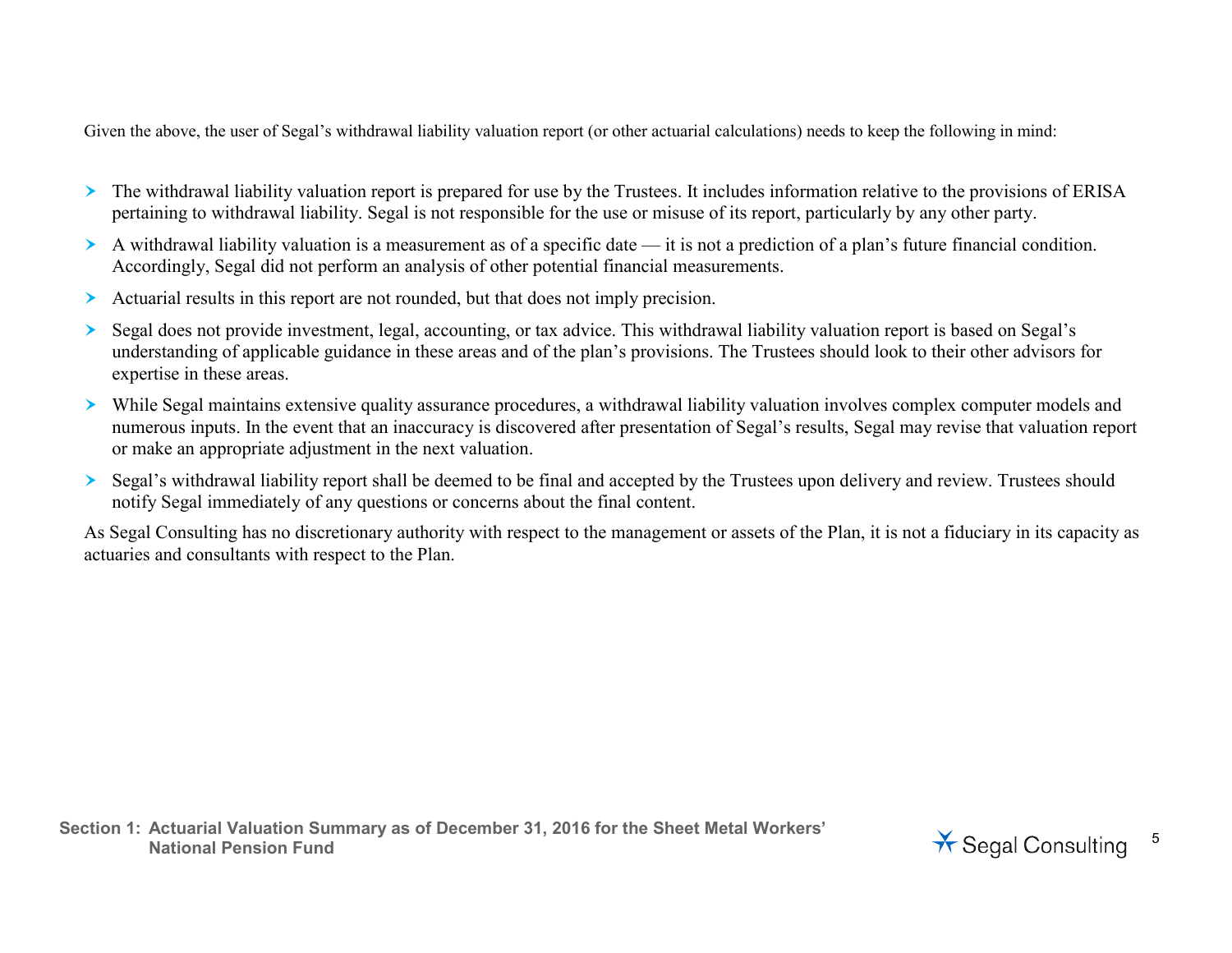# Significant Issues in Valuation Year

- The unfunded vested liability as of December 31, 2016 is \$5.1 billion (without regard to Affected Benefits pools), as compared to \$4.9 billion last year. The increase in the unfunded vested liability since last year was primarily due to the decrease in the PBGC interest rates. In addition, a reallocated pool of \$734,153 was established for withdrawn employers.
- > The unamortized balance of the Affected Benefits pools, representing the value of benefit reductions under the Rehabilitation Plan when the Plan was in critical (Red Zone) status, is \$490 million.
- $\triangleright$  The following assumptions were changed for this year's valuation:

Interest rates used to determine the funded portion of the present value of vested benefits changed from 2.46% for 20 years and 2.98% thereafter to 1.98% for 20 years and 2.67% thereafter (PBGC interest rates).

Since benefit accruals are tied to contribution rates, increases in contributions rates increased liabilities.

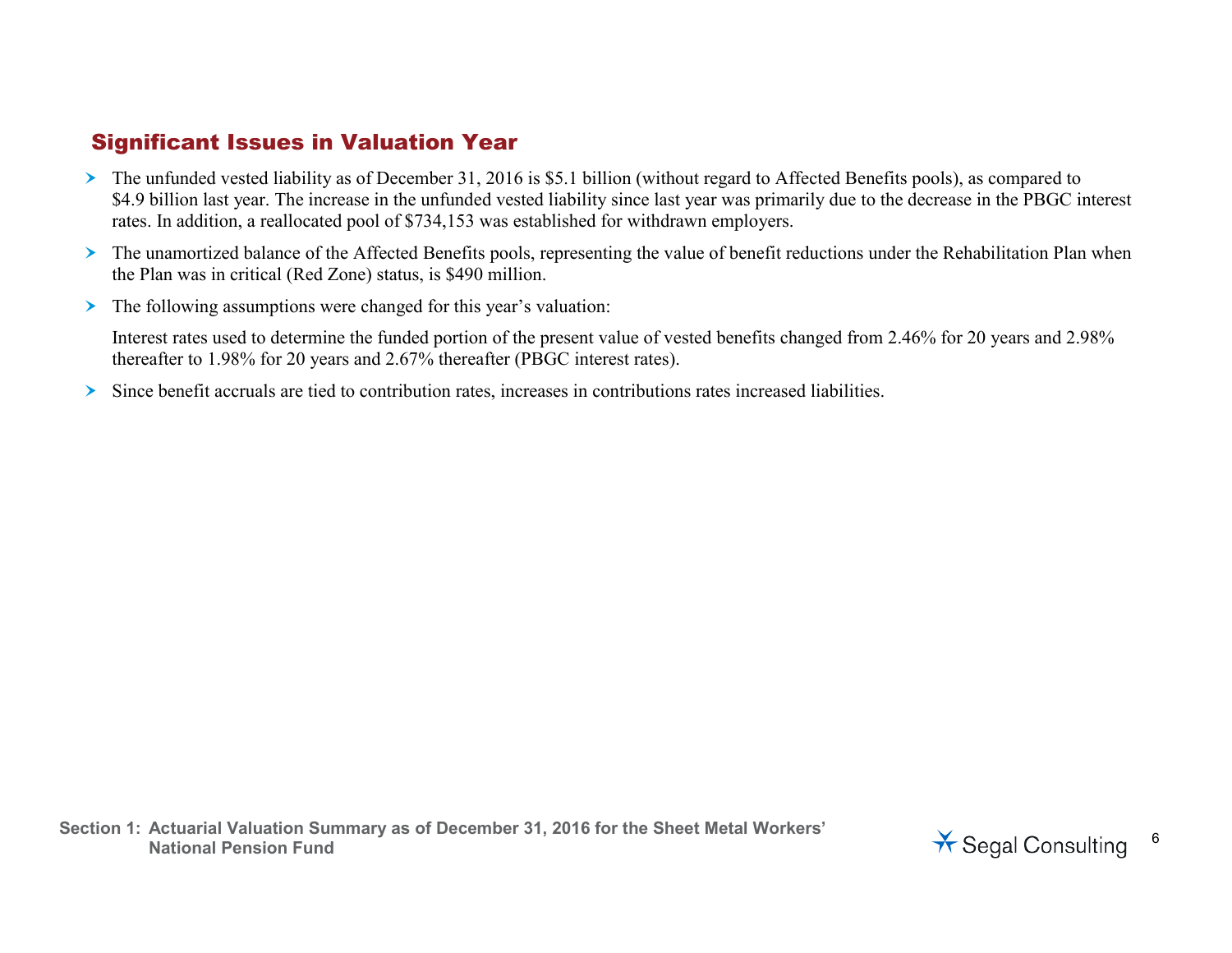# Summary of Key Results

|                                                                                                   | 2015                                    | 2016                                    |
|---------------------------------------------------------------------------------------------------|-----------------------------------------|-----------------------------------------|
| <b>Demographic Data:</b>                                                                          |                                         |                                         |
| • Number of pensioners and beneficiaries <sup>1</sup>                                             | 46,876                                  | 47,652                                  |
| • Number of inactive vested participants <sup>2</sup>                                             | 34,033                                  | 33,149                                  |
| • Number of active vested participants                                                            | 43,388                                  | 43,586                                  |
| <b>Interest Assumptions:</b>                                                                      |                                         |                                         |
| • Valuation (funding) interest rate                                                               | 7.50%                                   | 7.50%                                   |
| • PBGC interest rates                                                                             | 2.46% for 20 years,<br>2.98% thereafter | 1.98% for 20 years,<br>2.67% thereafter |
| Present Value of Vested Benefits <sup>3</sup> :                                                   |                                         |                                         |
| • Present value of vested benefits at funding interest rate                                       | \$6,878,995,068                         | \$7,132,351,580                         |
| • Present value of vested benefits at PBGC rates, including allowance for expenses                | 13,578,525,045                          | 15,155,303,043                          |
| • Present value of vested benefits for withdrawal liability purposes                              | 8,848,828,786                           | 9,424,758,615                           |
| Unfunded Vested Liability <sup>3</sup> :                                                          |                                         |                                         |
| • Market value of assets                                                                          | \$3,992,434,778                         | \$4,330,341,953                         |
| • Unfunded vested liability for withdrawal liability purposes (excluding Affected Benefits pools) | 4,856,394,008                           | 5,094,416,662                           |
| • Unamortized balance of Affected Benefits pools                                                  | 539,982,769                             | 490,025,467                             |
| <b>Withdrawal Liability Pools Established</b>                                                     |                                         |                                         |
| • Basic pool                                                                                      | \$807,195,035                           | \$636,645,316                           |
| • Reallocated pool                                                                                | 8,756,994                               | 734,153                                 |

1 Excludes alternate payees in pay status (1,046 for 2015 and 1,121 for 2016)

2 Excludes alternate payees with deferred benefits (563 for 2015 and 533 for 2016)

3 Includes liabilities for alternate payees

**Section 1: Actuarial Valuation Summary as of December 31, 2016 for the Sheet Metal Workers'** 

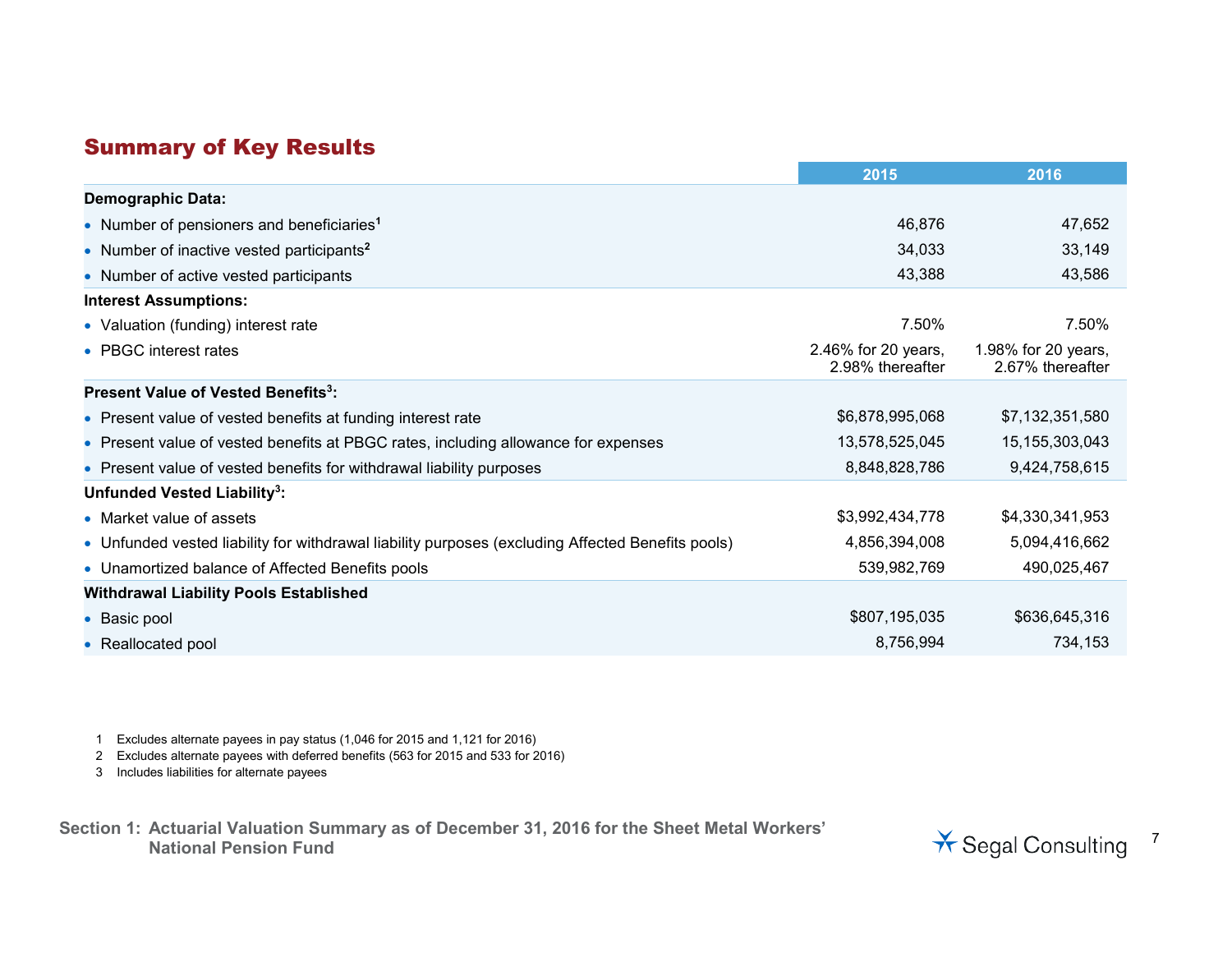# **Section 2: Actuarial Valuation Results**

# A. Determination of Withdrawal Liability

The Multiemployer Pension Plan Amendments Act of 1980 (MPPAA) requires assessment of withdrawal liability on an employer that withdraws from the Plan. In general, "withdrawal" means the employer has permanently ceased operations under the Plan or has permanently ceased to have an obligation to contribute to the Plan.

An employer in the construction industry is considered to have withdrawn from the Plan only if it continues (or within five years resumes) the same type of work in the jurisdiction of the labor contract.

## Determination of Unfunded Vested Liability

The amount of withdrawal liability is based on the Plan's unfunded vested liability at the time of withdrawal. The "unfunded vested liability" refers to the value of vested benefits not covered by assets.

For withdrawal liability purposes, "vested benefits" are the benefits that are considered non-forfeitable if the participant incurs a permanent break in service. The value of these benefits is based on the Plan provisions as of the same date.

Determinations of the value of the liability for vested benefits are based on a set of actuarial assumptions. The law prescribes that the assumptions and methods used must be reasonable in the aggregate and "offer the actuary's best estimate of anticipated experience under the plan." It also authorizes the PBGC to promulgate assumptions and methods for use by the Plan's actuary. However, the PBGC has not yet promulgated any assumptions or methods.

The actuarial assumptions and methods are reasonable (taking into account the experience of the Plan and reasonable expectations) and, in combination, represent the actuary's best estimate of anticipated experience under the Plan to determine the unfunded vested benefits for withdrawal liability purposes.

The interest rate is based on a blend, which includes rates selected based on estimated annuity purchase rates for benefits being settled, because withdrawal liability is a final settlement of an employer's obligations to the Plan. For benefits that could be settled immediately, because assets on hand are sufficient, the annuity purchase rates are those promulgated by PBGC under ERISA Sec. 4044 for multiemployer plans terminating by mass withdrawal on the measurement date. For benefits that cannot be settled immediately because they are not currently funded, the calculation uses rates equal to the interest rate used for plan funding calculations.

**Section 2: Actuarial Valuation Results as of December 31, 2016 for the Sheet Metal Workers'**  National Pension Fund<br>National Pension Fund<br><sup>8</sup>

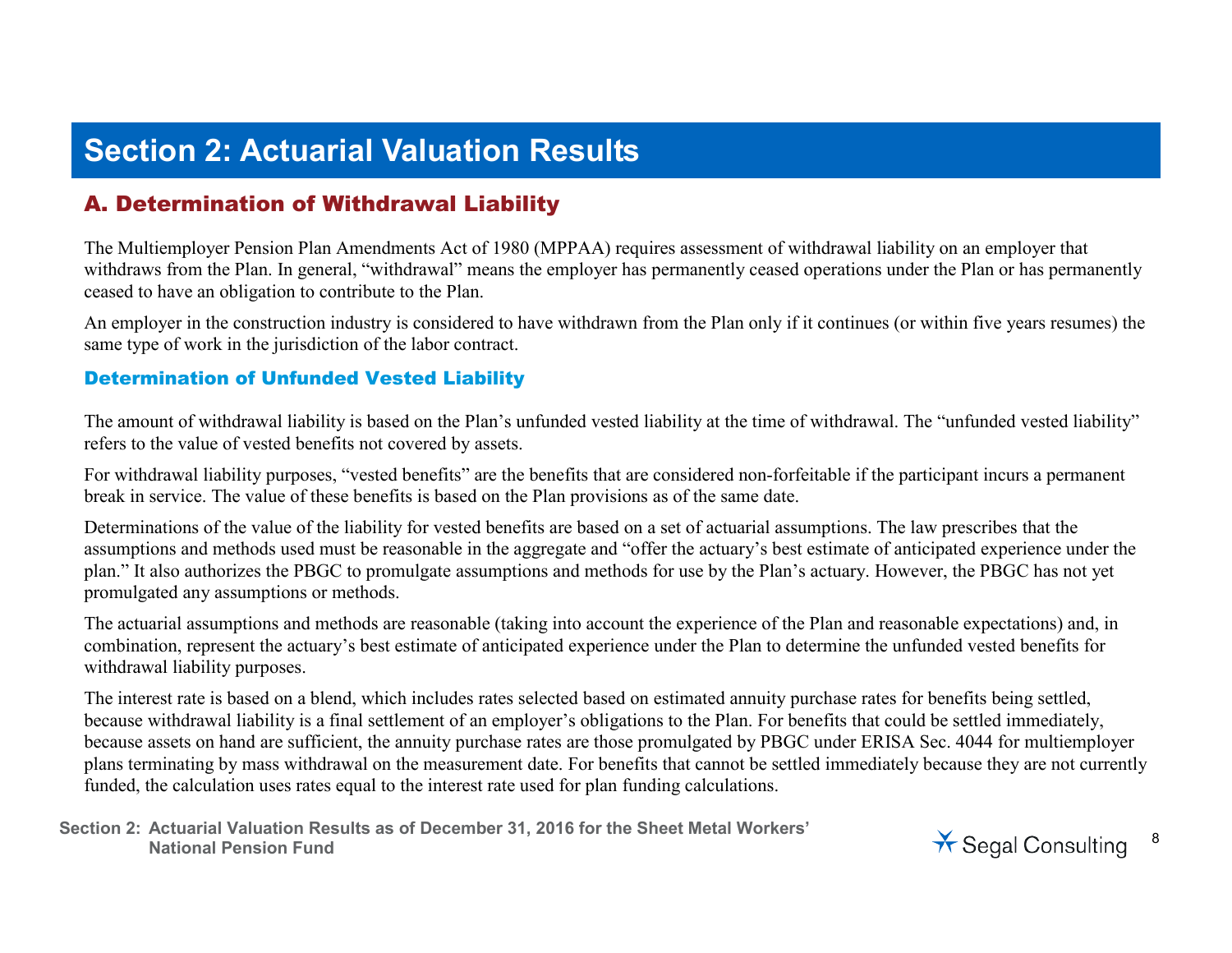## Allocation

The Plan's method of allocation is fully described in *Section 3, Exhibit A*. Briefly, the method involves prorating the unfunded vested liability as of December 31, 1979 plus (or minus) a proration of changes in that figure in each subsequent year before withdrawal. The original unfunded vested liability and each year's change are subject to 5% annual write-downs. This method is known as the "presumptive method" and is the method adopted by the Trustees.

The Trustees have adopted one modification to this method. In any year following a merger, the pools are restarted. Therefore, after the merger of Local 38 effective January 1, 1999, all liability pools established in 1998 or earlier were eliminated. The presumptive method was then reinitiated with a single liability pool set up for 1999 (i.e., the initial pool).

Another amount is added to the total amount to be allocated for possible withdrawal liability, namely, the amounts not collected because of bankruptcy, deductibles subtracted from amounts actually assessed, or other limitations on withdrawal assessments specified by law. These uncollected or nonassessable amounts are reallocated among the employer accounts and are also subject to 5% annual write-downs.

Also, a pool is added to the total amount representing the present value of vested benefits that were eliminated during a year due to implementation of the Rehabilitation Plan when the Plan was in critical (Red Zone) status. This pool, called the Affected Benefits pool, is amortized over 15 years at the interest rate used for plan funding.

The PBGC has affirmed that a multiemployer plan may assess withdrawal liability to employers that withdraw even if the plan currently has no unfunded vested liability.

## De minimis

Each withdrawal liability assessment is the total of the unamortized balances of the allocation amounts, as defined above, less a *de minimis* deductible. The deductible is \$50,000 but not more than  $\frac{3}{4}$ % of the Plan's unfunded vested liability. This deductible amount is reduced, dollar for dollar, by the amount by which the total of charges prorated to the employer exceeds \$100,000.

**Section 2: Actuarial Valuation Results as of December 31, 2016 for the Sheet Metal Workers'**  National Pension Fund<br>National Pension Fund<br>
<sup>9</sup>

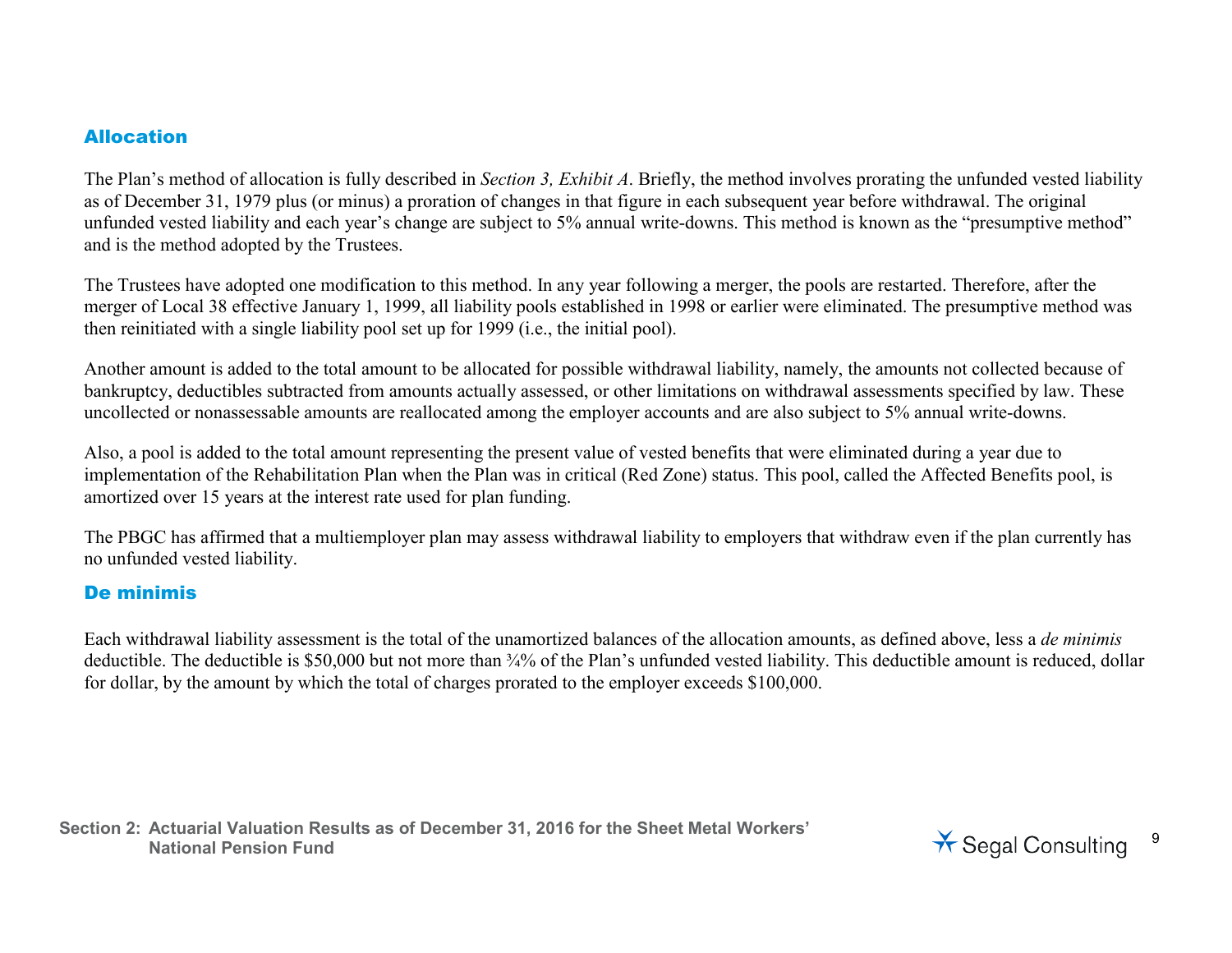## Payment of Withdrawal Liability

The total amount of an employer's withdrawal liability is not ordinarily payable in a lump sum. The law sets forth a basis for calculating annual amounts, to be paid in quarterly installments unless the plan has fixed some other schedule, and there is a 20-year payment maximum. The payment schedule adopted by the Trustees is more fully detailed in *Section 3, Exhibit A.*

Under certain circumstances, as allowed by ERISA, the Trustees may require immediate payment of withdrawal liability assessments.

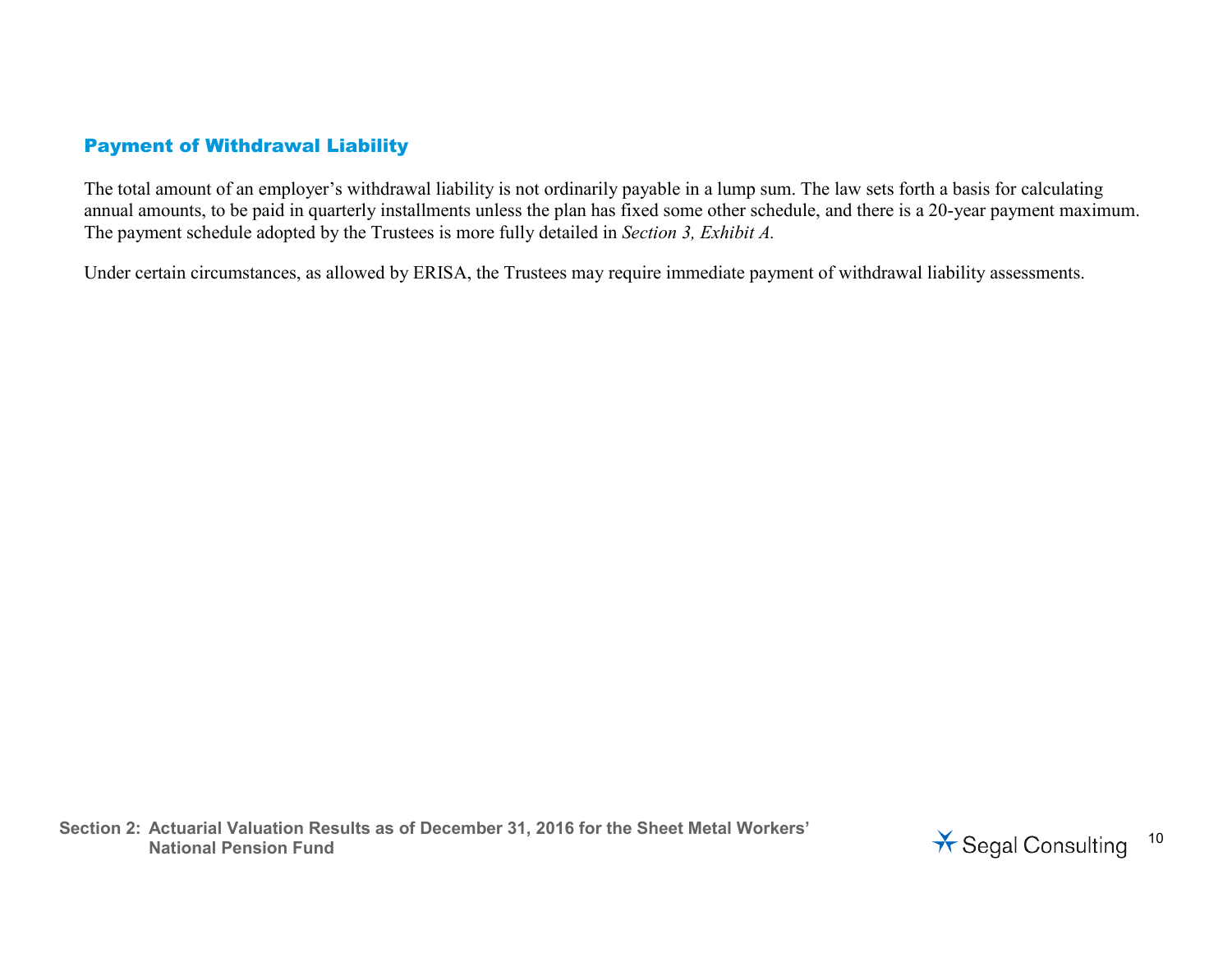# B. Unfunded Vested Liability

The determination of the unfunded vested liability is based on the actuarial assumptions and methods and plan of benefits described in *Section 4* of this report.

## Changes Since Prior Year

The following assumption changes were made since last year's determination:

- PBGC interest rates changed from 2.46% for 20 years and 2.98% thereafter to 1.98% for 20 years and 2.67% thereafter.
- $\geq$  Since benefit accruals are tied to contribution rates, increases in contributions rates increased liabilities.
- An employer that would otherwise incur a complete withdrawal or a partial withdrawal will not be deemed to have withdrawn, despite the cessation of its obligation to contribute to the Plan, if it first had an obligation to contribute to the Plan on or after January 1, 2017, but before January 1, 2018 ("Free Look" provision) and certain other conditions are met. The Free Look provision is further described in Section 4, Exhibit IV.

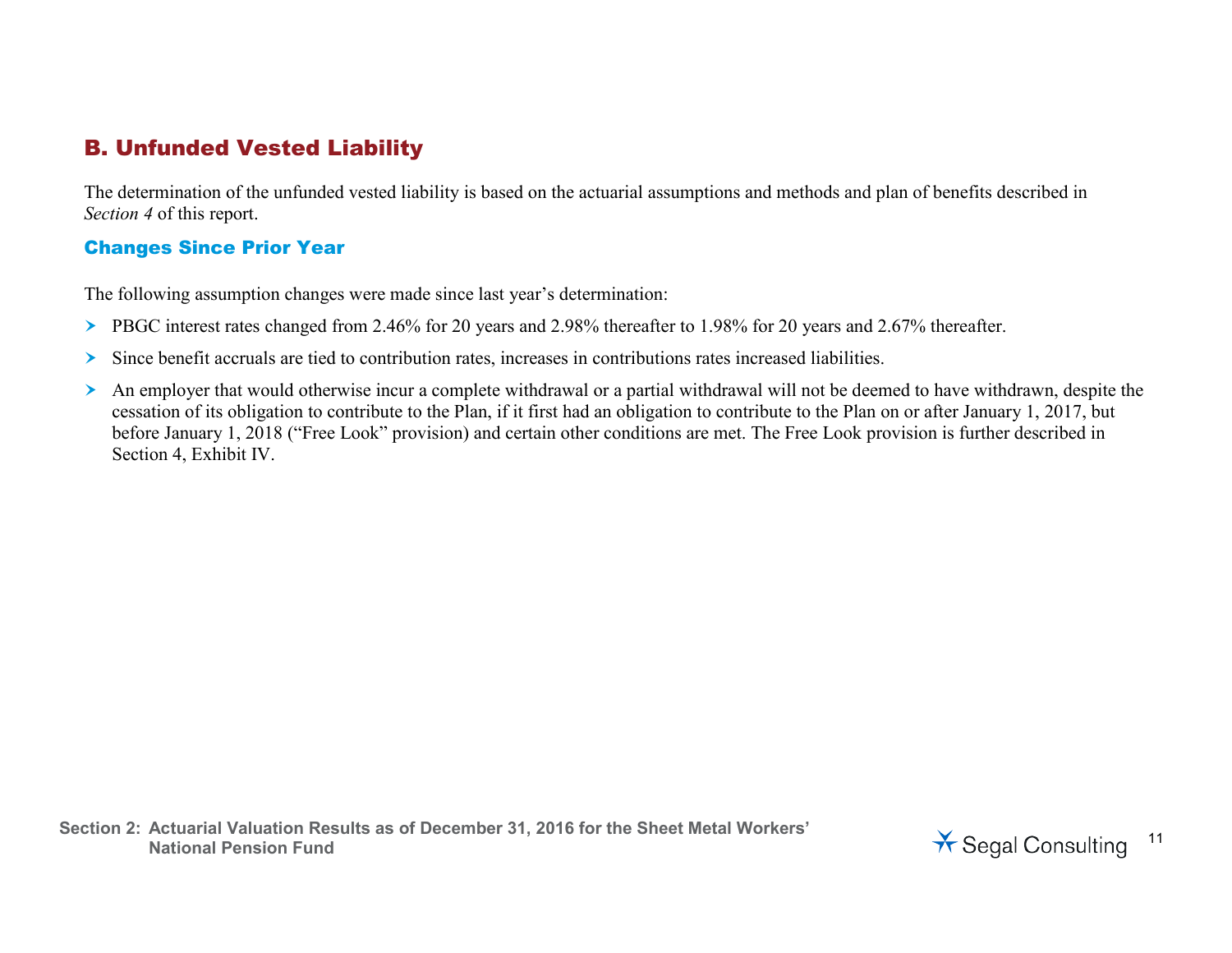## Basic Pools

The Plan's unfunded vested liability for withdrawal liability purposes for each year since 1999 is detailed in the chart on the following page.

The chargeable change amount is determined as the unfunded vested liability for a given year less the greater of the sum of the previous unamortized balances or zero. The unamortized balance of each chargeable change is equal to the initial amount with a 5% write-down each year since the establishment of said amount.

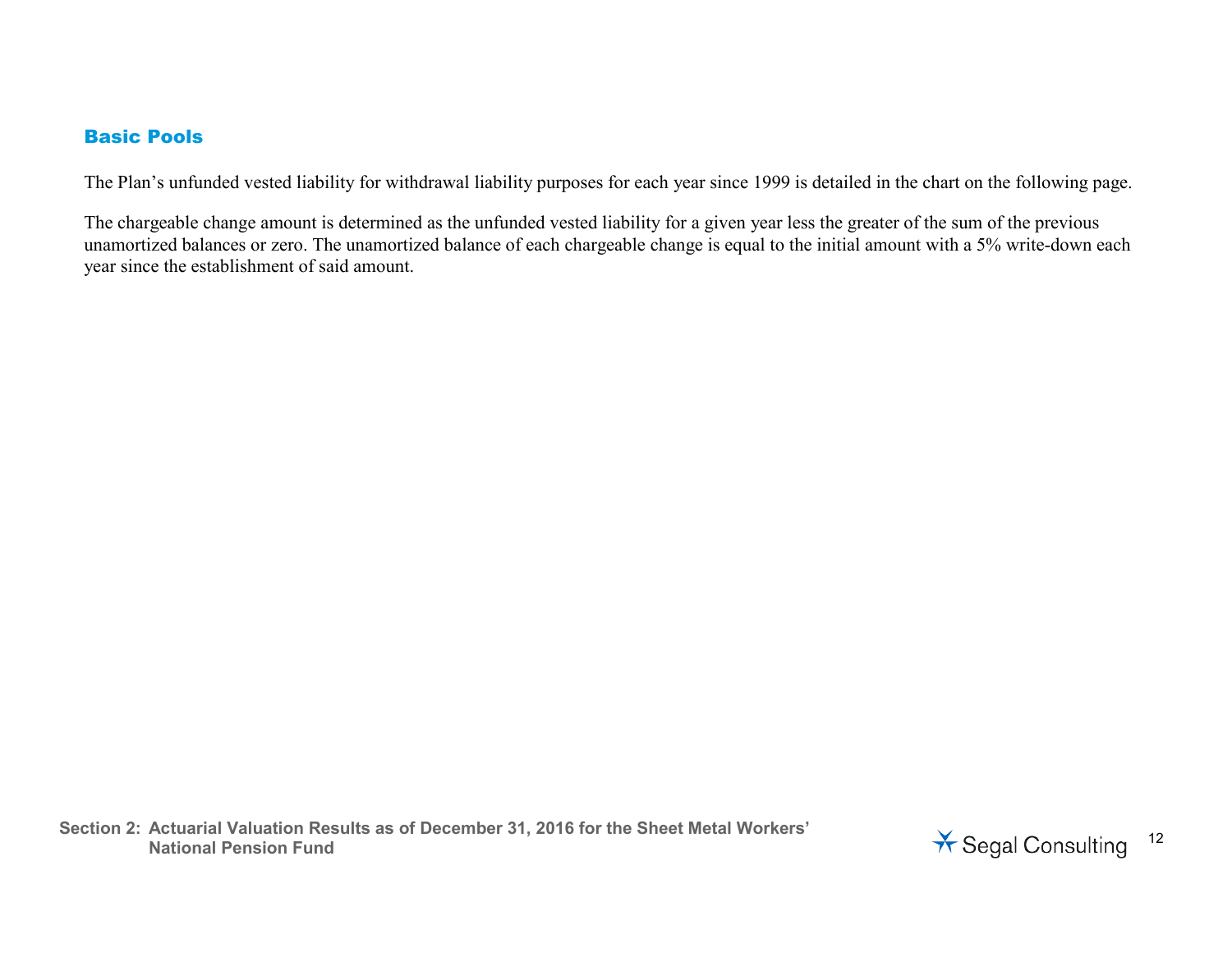# **BASIC POOLS AS OF DECEMBER 31, 2016**

|                        |                        |                   | <b>Unamortized</b>       |
|------------------------|------------------------|-------------------|--------------------------|
| <b>Plan Year Ended</b> | <b>Unfunded Vested</b> | <b>Chargeable</b> | <b>Balance of</b>        |
| <b>December 31</b>     | <b>Liability</b>       | <b>Change</b>     | <b>Chargeable Change</b> |
| 1999                   | \$736,261,358          | \$736,261,358     | \$110,439,204            |
| 2000                   | 965,681,744            | 266,233,454       | 53,246,691               |
| 2001                   | 1,672,005,971          | 756,448,968       | 189, 112, 242            |
| 2002                   | 2,279,737,125          | 695,678,342       | 208,703,503              |
| 2003                   | 2,295,768,754          | 138,762,735       | 48,566,957               |
| 2004                   | 2,556,022,442          | 389,922,930       | 155,969,172              |
| 2005                   | 2,626,361,805          | 219,504,752       | 98,777,138               |
| 2006                   | 3,125,995,466          | 659,774,289       | 329,887,145              |
| 2007                   | 3,283,243,150          | 350, 377, 024     | 192,707,363              |
| 2008                   | 2,905,946,043          | (166, 648, 911)   | (99, 989, 347)           |
| 2009                   | 3,213,007,196          | 509,376,896       | 331,094,982              |
| 2010                   | 3,541,489,308          | 556,266,708       | 389,386,696              |
| 2011                   | 3,875,896,499          | 590,005,117       | 442,503,838              |
| 2012                   | 4,275,068,600          | 684,270,284       | 547,416,227              |
| 2013                   | 4,115,908,264          | 160, 151, 360     | 136, 128, 656            |
| 2014                   | 4,407,461,882          | 618,872,884       | 556,985,596              |
| 2015                   | 4,856,394,008          | 807, 195, 035     | 766,835,283              |
| 2016                   | 5,094,416,662          | 636,645,316       | 636,645,316              |
| Total                  |                        |                   | \$5,094,416,662          |

**Section 2: Actuarial Valuation Results as of December 31, 2016 for the Sheet Metal Workers'** 

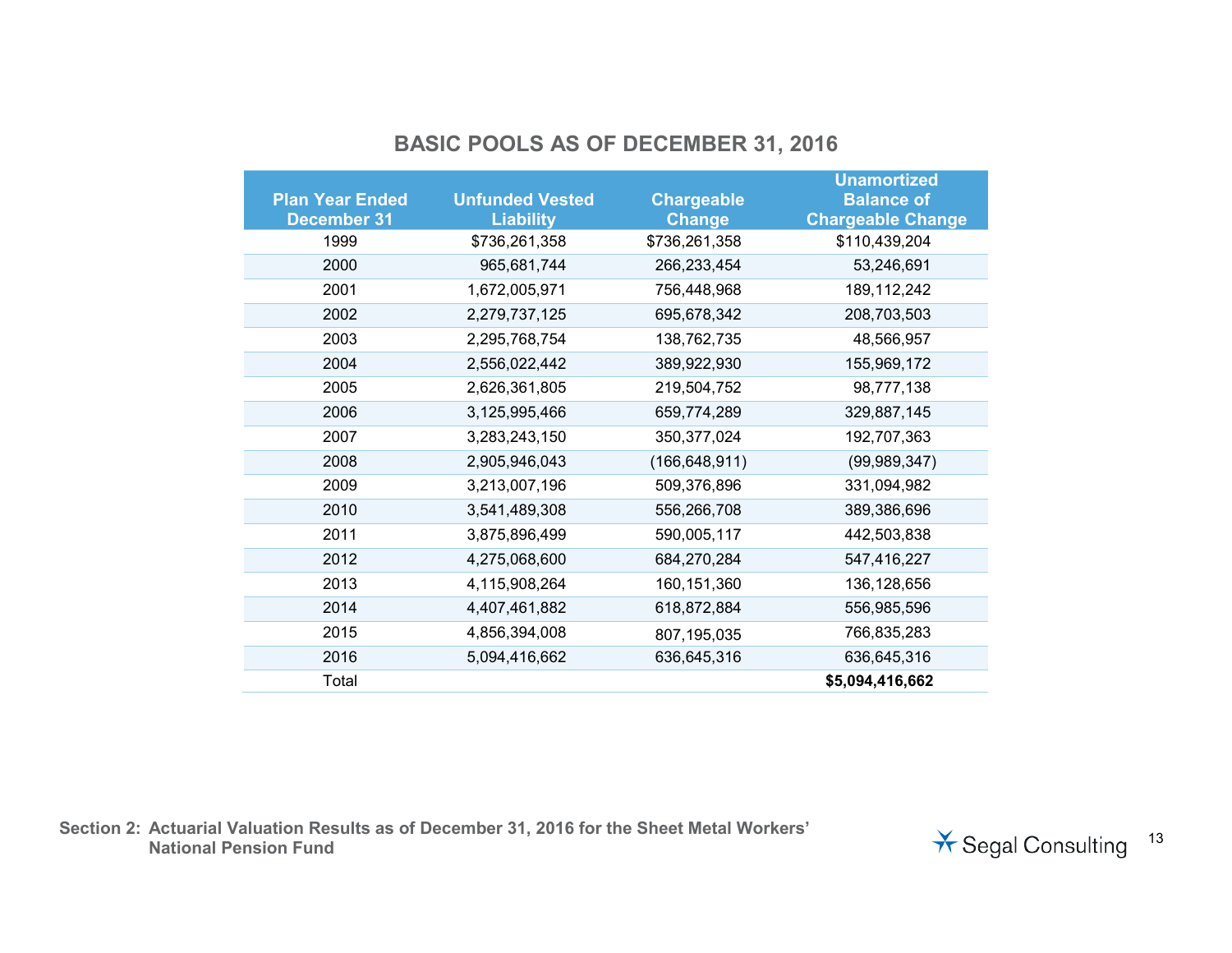## Reallocated Amounts

Withdrawing employers are charged with prorated shares of the "nonassessable" or "uncollectible" liabilities that are reallocated. Reallocation is more fully described in *Section 3, Exhibit A.*

Each annual reallocated amount is written down by 5% of the original amount for each full year from the date that it was originally determined to the end of the plan year preceding withdrawal.

During the 2016 plan year, there was \$326,779 that was non-assessable as a result of de minimis amounts. Additionally, there were \$407,374 in withdrawal liability payments that were deemed non-collectible. As a result, a reallocated pool equal of \$734,153 was established as of December 31, 2016, as shown in the Chart on the following page.

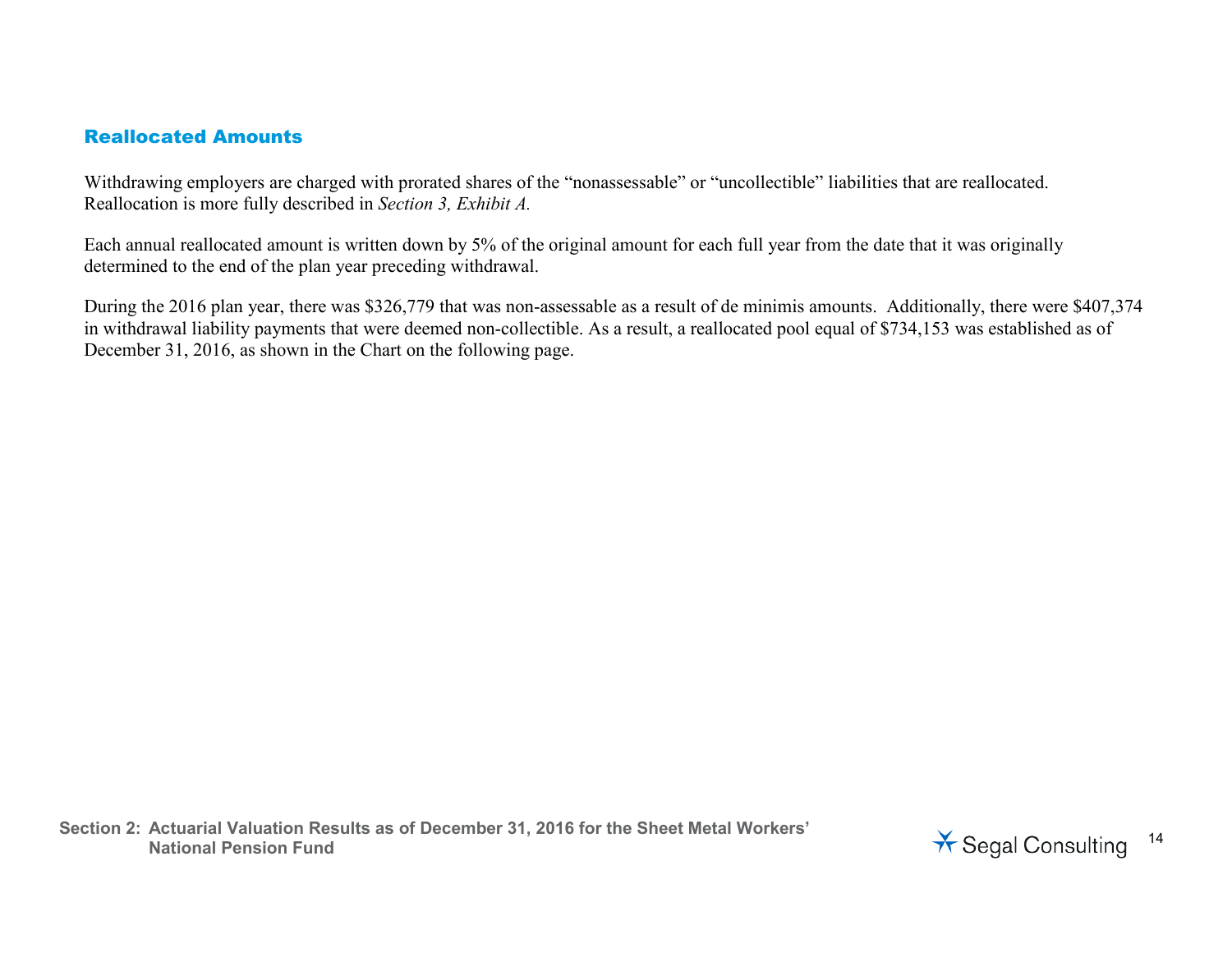# **REALLOCATED POOLS AS OF DECEMBER 31, 2016**

| <b>Plan Year Ended</b> |                      | <b>Unamortized</b> |
|------------------------|----------------------|--------------------|
| <b>December 31</b>     | <b>Initial Value</b> | <b>Balance</b>     |
| 2000                   | \$2,829,190          | \$565,838          |
| 2001                   | 1,466,151            | 366,538            |
| 2002                   | 754,760              | 226,428            |
| 2003                   | 1,694,632            | 593,121            |
| 2004                   | 4,470,812            | 1,788,325          |
| 2005                   | 584,963              | 263,233            |
| 2006                   | 1,768,092            | 884,046            |
| 2007                   | 2,740,446            | 1,507,245          |
| 2008                   | 842,692              | 505,615            |
| 2009                   | 5,087,176            | 3,306,664          |
| 2010                   | 9,185,020            | 6,429,514          |
| 2011                   | 6,839,258            | 5,129,444          |
| 2012                   | 8,571,492            | 6,857,194          |
| 2013                   | 6,629,378            | 5,634,971          |
| 2014                   | 13,269,251           | 11,942,326         |
| 2015                   | 8,756,994            | 8,319,144          |
| 2016                   | 734,153              | 734,153            |
| Total                  |                      | \$55,053,799       |

**Section 2: Actuarial Valuation Results as of December 31, 2016 for the Sheet Metal Workers'** 

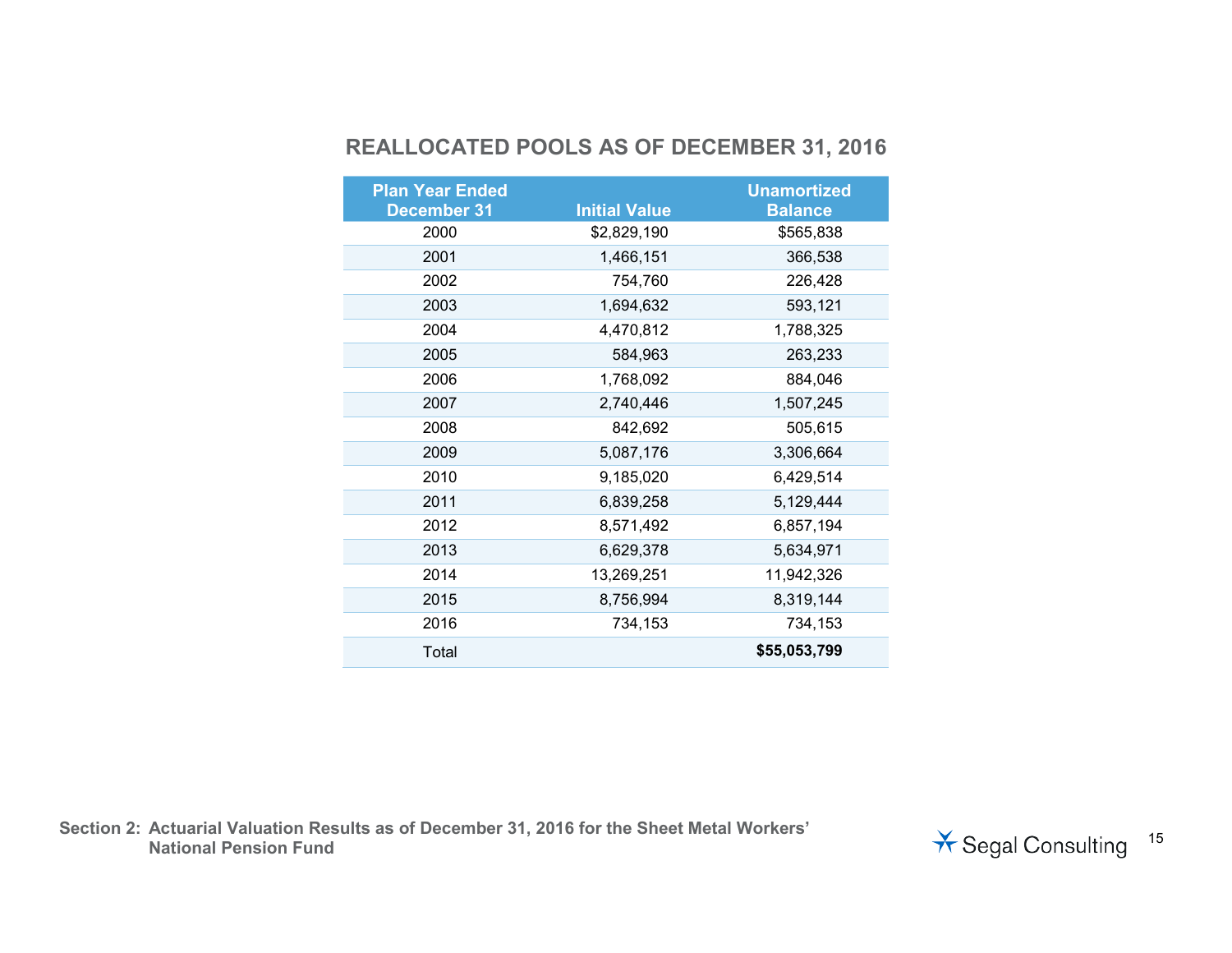## Affected Benefits Pools

The Affected Benefits pools (as described in PBGC Technical Update 10-3) represent the present value of vested benefits that were eliminated each year due to implementation of the Rehabilitation Plan when the Plan was in critical (Red Zone) status. These pools are amortized over 15 years at the interest rate used for plan funding for the Plan year for which the pool was established.

No Affected Benefits pools are established for years that the Plan was not certified to be in critical status.

| <b>Plan Year Ended</b><br><b>December 31</b> | <b>Initial Value</b> | <b>Unamortized</b><br><b>Balance</b> |
|----------------------------------------------|----------------------|--------------------------------------|
| 2008                                         | \$715,689,683        | \$429,440,523                        |
| 2009                                         | 97,042               | 64,393                               |
| 2010                                         | 71,615,261           | 51,752,516                           |
| 2011                                         | 9,317,175            | 7,245,154                            |
| 2012                                         | 165,983              | 137,557                              |
| 2013                                         | 1,580,864            | 1,385,324                            |
| 2014                                         | 0                    | 0                                    |
| 2015                                         | 0                    | $\Omega$                             |
| 2016                                         | 0                    | $\Omega$                             |
| Total                                        |                      | \$490,025,467                        |

## **AFFECTED BENEFITS POOLS AS OF DECEMBER 31, 2016**

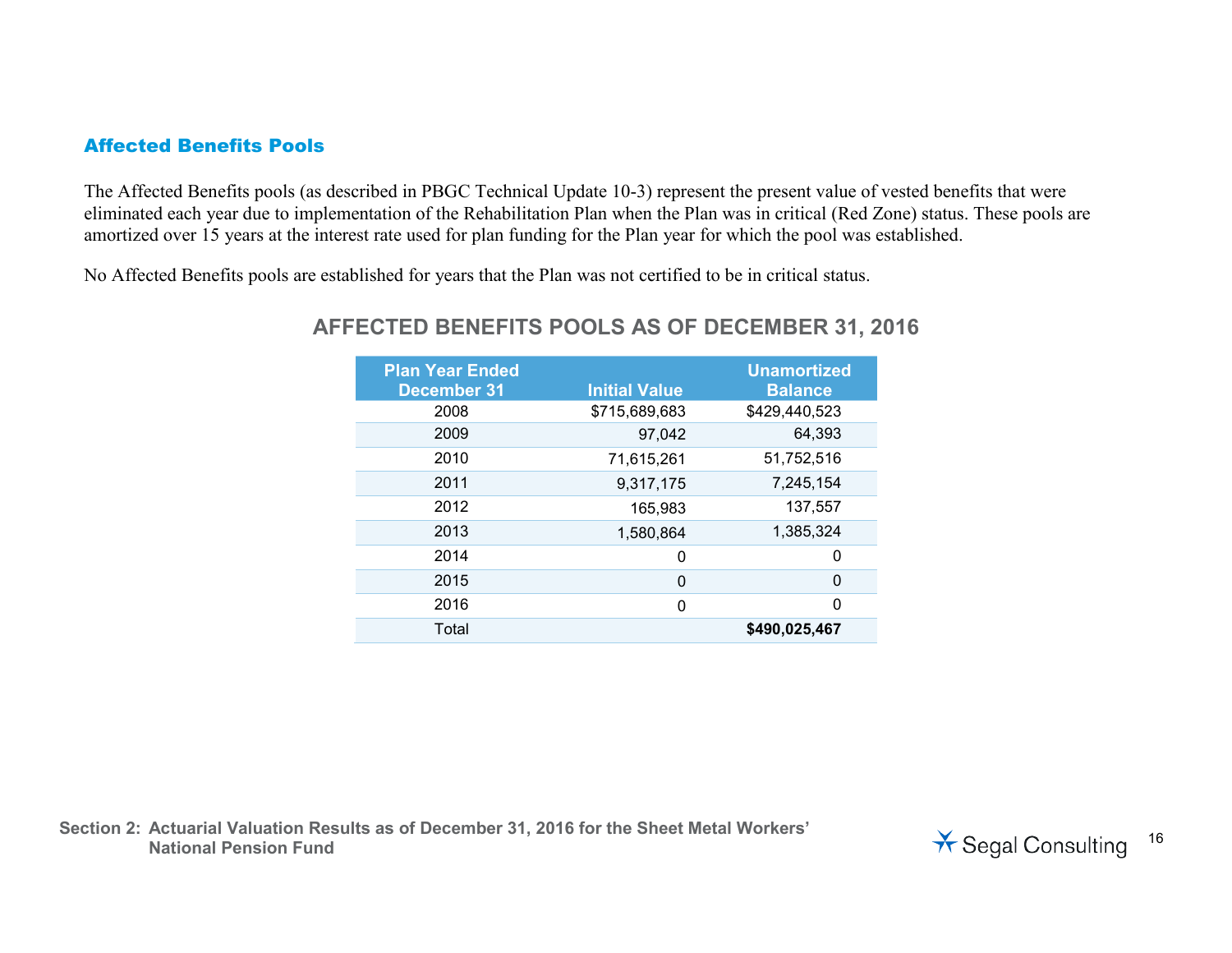# **Section 3: Supplementary Information**

## **EXHIBIT A - METHOD FOR ALLOCATING WITHDRAWAL LIABILITY**

The Plan determines the liability of an employer that has completely withdrawn on the basis of the statutory presumptive method defined in Section 4211(b) of ERISA, modified to restart the pools following a year in which there is a merger. This occurred most recently after Local 38 merged into the Plan effective January 1, 1999.

The liability of an employer for complete withdrawal from the Plan is determined as the sum of the unamortized balances, as of the end of the Plan Year preceding withdrawal, of the employer's prorated shares of each of the following:

- $\triangleright$  the Plan's unfunded vested liability as of December 31, 1999;
- $\triangleright$  the change in the Plan's unfunded vested liability as of the end of each subsequent Plan year (to the end of the Plan year preceding withdrawal); and
- $\triangleright$  reallocated amounts that would have been payable to the Plan as withdrawal liability payments for withdrawals in preceding years, except that they were nonassessable under certain statutory provisions or not collectible; and
- amounts representing the present value of vested benefits eliminated due to implementation of the Rehabilitation Plan (Affected Benefits).

#### Unamortized Balances

The "unamortized balance" of the first three of these sources of liability assessment is determined by reducing each figure by 5% of its original amount for each full year from the end of the Plan Year as of which the charge was originally determined to the end of the Plan Year immediately preceding withdrawal. The Affected Benefits pools are amortized over 15 years at the interest rate used for plan funding for the Plan Year for which the pool was established.

#### Initial Amount

The Plan's unfunded vested liability as of December 31, 1999 was determined by subtracting the market value of Plan assets from the value of vested benefits under the Plan.

**Section 3: Supplementary Information as of December 31, 2016 for the Sheet Metal Workers' National**  Pension Fund<br>Pension Fund<br>
<sup>17</sup> Segal Consulting

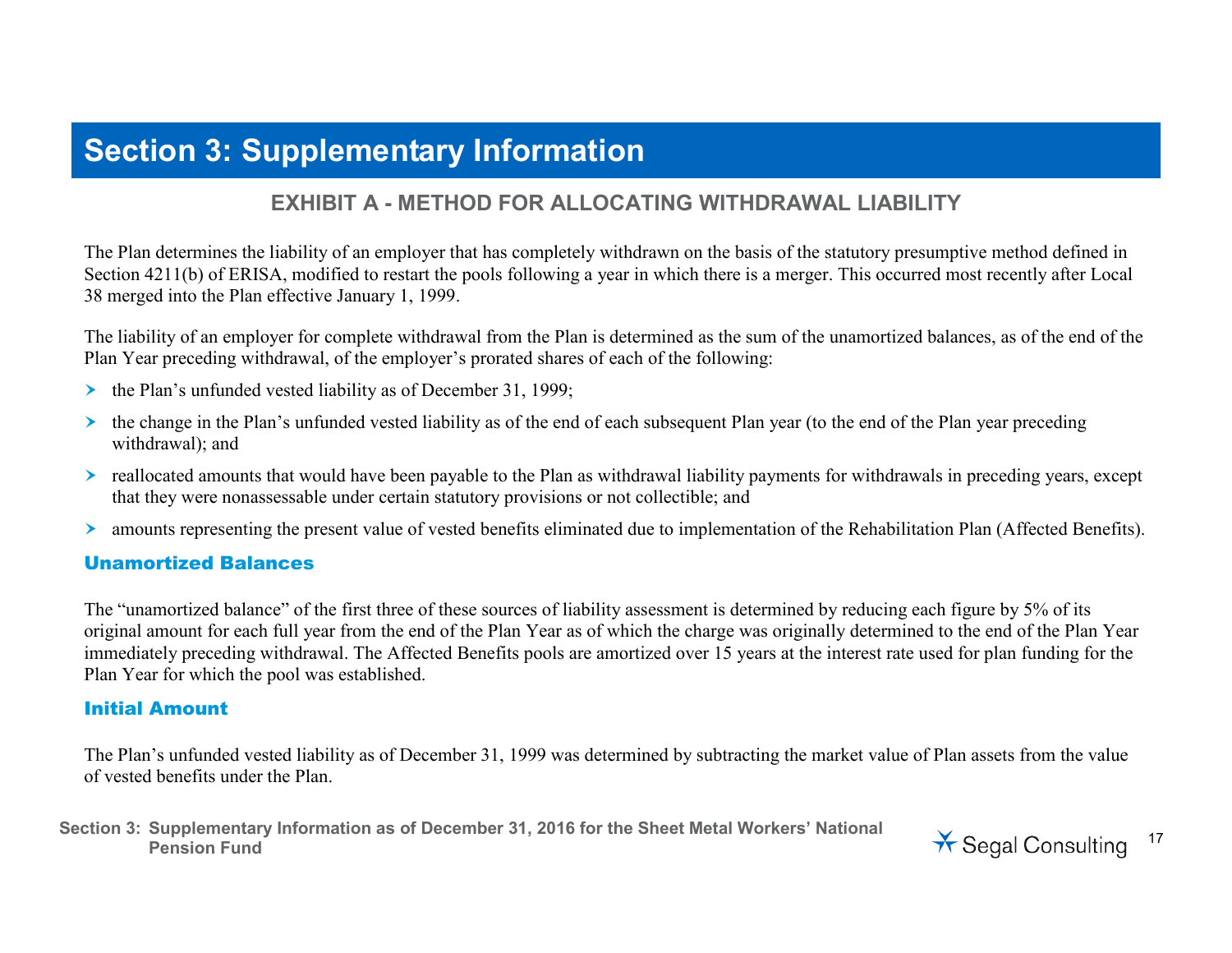## Annual Changes

The change in the Plan's unfunded vested liability as of the end of any Plan year is generally determined as follows:

- $\rightarrow$  by establishing the Plan's unfunded vested liability as of the end of that Plan year, and
- by subtracting the total, not less than zero, of (a) the unamortized balance of the unfunded vested liability as of December 31, 1999 and (b) the unamortized balances of each previous annual change after December 31, 1999.

A "positive" change represents an unfunded vested liability greater than the total of the unamortized balances and is an addition to potential liability assessments for future withdrawals. A "negative" change represents an unfunded vested liability lower than the total of unamortized balances and is a credit against amounts that would otherwise determine potential liability assessments for future withdrawals.

## Reallocated Amounts

The total amount, if any, of unfunded vested liability determined in any Plan year after December 31, 1999 to be nonassessable or uncollectible with respect to employers that withdrew is established as an amount to be prorated among each of the participating employers as an additional withdrawal liability amount. Nonassessable amounts consist of amounts deducted under the *de minimis* rule (ERISA Section 4209), amounts not payable because of the 20-year limit (ERISA Section 4219(c)(1)), and amounts not payable because of the limitations in the event of sale of all of the employer's assets (ERISA Section 4225). Uncollectible amounts consist of amounts that the Trustees have determined are uncollectible for reasons arising out of cases under federal bankruptcy law or similar proceedings. They also include any other amount of assessed liability determined by the Plan's Trustees to be uncollectible.

Each annual amount of reallocable nonassessables and uncollectibles is written down by 5% of the original amount for each full year from the date as of which it was originally determined to the end of the Plan year preceding withdrawal.

**Section 3: Supplementary Information as of December 31, 2016 for the Sheet Metal Workers' National** 

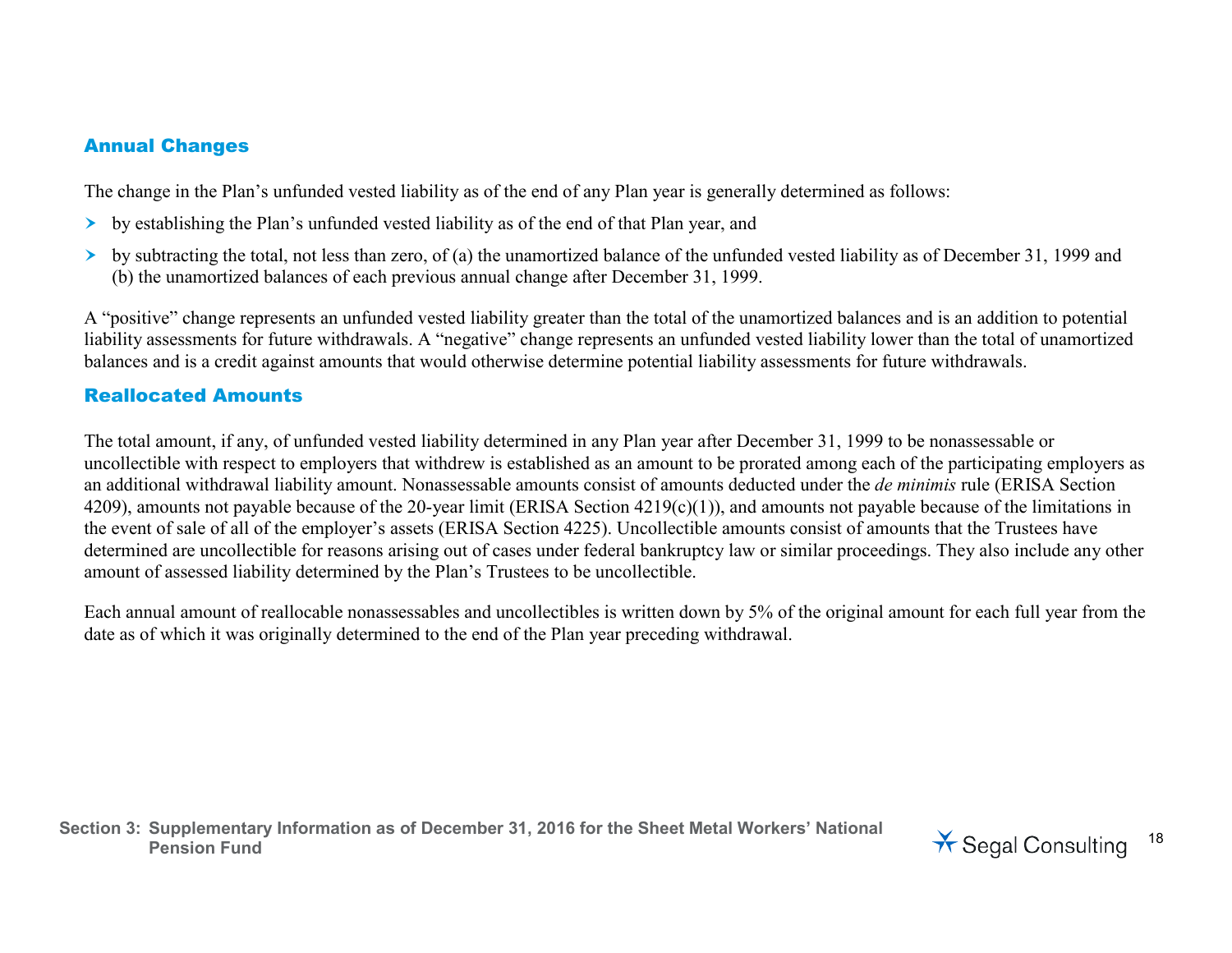## Affected Benefits

A pool is added to the total amount representing the value of vested benefits that were eliminated during the year due to implementation of the Rehabilitation Plan when the Plan was in critical (Red Zone) status. This pool, called the Affected Benefits pool, is amortized over 15 years at the interest rate used for plan funding for the Plan year for which the pool is established.

## Proration to the Employer

For determining the amount of its liability in the event of its complete withdrawal, the initial amount of unfunded vested liability, each annual change in the unfunded vested liability and, each annual reallocable amount of nonassessable and uncollectible amounts is prorated to an employer on the basis of a ratio of contributions. The ratio is the employer's obligated contributions to the Plan to total employer contributions made to the Plan during an "apportionment base period," consisting of the 5 years ending with the end of the Plan year as of which each of the amounts was determined.

The total of employer contributions with respect to an apportionment base period is reduced by any contributions otherwise included in the total that were made by a significant employer that withdrew from the Plan in or before the Plan Year in which the pool arose. MPRA provides that contribution increases that go into effect after December 31, 2014 pursuant to a Funding Improvement Plan or a Rehabilitation Plan are also disregarded in determining the allocation of unfunded vested liability, unless the additional contributions are used to provide an increase in benefits.

## Payment of Withdrawal Liability

A withdrawn employer's withdrawal liability assessment is payable in quarterly installments. The quarterly installment is calculated as onefourth of the product of:

- $\triangleright$  The average base units in the three consecutive years that produce the highest average within the 10-year period ending before the plan year of withdrawal, and
- $\triangleright$  the highest contribution rate in the 10-year period ending with the plan year of withdrawal.

Per MPRA, increases in the contribution rate required under a Funding Improvement or a Rehabilitation Plan that go into effect after December 31, 2014 are excluded from the determination of the highest rate in the 10-year period described above, unless the additional contributions are used to provide an increase in benefits.

**Section 3: Supplementary Information as of December 31, 2016 for the Sheet Metal Workers' National**  Pension Fund<br>Pension Fund<br>**Pension Fund** 

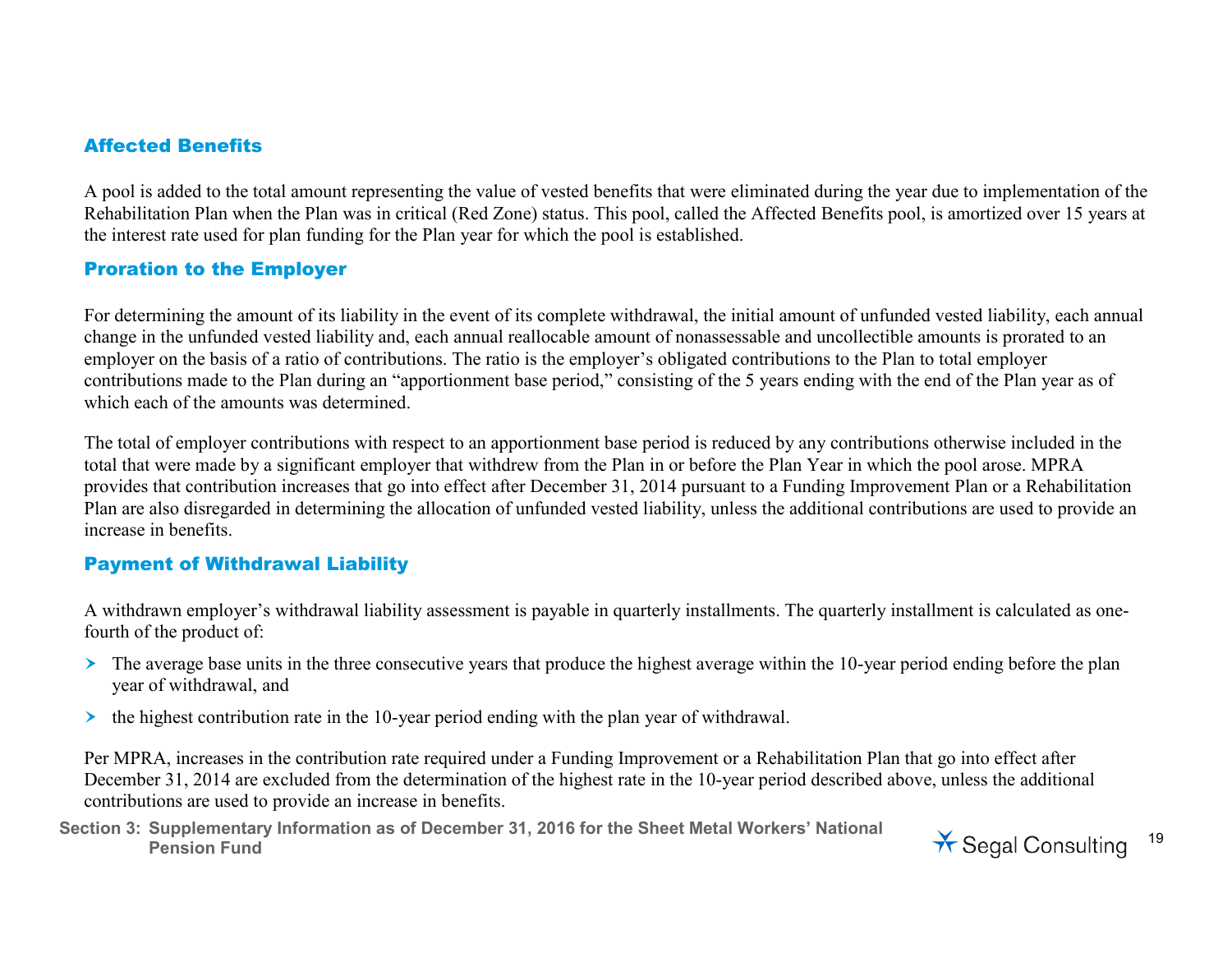The number of quarterly installments is calculated on the basis of the amount of withdrawal liability and interest at the actuarial valuation rate used for funding purposes. Payments are limited to a maximum of 20 years.

#### Maintenance of Allocations

Even if no employer withdrawal had occurred, the method requires determination annually of the value of the Plan's unfunded vested liability, any reallocable uncollectible withdrawal liability amounts and remaining balances of the Affected Benefits pools. It is also necessary for the Plan to be in a position to allocate liability to any particular employer based on its contribution history. These procedures and records are necessary in order to be able to determine an assessment should withdrawal occur and also to respond, as required by law, to an inquiry from a participating employer as to the amount of its potential liability.

#### Partial Withdrawal

The withdrawal may also be partial. A "partial withdrawal" occurs if there is a 70% decline in the number of contribution base units or there is a partial cessation of the employer's obligation to contribute. A 70% decline occurs if the contribution base units in the Plan Year and the preceding two Plan Years (the testing period) are less than 30% of contribution base units for the high base year. The "high base year" is the average of the base units in the two Plan Years in which the base units were the highest within the five Plan Years preceding the testing period. A partial withdrawal may also occur if an employer ceases to have an obligation to contribute under one or more, but not all of its collective bargaining agreements, and continues work in the jurisdiction, or if the employer permanently ceases to be obligated to contribute for work performed at one or more, but not all, of the facilities covered but continues the work at that facility.

For a construction-industry plan, a partial withdrawal occurs only if the employer is obligated to contribute to the plan for only an insubstantial portion of its continuing work of the type covered by the plan within the jurisdiction of the labor agreement.

Under a partial withdrawal, the amount of liability is equal to the amount of withdrawal liability for a complete withdrawal (net of any deductible), multiplied by a fraction, which is one minus a ratio. The ratio is that of the employer's contribution base units in the Plan Year following the year of the partial withdrawal to the employer's average contribution base units in the five Plan Years preceding the year of the partial withdrawal.

**Section 3: Supplementary Information as of December 31, 2016 for the Sheet Metal Workers' National**  Pension Fund<br>Pension Fund<br>**Pension Fund** 

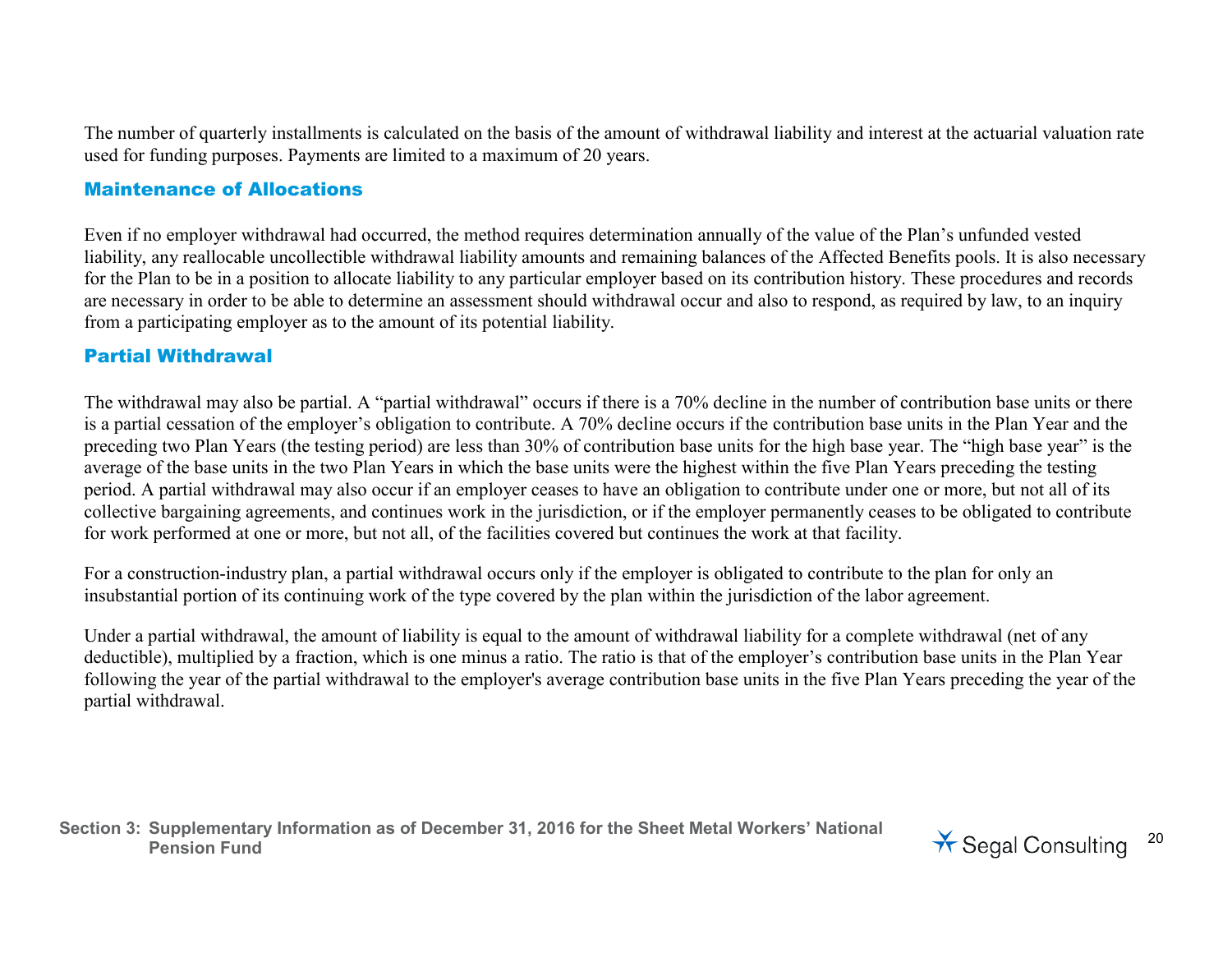#### Plan Reentry

PBGC has issued regulations describing the procedure to be followed in the event an employer reenters the Plan after incurring withdrawal liability. Withdrawal liability will be abated if the post-reentry level of contribution base units exceed 30% of the average of the contribution base units in the two Plan Years in which the base units were the highest within the five Plan Years preceding the Plan Year of withdrawal.

Withdrawal liability payments due after plan reentry are abated, provided the employer posts a bond or escrow account equal to 70% of the withdrawal liability payments otherwise due. In the event of a withdrawal following reentry, the withdrawal liability is adjusted to reflect prior withdrawal liability payments.

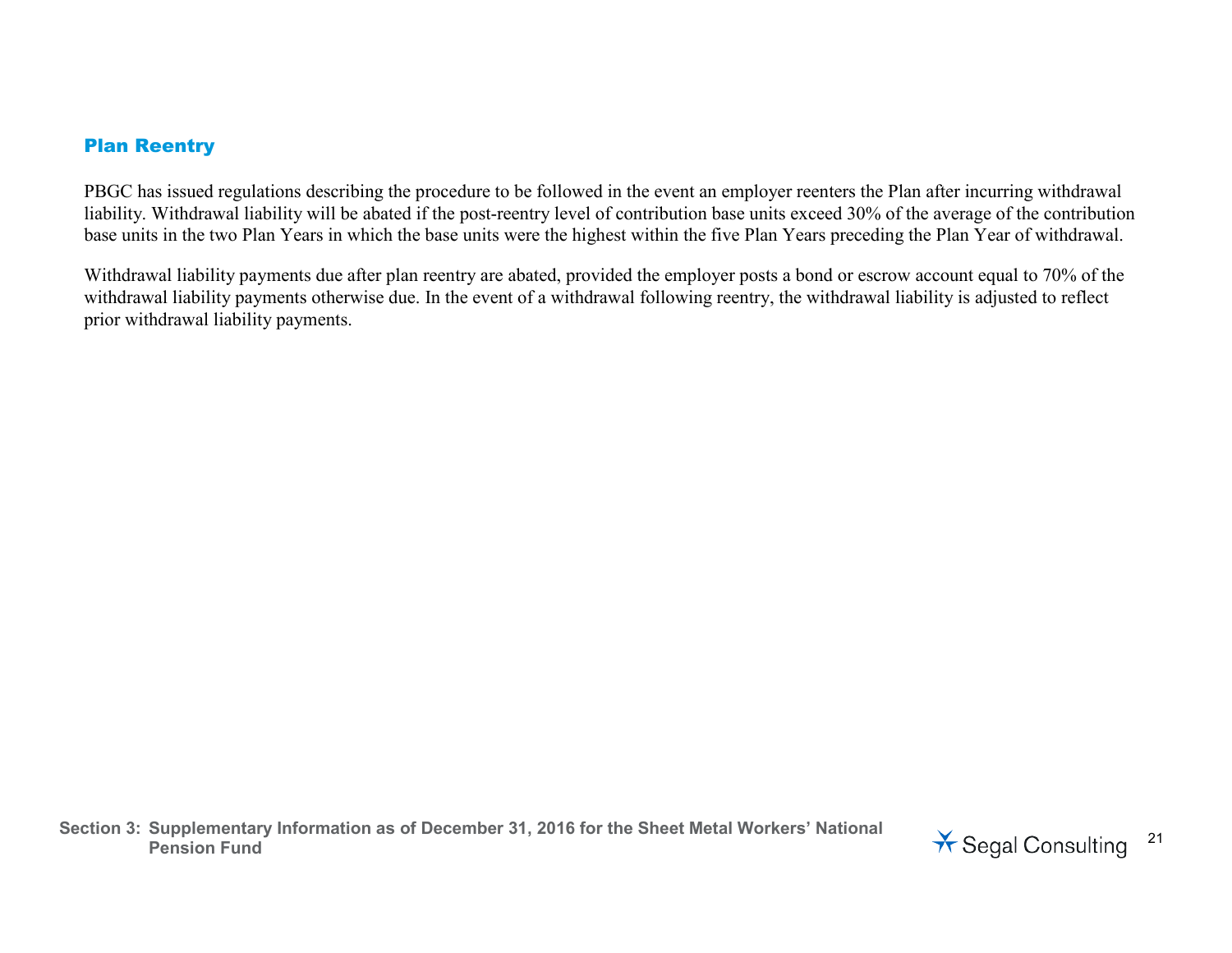# **EXHIBIT B - EMPLOYER WITHDRAWAL LIABILITY WORKSHEET FOR WITHDRAWALS FROM JANUARY 1, 2017 THROUGH DECEMBER 31, 2017**

| <b>Employer Name:</b>                 |                                                                                     |                                                          |                                   | <b>Contributions During 5-Year Period</b> |                                  |                             |
|---------------------------------------|-------------------------------------------------------------------------------------|----------------------------------------------------------|-----------------------------------|-------------------------------------------|----------------------------------|-----------------------------|
|                                       |                                                                                     | <b>Unamortized Balance of Withdrawal Liability Pools</b> |                                   | <b>Ending With Date Pool Established</b>  |                                  | <b>Liability Allocated:</b> |
| <b>Year Ended</b>                     |                                                                                     |                                                          | <b>Affected</b>                   | <b>Total Plan</b>                         | <b>Obligated Employer</b>        | $[(6) \div (5)] x$          |
| December 31 <sup>1</sup>              | <b>Basic Pools<sup>2</sup></b>                                                      | <b>Reallocated Pools<sup>3</sup></b>                     | <b>Benefits Pools<sup>4</sup></b> | Contributions <sup>5</sup>                | <b>Contributions<sup>6</sup></b> | $[(2) + (3) + (4)]$         |
| (1)                                   | (2)                                                                                 | (3)                                                      | (4)                               | (5)                                       | (6)                              | (7)                         |
| 1999                                  | \$110,439,204                                                                       | $\overline{30}$                                          | \$0                               | \$978,758,381                             | \$                               |                             |
| 2000                                  | 53,246,691                                                                          | 565,838                                                  | 0                                 | 1,049,198,648                             |                                  |                             |
| 2001                                  | 189,112,242                                                                         | 366,538                                                  | 0                                 | 1,108,035,485                             |                                  |                             |
| 2002                                  | 208,703,503                                                                         | 226,428                                                  | 0                                 | 1,156,086,641                             |                                  |                             |
| 2003                                  | 48,566,957                                                                          | 593,121                                                  | 0                                 | 1,180,264,191                             |                                  |                             |
| 2004                                  | 155,969,172                                                                         | 1,788,325                                                | 0                                 | 1,193,749,349                             |                                  |                             |
| 2005                                  | 98,777,138                                                                          | 263,233                                                  | 0                                 | 1,210,189,788                             |                                  |                             |
| 2006                                  | 329,887,145                                                                         | 884,046                                                  | 0                                 | 1,275,299,752                             |                                  |                             |
| 2007                                  | 192,707,363                                                                         | 1,507,245                                                | 0                                 | 1,367,978,490                             |                                  |                             |
| 2008                                  | (99, 989, 347)                                                                      | 505,615                                                  | 429,440,523                       | 1,498,738,835                             |                                  |                             |
| 2009                                  | 331,094,982                                                                         | 3,306,664                                                | 64,393                            | 1,579,997,694                             |                                  |                             |
| 2010                                  | 389,386,696                                                                         | 6,429,514                                                | 51,752,516                        | 1,618,194,282                             |                                  |                             |
| 2011                                  | 442,503,838                                                                         | \$5,129,444                                              | \$7,245,154                       | 1,654,151,482                             |                                  |                             |
| 2012                                  | 547,416,227                                                                         | 6,857,194                                                | 137,557                           | 1,689,780,634                             |                                  |                             |
| 2013                                  | 136,128,656                                                                         | 5,634,971                                                | 1,385,324                         | 1,706,299,106                             |                                  |                             |
| 2014                                  | 556,985,596                                                                         | 11,942,326                                               | 0                                 | 1,791,923,116                             |                                  |                             |
| 2015                                  | 766,835,283                                                                         | 8,319,144                                                | $\mathbf 0$                       | 1,947,039,073                             |                                  |                             |
| 2016                                  | 636,645,316                                                                         | 734,153                                                  | 0                                 | 2,112,433,865                             |                                  |                             |
| A. Gross liability: (Sum of Column 7) |                                                                                     |                                                          |                                   |                                           |                                  |                             |
| <b>B.</b> De minimis                  |                                                                                     |                                                          |                                   |                                           |                                  | 50,000                      |
|                                       | C. Deductible: $$100,000 + (B) - (A)$ , but not greater than (B) nor less than zero |                                                          |                                   |                                           |                                  |                             |
|                                       | D. Allocable Unfunded Vested Liability <sup>7</sup> : (A) - (C), not less than zero |                                                          |                                   |                                           |                                  |                             |

1 Years not shown have no withdrawal liability component.

2 Original value of changes in unfunded vested liability, written down 5% per year.

3 Original value of nonassessable and uncollectible withdrawal liability, written down 5% per year.

Original value of Plan's vested benefits eliminated each year due to the Rehabilitation Plan when the Plan was in critical (Red Zone) status, amortized over 15 years at the interest rate used for plan funding for the Plan

5 Total Fund contributions for the Plan year listed and the four preceding years, excluding contributions from withdrawn employers who withdrew on or before the date the pool was established and disregarding certain contri

6 Obligated employer contributions for the Plan year listed and the four preceding years, including contributions owed but not yet paid and disregarding certain contribution rate increases per MPRA, if applicable.<br>7 Does n

Does not reflect impact of partial withdrawal, limitation on annual payments or sale of assets.

```
Section 3: Supplementary Information as of December 31, 2016 for the Sheet Metal Workers' National 
       Pension Fund<br>Pension Fund<br>Pension Fund
```
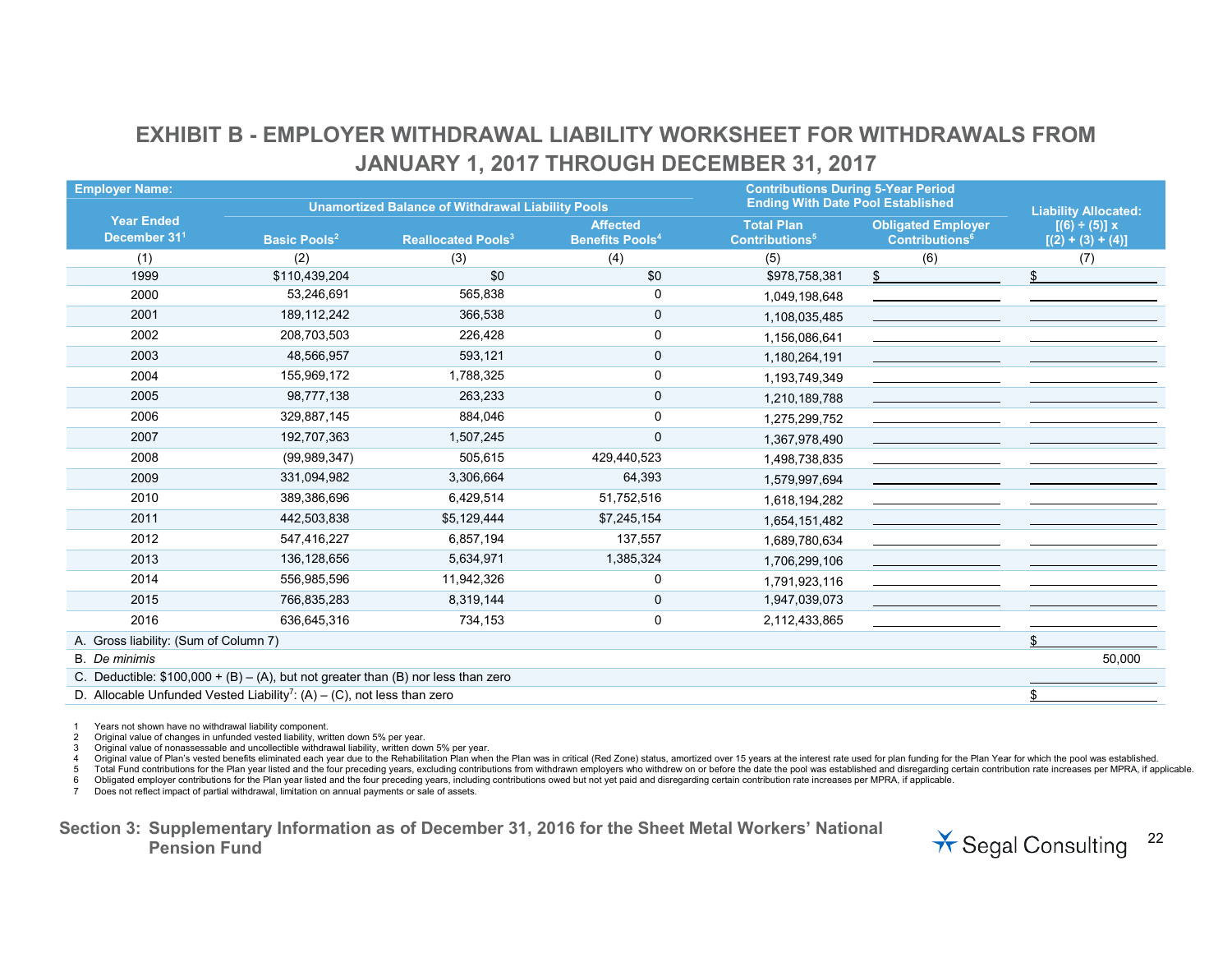# **Section 4: Actuarial Certification**

## **SEPTEMBER 26, 2017**

# **ACTUARIAL CERTIFICATION OF WITHDRAWAL LIABILITY**

This is to certify that Segal Consulting, a Member of The Segal Group, Inc., has prepared an Actuarial Valuation to calculate the pools used to assess withdrawal liability to employers who withdraw during the year beginning January 1, 2017. The calculations were performed in accordance with generally accepted actuarial principles and practices. This valuation report may not otherwise be copied or reproduced in any form without the consent of the Board of Trustees and may only be provided to other parties in its entirety.

The valuation was based on draft information supplied by the auditor with respect to contributions and assets and by the Plan Administrator with respect to the data required on participants. We have not verified and customarily would not verify such information, but we have no reason to doubt its substantial accuracy.

I am a member of the American Academy of Actuaries and I meet the Qualification Standards of the American Academy of Actuaries to render the actuarial opinion herein. To the best of my knowledge, the information supplied in this Actuarial Valuation is complete and accurate, except as noted in *Exhibit I*, and in my opinion the assumptions used, in the aggregate, (a) are reasonable (taking into account the experience of the Plan and reasonable expectations) and (b) represent my best estimate of anticipated experience under the Plan.

 $\bigcup$ 

Daniel V. Ciner, MAAA Senior Vice President and Actuary Enrolled Actuary No. 17-05773

**Section 4: Certificate of Actuarial Valuation as of December 31, 2016 for the Sheet Metal Workers'**  National Pension Fund<br>National Pension Fund<br>National Pension Fund

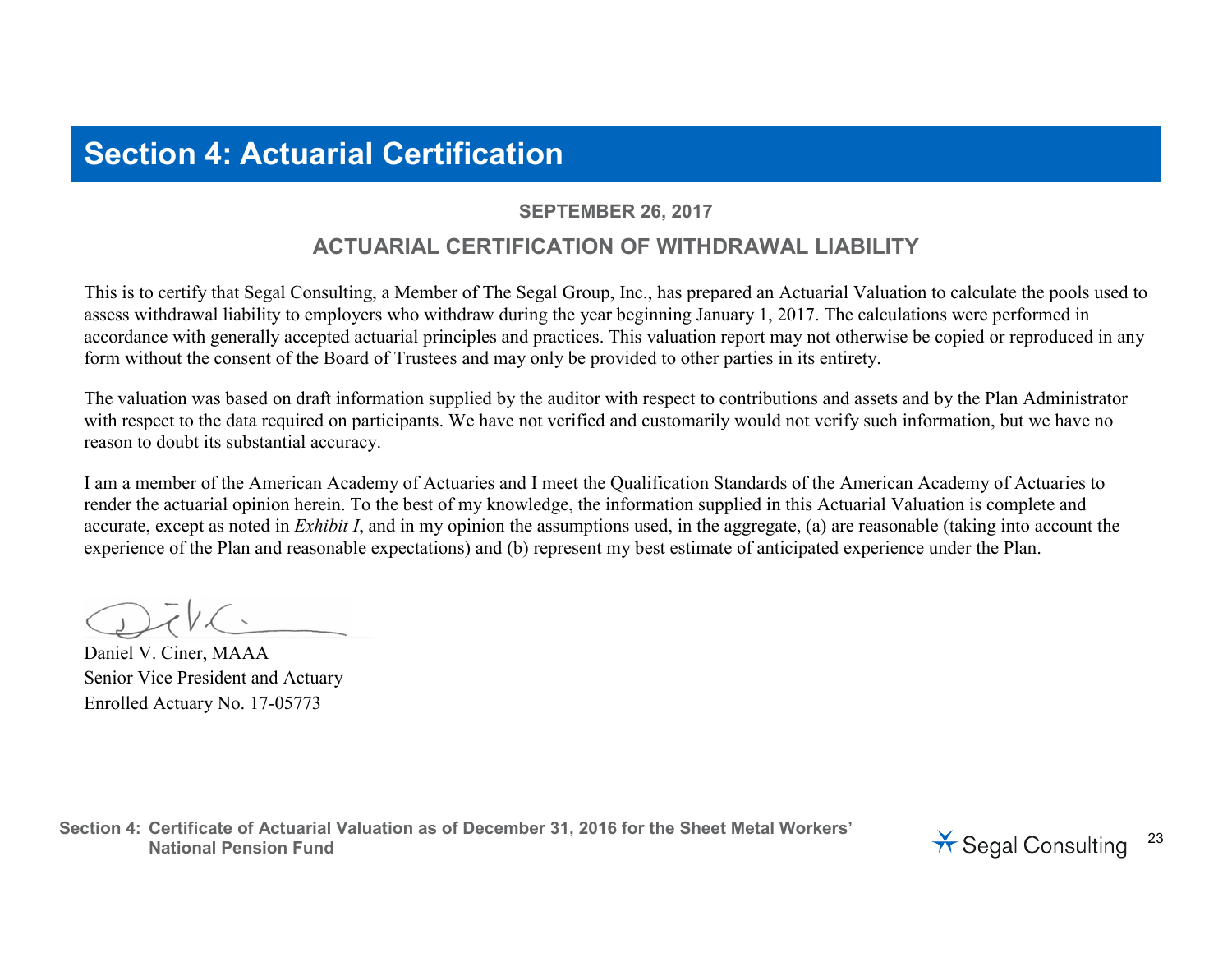# <span id="page-23-0"></span>**EXHIBIT 1 - CALCULATION OF UNFUNDED VESTED LIABILITY**

The valuation was made with respect to the following data supplied to us by the Plan Administrator:

| Pensioners as of the valuation date (including 8,666 beneficiaries in pay status and 34<br>pensioners in suspended status)                                                          | 47,652  |
|-------------------------------------------------------------------------------------------------------------------------------------------------------------------------------------|---------|
| Participants inactive during year ended December 31, 2016 with vested rights (including 122<br>beneficiaries with rights to deferred pensions and 34 participants with unknown age) | 33,149  |
| Participants active with vested rights (including 22 participants with unknown age)                                                                                                 | 43,586  |
| <b>Total vested participants</b>                                                                                                                                                    | 124.387 |

The actuarial factors as of the valuation date are as follows:

| Present value of vested benefits at funding interest rate <sup>1</sup>                                 | \$7,132,351,580   |
|--------------------------------------------------------------------------------------------------------|-------------------|
| Present value of vested benefits at PBGC interest rates, including allowance for expenses <sup>1</sup> | 15, 155, 303, 043 |
| Market value of assets                                                                                 | 4,330,341,953     |
| Ratio funded at PBGC interest rates                                                                    | 0.285731          |
| Present value of vested benefits for withdrawal liability purposes                                     | \$9,424,758,615   |
| Unfunded vested liability (excluding Affected Benefits pools)                                          | 5,094,416,662     |
| Unamortized balance of Affected Benefits pools                                                         | \$490,025,467     |

<sup>1</sup> Includes liabilities for 1,121 alternate payees in pay status and 533 alternate payees with deferred benefits who are excluded from the above counts

**Section 4: Certificate of Actuarial Valuation as of December 31, 2016 for the Sheet Metal Workers'** 

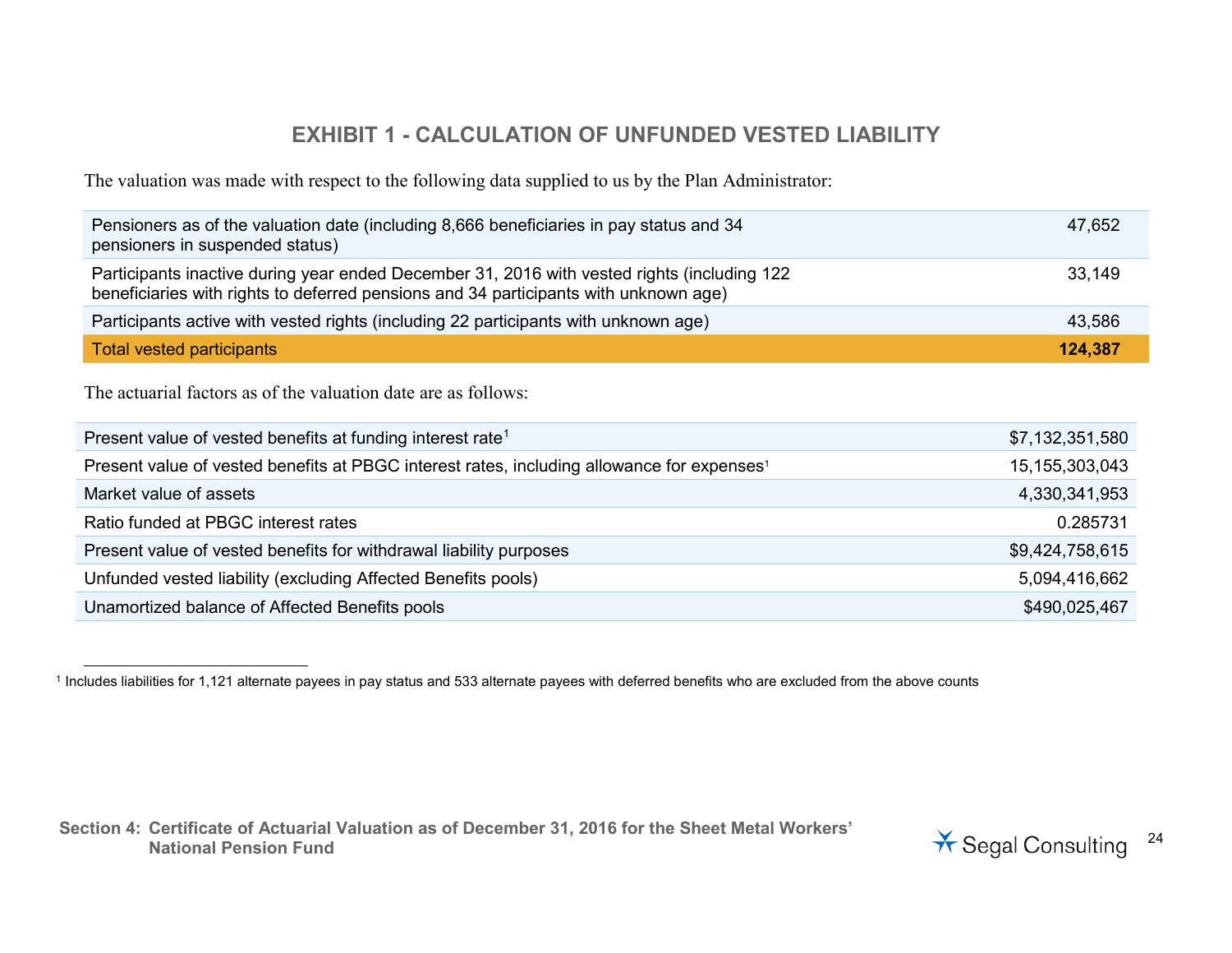# <span id="page-24-0"></span>**EXHIBIT 2 - WITHDRAWAL LIABILITY POOLS**

| <b>Pool</b>        | <b>Original Amount</b> |                    |                      | Pool Balance on December 31, 2016 <sup>1</sup> |                    |                      |
|--------------------|------------------------|--------------------|----------------------|------------------------------------------------|--------------------|----------------------|
| <b>Established</b> |                        | <b>Reallocated</b> | <b>Affected</b>      |                                                | <b>Reallocated</b> | <b>Affected</b>      |
| <b>December 31</b> | <b>Basic Pool</b>      | Pool               | <b>Benefits Pool</b> | <b>Basic Pool</b>                              | <b>Pool</b>        | <b>Benefits Pool</b> |
| 1999               | \$736,261,358          | \$0                | \$0                  | \$110,439,204                                  | \$0                | \$0                  |
| 2000               | 266,233,454            | 2,829,190          | 0                    | 53,246,691                                     | 565,838            | 0                    |
| 2001               | 756,448,968            | 1,466,151          | 0                    | 189, 112, 242                                  | 366,538            | 0                    |
| 2002               | 695,678,342            | 754,760            | 0                    | 208,703,503                                    | 226,428            | 0                    |
| 2003               | 138,762,735            | 1,694,632          | 0                    | 48,566,957                                     | 593,121            | 0                    |
| 2004               | 389,922,930            | 4,470,812          | 0                    | 155,969,172                                    | 1,788,325          | 0                    |
| 2005               | 219,504,752            | 584,963            | 0                    | 98,777,138                                     | 263,233            | 0                    |
| 2006               | 659,774,289            | 1,768,092          | 0                    | 329,887,145                                    | 884,046            | 0                    |
| 2007               | 350, 377, 024          | 2,740,446          | 0                    | 192,707,363                                    | 1,507,245          | $\mathbf{0}$         |
| 2008               | (166, 648, 911)        | 842,692            | 715,689,683          | (99, 989, 347)                                 | 505,615            | 429,440,523          |
| 2009               | 509,376,896            | 5,087,176          | 97,042               | 331,094,982                                    | 3,306,664          | 64,393               |
| 2010               | 556,266,708            | 9,185,020          | 71,615,261           | 389,386,696                                    | 6,429,514          | 51,752,516           |
| 2011               | 590,005,117            | 6,839,258          | 9,317,175            | 442,503,838                                    | 5,129,444          | 7,245,154            |
| 2012               | 684,270,284            | 8,571,492          | 165,983              | 547,416,227                                    | 6,857,194          | 137,557              |
| 2013               | 160,151,360            | 6,629,378          | 1,580,864            | 136,128,656                                    | 5,634,971          | 1,385,324            |
| 2014               | 618,872,884            | 13,269,251         | 0                    | 556,985,596                                    | 11,942,326         | 0                    |
| 2015               | 807,195,035            | 8,756,994          | 0                    | 766,835,283                                    | 8,319,144          | 0                    |
| 2016               | 636,645,316            | 734,153            | 0                    | 636,645,316                                    | 734,153            | 0                    |

 1 Basic and reallocated pools are written down annually at the rate of 5% of the original amount. The Affected Benefits pools are amortized over 15 years at the interest rate used for plan funding for the year for which the pool was established.

**Section 4: Certificate of Actuarial Valuation as of December 31, 2016 for the Sheet Metal Workers'** 

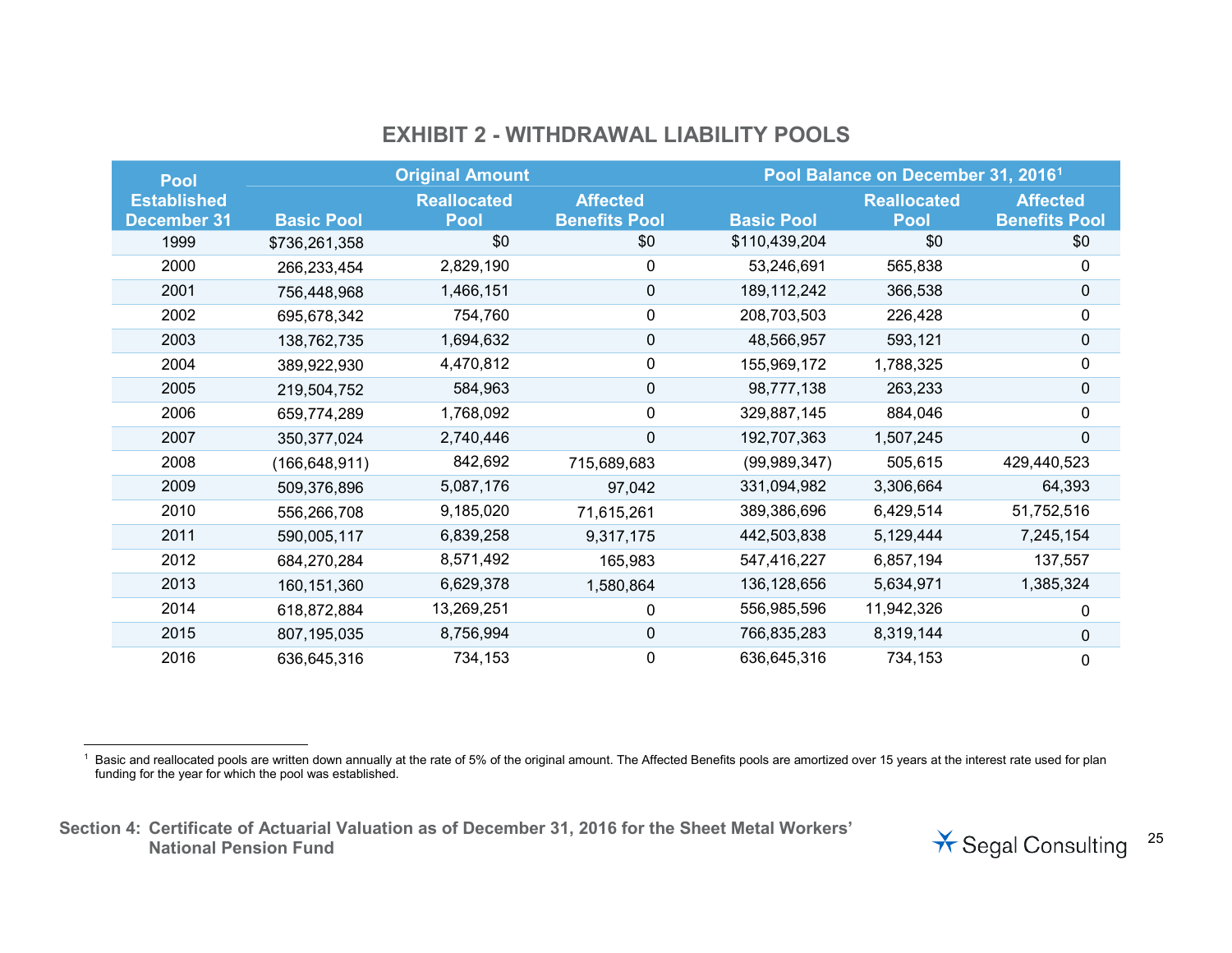# **EXHIBIT 3 - SUMMARY OF PLAN PROVISIONS**

This exhibit summarizes the major provisions of the Plan included in the valuation. It is not intended to be, nor should it be interpreted as, a complete statement of all plan provisions.

| <b>Plan Year</b>           | January 1 through December 31                                                                                                                                                                                                                                                                                                                                                                                                                                                                                                                                                                                                                                                                                                                                                                                                                                                                                                                                                                                                                                                                                                                                           |
|----------------------------|-------------------------------------------------------------------------------------------------------------------------------------------------------------------------------------------------------------------------------------------------------------------------------------------------------------------------------------------------------------------------------------------------------------------------------------------------------------------------------------------------------------------------------------------------------------------------------------------------------------------------------------------------------------------------------------------------------------------------------------------------------------------------------------------------------------------------------------------------------------------------------------------------------------------------------------------------------------------------------------------------------------------------------------------------------------------------------------------------------------------------------------------------------------------------|
| <b>Pension Credit Year</b> | January 1 through December 31                                                                                                                                                                                                                                                                                                                                                                                                                                                                                                                                                                                                                                                                                                                                                                                                                                                                                                                                                                                                                                                                                                                                           |
| <b>Plan Status</b>         | Ongoing plan                                                                                                                                                                                                                                                                                                                                                                                                                                                                                                                                                                                                                                                                                                                                                                                                                                                                                                                                                                                                                                                                                                                                                            |
| <b>Regular Pension</b>     | • Age Requirement: 65<br>• Service Requirement: Five years of participation in the Plan<br>• Amount: Described below<br>For service on and after January 1, 2014:<br>Participant's Benefit Rate multiplied by the participant's Contribution Hours for the Plan Year multiplied by the<br>Applicable Percentage for the Plan Year.<br>Benefit Rate is the portion of the participant's contribution rate that is subject to benefit accruals. For Participants<br>working under a Collective Bargaining Agreement that qualifies for a 55/30 (or 60/30) Pension, the Benefit Rate is<br>the total Contribution Rate less the 55/30 (or 60/30) Rate (30% of the Contribution Rate for periods after<br>December 1, 2007).<br>Contribution Hours are the hours for which contributions are required to be made for the participant's work in<br>Covered Employment.<br>Applicable Percentage is based on the average of the Plan's rate of market value investment return for each of the<br>three most recent Plan Years reported in the Actuarial Valuation and Review as of January 1 of the immediately<br>preceding Plan Year and is defined in the following table: |

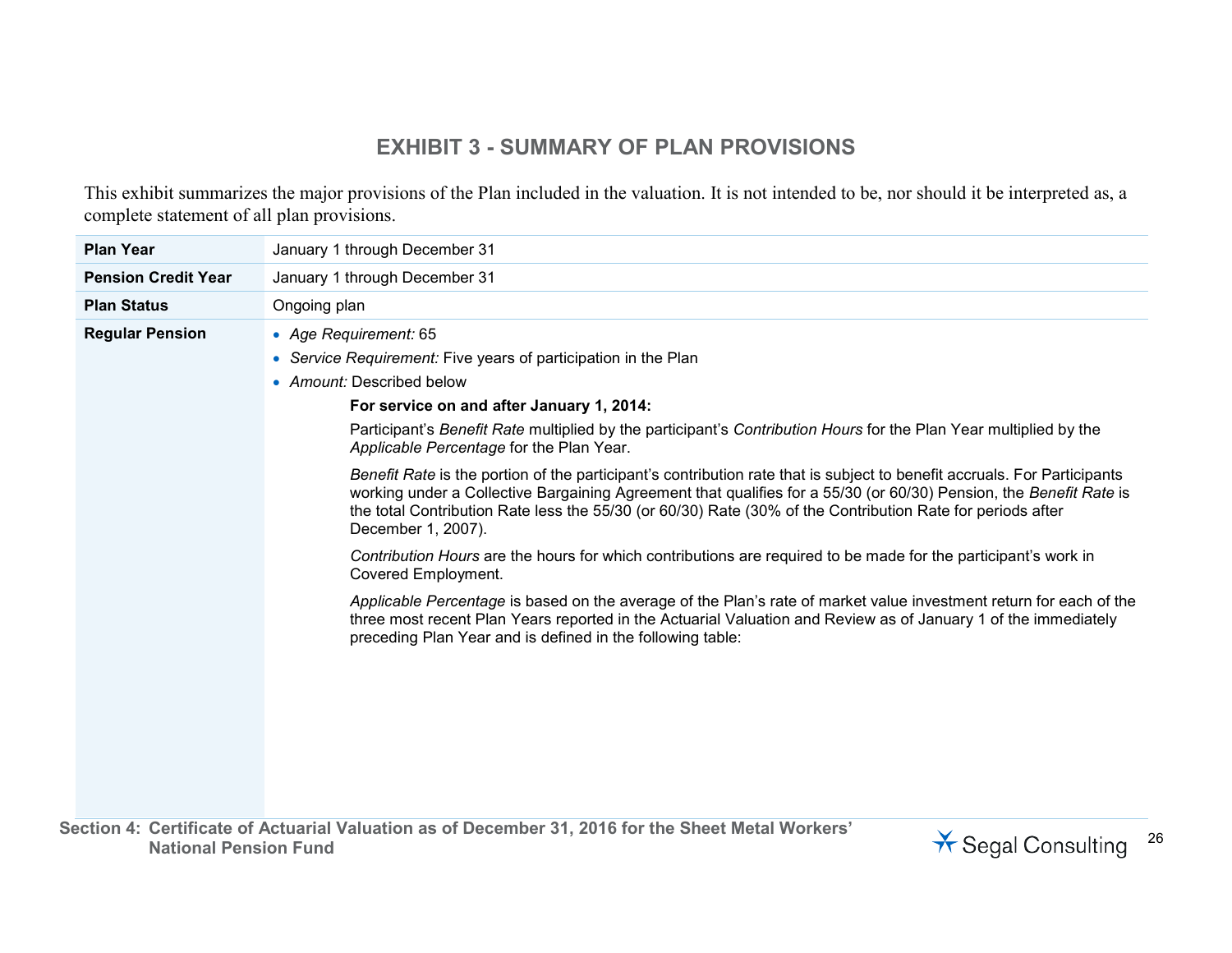| <b>Applicable Percentage</b>                                                                                           | <b>Average of</b><br><b>Market Value Investment Return Percentages</b><br>for 3 Most Recent Plan Years                                                                                                                                                                                                                                                         |  |
|------------------------------------------------------------------------------------------------------------------------|----------------------------------------------------------------------------------------------------------------------------------------------------------------------------------------------------------------------------------------------------------------------------------------------------------------------------------------------------------------|--|
| 1.25%                                                                                                                  | 10.0% or higher                                                                                                                                                                                                                                                                                                                                                |  |
| 1.00%                                                                                                                  | 8.5% or higher but less than 10.0%                                                                                                                                                                                                                                                                                                                             |  |
| 0.75%                                                                                                                  | 6.5% or higher but less than 8.5%                                                                                                                                                                                                                                                                                                                              |  |
| 0.50%                                                                                                                  | Greater than 0% but less than 6.5%                                                                                                                                                                                                                                                                                                                             |  |
| 0.00%                                                                                                                  | 0% or less                                                                                                                                                                                                                                                                                                                                                     |  |
|                                                                                                                        | The above formula applies unless otherwise stated in a Funding Improvement Plan Option.                                                                                                                                                                                                                                                                        |  |
| The Applicable Percentage for the 2016 Plan Year was 1.25%.                                                            |                                                                                                                                                                                                                                                                                                                                                                |  |
|                                                                                                                        | For service and on and after adoption of Rehabilitation Plan Schedule and before January 1, 2014:                                                                                                                                                                                                                                                              |  |
| for the Plan Year.                                                                                                     | Default Schedule/Persons for Whom Contribution were Not Required to be Made ("Persons for Whom"):<br>1% of the amount determined by multiplying the participant's Benefit Rate by the participant's Contribution Hours                                                                                                                                         |  |
| Rehabilitation Plan Schedule.                                                                                          | First Alternative Schedule: Same as accrual for service on and after December 1, 2007 and before adoption of                                                                                                                                                                                                                                                   |  |
| participant's Contribution Hours for the Plan Year.                                                                    | Second Alternative Schedule: 1% of the amount determined by multiplying the participant's Benefit Rate by the                                                                                                                                                                                                                                                  |  |
| the participant's Contribution Hours for the Plan Year.                                                                | Formerly Alternative Schedule and Agreement Did Not Include Required Contribution Rate Increases -<br>No Increase Consequences ("NIC"): 1% of the amount determined by multiplying the participant's Benefit Rate by                                                                                                                                           |  |
|                                                                                                                        | For service on and after December 1, 2007 and before adoption of Rehabilitation Plan Schedule:                                                                                                                                                                                                                                                                 |  |
| August 31, 2003.                                                                                                       | Employers that have not made required contribution rate increases: Same as accrual for service after                                                                                                                                                                                                                                                           |  |
| 1,200 hours). The 1.5% multiplier is applied to the first 1,200 hours at the highest Benefit Rate in effect during the | Employers that have made required contribution rate increases: 1.5% of the amount determined by multiplying the<br>participant's Benefit Rate by the participant's Contribution Hours for the Plan Year (up to 1,200 hours), plus 0.7%<br>of the amount determined by multiplying the participant's Benefit Rate by the participant's Contribution Hours (over |  |

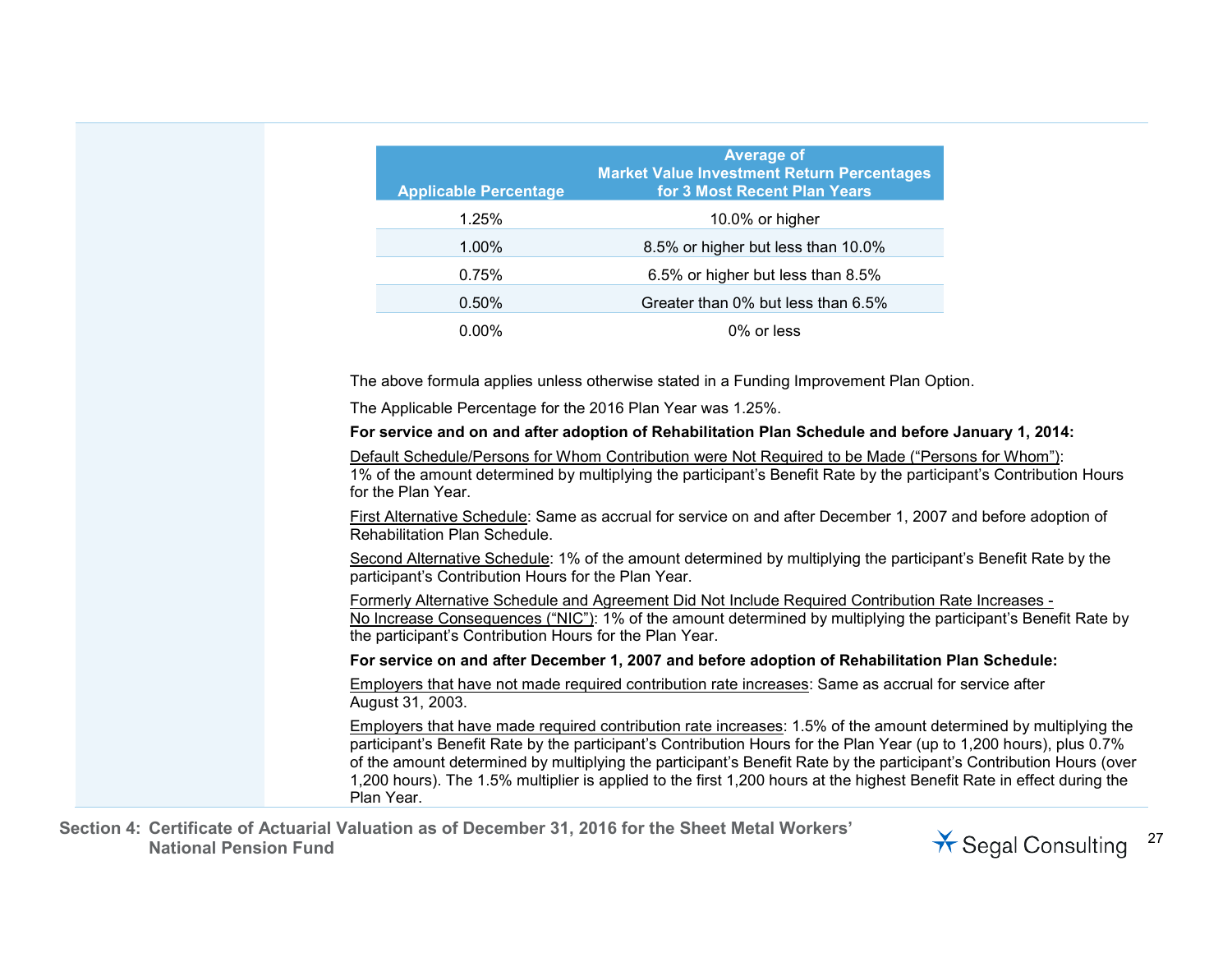|                       | For service after August 31, 2003 and before December 1, 2007:                                                                                                                                                                                                                                                                                                                                                                                                                                                                   |
|-----------------------|----------------------------------------------------------------------------------------------------------------------------------------------------------------------------------------------------------------------------------------------------------------------------------------------------------------------------------------------------------------------------------------------------------------------------------------------------------------------------------------------------------------------------------|
|                       | 0.8571% of the amount determined by multiplying the participant's Benefit Rate by the participant's Contribution<br>Hours (up to 1,400 hours), plus 0.3% of the amount determined by multiplying the participant's Benefit Rate by the<br>participant's Contribution Hours (over 1,400 hours). For participants in 55/30 Locals, 80% of the total contribution<br>rate is subject to benefit accruals. The 0.8571% multiplier is applied to the first 1,400 hours at the highest Benefit<br>Rate in effect during the Plan Year. |
|                       | Supplemental accruals:<br>Locals are required to increase their contribution rates subject to benefit accruals by 10% annually for eligibility.<br>Participants of Locals that make the required increases earn a supplemental accrual that brings the total accrual to<br>twice the normal rate in the year following the increase.                                                                                                                                                                                             |
|                       | For service after December 31, 1999 and before September 1, 2003:                                                                                                                                                                                                                                                                                                                                                                                                                                                                |
|                       | 1.7142% of the amount determined by multiplying the participant's Benefit Rate by the participant's Contribution<br>Hours (up to 1,400 hours), plus 0.6% of the amount determined by multiplying the participant's Benefit Rate by the<br>participant's Contribution Hours (over 1,400 hours). The 1.7142% multiplier is applied to the first 1,400 hours at the<br>highest Benefit Rate in effect during the Plan Year.                                                                                                         |
|                       | For service before January 1, 2000:                                                                                                                                                                                                                                                                                                                                                                                                                                                                                              |
|                       | Benefit accrued according to the rules of the Plan in effect on December 31, 1999                                                                                                                                                                                                                                                                                                                                                                                                                                                |
|                       | <b>Past Service:</b>                                                                                                                                                                                                                                                                                                                                                                                                                                                                                                             |
|                       | \$10.00 for each year of Past Service Credit, if any, up to 10 years                                                                                                                                                                                                                                                                                                                                                                                                                                                             |
|                       | Post-Normal Retirement Age Adjustment: Regular pension accrued at Normal Retirement Age (NRA), increased by 1.0%<br>for each month greater than NRA, and 1.5% for each month greater than age 70.                                                                                                                                                                                                                                                                                                                                |
| <b>Standard Early</b> | • Age Requirement: 55                                                                                                                                                                                                                                                                                                                                                                                                                                                                                                            |
| <b>Retirement</b>     | • Service Requirement: : Fulfill any one of the following:                                                                                                                                                                                                                                                                                                                                                                                                                                                                       |
|                       | a. 10 years of Pension Credits, including at least five years of Future Service Credit, or<br>b. 10 years of Vesting Service, or<br>c. 15 years of Pension Credits, including at least 12 months of Future Service Credit                                                                                                                                                                                                                                                                                                        |
|                       | • Amount: Normal Retirement benefit reduced as described below.                                                                                                                                                                                                                                                                                                                                                                                                                                                                  |
|                       | For benefits accrued on and after January 1, 2014:                                                                                                                                                                                                                                                                                                                                                                                                                                                                               |
|                       | Reductions based on the participant's Funding Improvement Plan Option, which depends upon the Schedule or                                                                                                                                                                                                                                                                                                                                                                                                                        |
|                       | Rehabilitation Plan provision which applied to the classification of employment when the Plan was in critical status.                                                                                                                                                                                                                                                                                                                                                                                                            |
|                       |                                                                                                                                                                                                                                                                                                                                                                                                                                                                                                                                  |

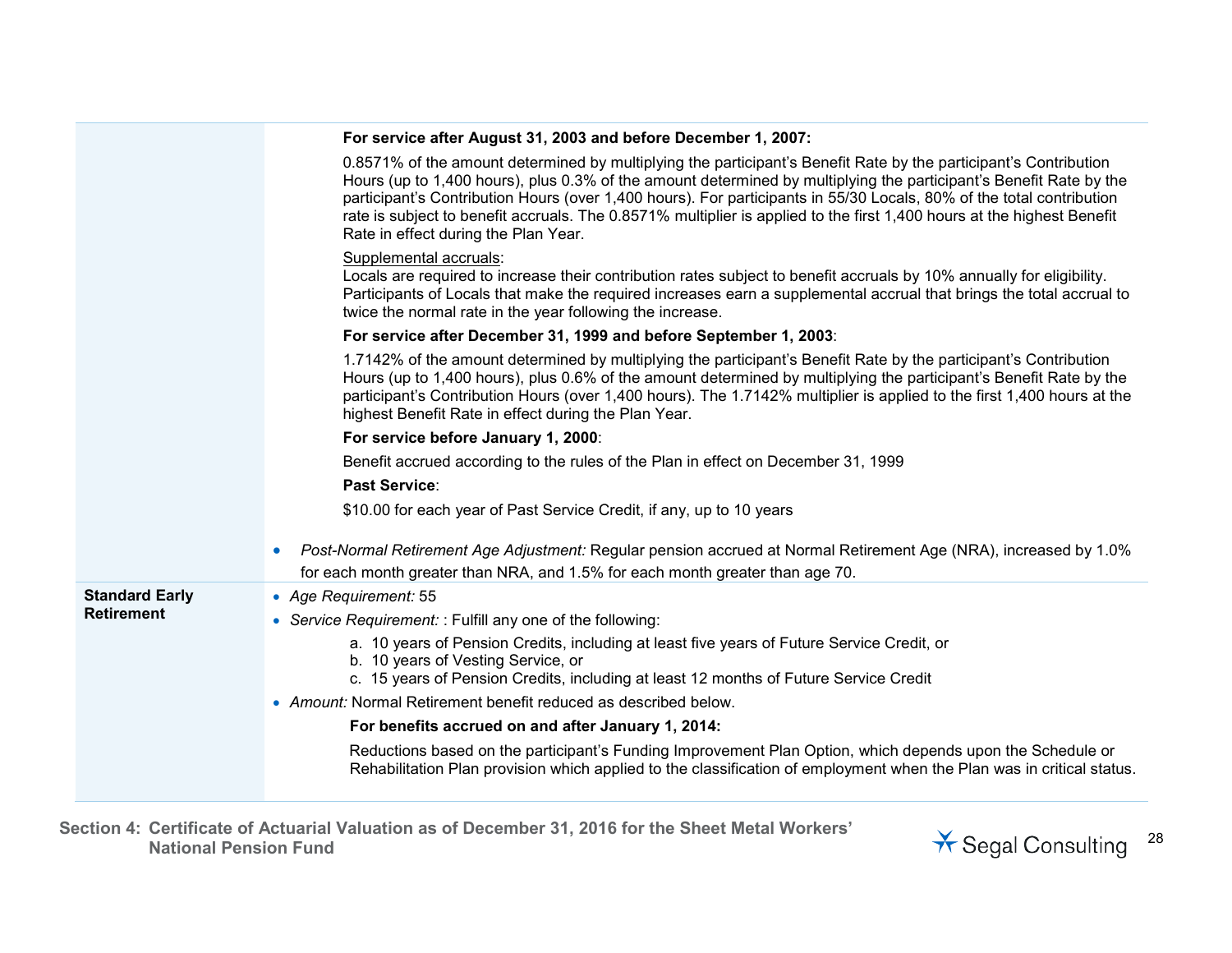|                      |                                                                                                                             | Default Option                                                  | Actuarially from age 65 (Unsubsidized Early Retirement Pension)                                                                                                                                                                                                                                                                                                                                                                                                                      |  |  |  |
|----------------------|-----------------------------------------------------------------------------------------------------------------------------|-----------------------------------------------------------------|--------------------------------------------------------------------------------------------------------------------------------------------------------------------------------------------------------------------------------------------------------------------------------------------------------------------------------------------------------------------------------------------------------------------------------------------------------------------------------------|--|--|--|
|                      |                                                                                                                             | <b>First Alternative Option</b>                                 | 6% per year from age 65                                                                                                                                                                                                                                                                                                                                                                                                                                                              |  |  |  |
|                      |                                                                                                                             | Second Alternative Option                                       | Actuarially from age 65 (Unsubsidized Early Retirement Pension)                                                                                                                                                                                                                                                                                                                                                                                                                      |  |  |  |
|                      | For benefits accrued before January 1, 2014:                                                                                |                                                                 |                                                                                                                                                                                                                                                                                                                                                                                                                                                                                      |  |  |  |
|                      | critical status.                                                                                                            |                                                                 | Reductions based on the participant's Home Local Schedule (Rehabilitation Plan Schedule) when the Plan was in                                                                                                                                                                                                                                                                                                                                                                        |  |  |  |
|                      |                                                                                                                             | Default Schedule/<br><b>Persons for Whom</b>                    | Actuarially from age 65 (Unsubsidized Early Retirement Pension)                                                                                                                                                                                                                                                                                                                                                                                                                      |  |  |  |
|                      |                                                                                                                             | <b>First Alternative Schedule</b>                               | 6% per year from age 65                                                                                                                                                                                                                                                                                                                                                                                                                                                              |  |  |  |
|                      |                                                                                                                             | Second Alternative Schedule                                     | Actuarially from age 65 (Unsubsidized Early Retirement Pension)                                                                                                                                                                                                                                                                                                                                                                                                                      |  |  |  |
|                      |                                                                                                                             | <b>NIC</b>                                                      | Actuarially from age 65 (Unsubsidized Early Retirement Pension)                                                                                                                                                                                                                                                                                                                                                                                                                      |  |  |  |
|                      |                                                                                                                             |                                                                 |                                                                                                                                                                                                                                                                                                                                                                                                                                                                                      |  |  |  |
|                      | Note:                                                                                                                       | the participant's Contribution Hours.                           | The above applies to participants with an effective date of pension on or after February 1, 2014. Previously, the<br>provisions described for benefits accrued before January 1, 2014 were in effect. Participant may be eligible for<br>different early retirement provisions for pre-2014 and post-2013 accrued benefits. Portions of the post-2013 accrued<br>benefits may also be subject different early retirement provisions depending on the classification of employment of |  |  |  |
| <b>Special Early</b> | • Age Requirement: 55                                                                                                       |                                                                 |                                                                                                                                                                                                                                                                                                                                                                                                                                                                                      |  |  |  |
| <b>Retirement</b>    | • Service Requirement: Fulfill any one of the following:                                                                    |                                                                 |                                                                                                                                                                                                                                                                                                                                                                                                                                                                                      |  |  |  |
|                      | a. 10 years of Pension Credits, including at least five years of Future Service Credit, or                                  |                                                                 |                                                                                                                                                                                                                                                                                                                                                                                                                                                                                      |  |  |  |
|                      | b. 10 years of Vesting Service, or<br>c. 15 years of Pension Credits, including at least 12 months of Future Service Credit |                                                                 |                                                                                                                                                                                                                                                                                                                                                                                                                                                                                      |  |  |  |
|                      |                                                                                                                             | preceding retirement.                                           | • Active Service Requirement: Board may require evidence of continued entitlement to Social Security Disability Benefits<br>Complete at least 3,500 hours of work in covered employment during the five consecutive calendar years immediately                                                                                                                                                                                                                                       |  |  |  |
|                      |                                                                                                                             | • Amount: Normal Retirement benefit reduced as described below. |                                                                                                                                                                                                                                                                                                                                                                                                                                                                                      |  |  |  |
|                      |                                                                                                                             | For benefits accrued on and after January 1, 2014:              |                                                                                                                                                                                                                                                                                                                                                                                                                                                                                      |  |  |  |
|                      |                                                                                                                             |                                                                 | Reductions based on the participant's Funding Improvement Plan Option, which depends upon the Schedule or<br>Rehabilitation Plan provision which applied to the classification of employment when the Plan was in critical status.                                                                                                                                                                                                                                                   |  |  |  |
|                      |                                                                                                                             |                                                                 |                                                                                                                                                                                                                                                                                                                                                                                                                                                                                      |  |  |  |

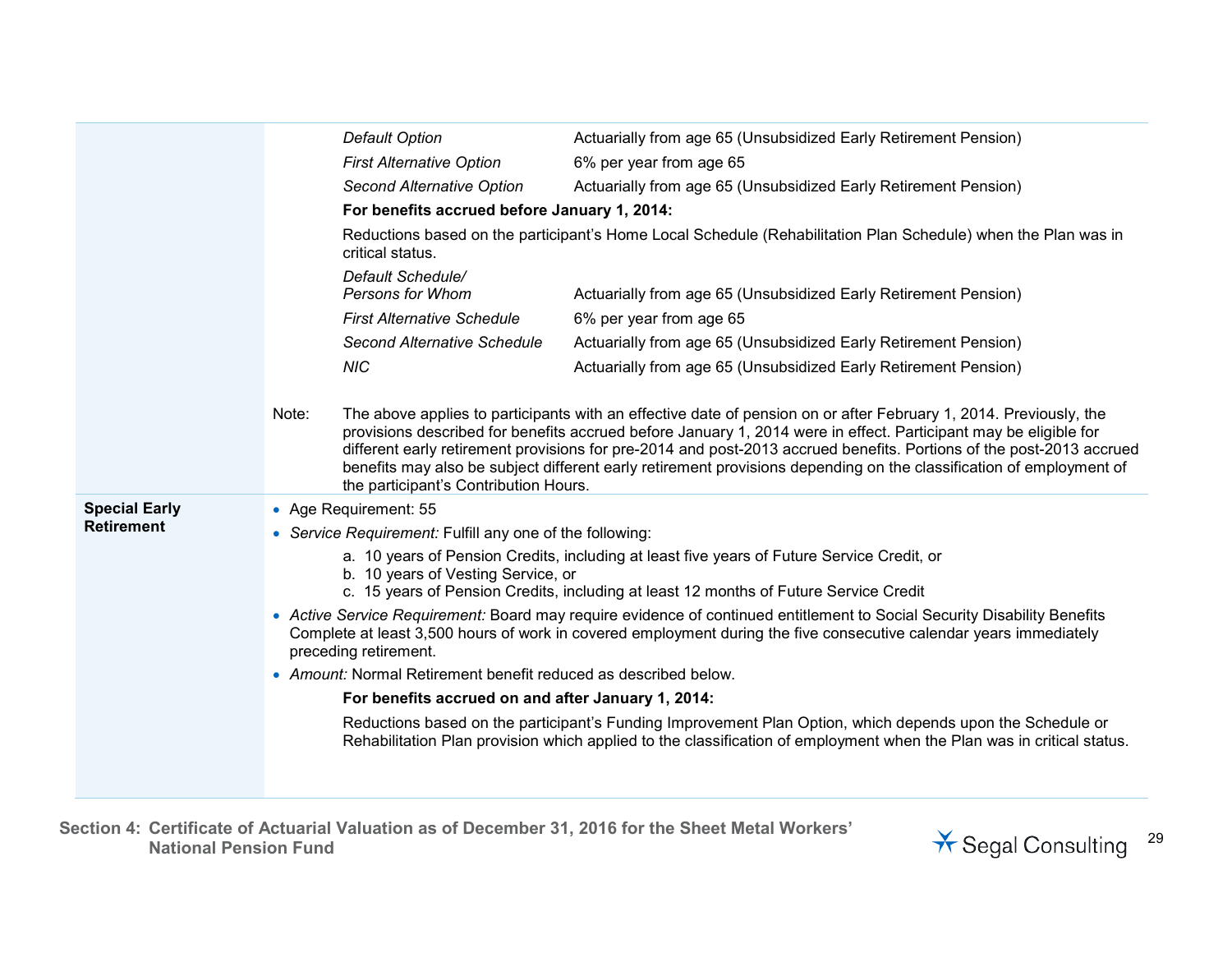|                |       | <b>Default Option</b>                                                                                                             | Unavailable                                                                                                                                                                                                                                                                                                                                                                                                                                                                              |
|----------------|-------|-----------------------------------------------------------------------------------------------------------------------------------|------------------------------------------------------------------------------------------------------------------------------------------------------------------------------------------------------------------------------------------------------------------------------------------------------------------------------------------------------------------------------------------------------------------------------------------------------------------------------------------|
|                |       | <b>First Alternative Option</b>                                                                                                   | 6% per year from age 62                                                                                                                                                                                                                                                                                                                                                                                                                                                                  |
|                |       | Second Alternative Option                                                                                                         | Unavailable                                                                                                                                                                                                                                                                                                                                                                                                                                                                              |
|                |       | For benefits accrued before January 1, 2014:                                                                                      |                                                                                                                                                                                                                                                                                                                                                                                                                                                                                          |
|                |       | Reductions based on the participant's Home Local Schedule (Rehabilitation Plan Schedule) when the Plan was in<br>critical status. |                                                                                                                                                                                                                                                                                                                                                                                                                                                                                          |
|                |       | Default Schedule/<br>Persons for Whom                                                                                             | Unavailable                                                                                                                                                                                                                                                                                                                                                                                                                                                                              |
|                |       | <b>First Alternative Schedule</b>                                                                                                 | 6% per year from age 62                                                                                                                                                                                                                                                                                                                                                                                                                                                                  |
|                |       | Second Alternative Schedule                                                                                                       | Unavailable                                                                                                                                                                                                                                                                                                                                                                                                                                                                              |
|                |       | <b>NIC</b>                                                                                                                        | Unavailable                                                                                                                                                                                                                                                                                                                                                                                                                                                                              |
|                | Note: | participant's Contribution Hours.                                                                                                 | The above applies to participants with an effective date of pension on or after February 1, 2014. Previously, the<br>provisions described for benefits accrued before January 1, 2014 were in effect. Participant may be eligible for<br>different early retirement provisions for pre-2014 and post-2013 accrued benefits. Portions of the post-2013 accrued<br>benefits may also be subject different early retirement provisions depending on the classification of employment of the |
| Age 62 Pension |       | • Age Requirement: 62                                                                                                             |                                                                                                                                                                                                                                                                                                                                                                                                                                                                                          |
|                |       | • Service Requirement: Same as Special Early Retirement                                                                           |                                                                                                                                                                                                                                                                                                                                                                                                                                                                                          |
|                |       | • Active Service Requirement: Same as Special Early Retirement                                                                    |                                                                                                                                                                                                                                                                                                                                                                                                                                                                                          |
|                |       | • Amount: Described below                                                                                                         |                                                                                                                                                                                                                                                                                                                                                                                                                                                                                          |
|                |       | For benefits accrued on and after January 1, 2014:                                                                                |                                                                                                                                                                                                                                                                                                                                                                                                                                                                                          |
|                |       |                                                                                                                                   | Amount based on the participant's Funding Improvement Plan Option, which depends upon the Schedule or<br>Rehabilitation Plan provision which applied to the classification of employment when the Plan was in critical status.                                                                                                                                                                                                                                                           |
|                |       | <b>Default Option</b>                                                                                                             | Unavailable                                                                                                                                                                                                                                                                                                                                                                                                                                                                              |
|                |       | <b>First Alternative Option</b>                                                                                                   | Unavailable                                                                                                                                                                                                                                                                                                                                                                                                                                                                              |
|                |       | Second Alternative Option                                                                                                         | Normal Retirement Benefit amount                                                                                                                                                                                                                                                                                                                                                                                                                                                         |
|                |       | For benefits accrued before January 1, 2014:                                                                                      |                                                                                                                                                                                                                                                                                                                                                                                                                                                                                          |
|                |       | status.                                                                                                                           | Amount based on the participant's Home Local Schedule (Rehabilitation Plan Schedule) when the Plan was in critical                                                                                                                                                                                                                                                                                                                                                                       |

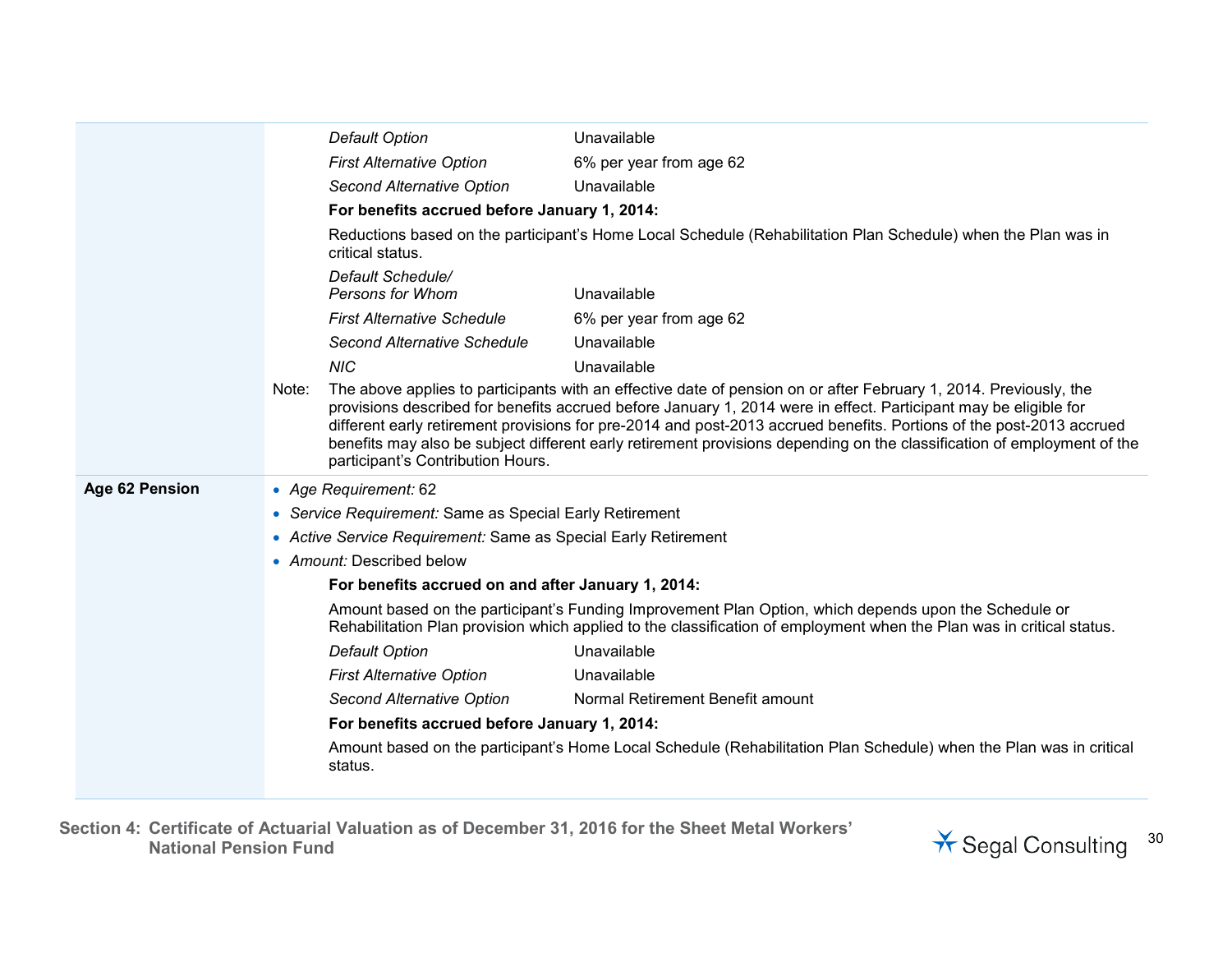|               | Default Schedule/<br>Unavailable<br>Persons for Whom                                                                                                                                                                                                                                                                                                                                                                                                                                                                                   |
|---------------|----------------------------------------------------------------------------------------------------------------------------------------------------------------------------------------------------------------------------------------------------------------------------------------------------------------------------------------------------------------------------------------------------------------------------------------------------------------------------------------------------------------------------------------|
|               | <b>First Alternative Schedule</b><br>Unavailable                                                                                                                                                                                                                                                                                                                                                                                                                                                                                       |
|               | Normal Retirement Benefit amount<br>Second Alternative Schedule                                                                                                                                                                                                                                                                                                                                                                                                                                                                        |
|               | <b>NIC</b><br>Normal Retirement Benefit amount                                                                                                                                                                                                                                                                                                                                                                                                                                                                                         |
|               |                                                                                                                                                                                                                                                                                                                                                                                                                                                                                                                                        |
|               | The above applies to participants with an effective date of pension on or after February 1, 2014. Previously, the<br>Note:<br>provisions described for benefits accrued before January 1, 2014 were in effect. Participant may be eligible for<br>different early retirement provisions for pre-2014 and post-2013 accrued benefits. Portions of the post-2013 accrued<br>benefits may also be subject different early retirement provisions depending on the classification of employment of the<br>participant's Contribution Hours. |
| 55/30 Pension | • Age Requirement: 55                                                                                                                                                                                                                                                                                                                                                                                                                                                                                                                  |
|               | • Service Requirement: 30 years of Future Service Credit with at least 60 months of the last 120 months of Future Service<br>Credit subject to a 55/30 Rate                                                                                                                                                                                                                                                                                                                                                                            |
|               | • Active Service Requirement: Complete at least 3,500 hours of work in covered employment at 55/30 Rate during the five<br>consecutive calendar years immediately preceding retirement                                                                                                                                                                                                                                                                                                                                                 |
|               | • Amount: Described below                                                                                                                                                                                                                                                                                                                                                                                                                                                                                                              |
|               | For benefits accrued on and after January 1, 2014:                                                                                                                                                                                                                                                                                                                                                                                                                                                                                     |
|               | Amount based on the participant's Funding Improvement Plan Option, which depends upon the Schedule or<br>Rehabilitation Plan provision which applied to the classification of employment when the Plan was in critical status.                                                                                                                                                                                                                                                                                                         |
|               | <b>Default Option</b><br>Unavailable                                                                                                                                                                                                                                                                                                                                                                                                                                                                                                   |
|               | Normal Retirement benefit amount<br><b>First Alternative Option</b>                                                                                                                                                                                                                                                                                                                                                                                                                                                                    |
|               | <b>Second Alternative Option</b><br>Unavailable                                                                                                                                                                                                                                                                                                                                                                                                                                                                                        |
|               | For benefits accrued before January 1, 2014:                                                                                                                                                                                                                                                                                                                                                                                                                                                                                           |
|               | Amount based on the participant's Home Local Schedule (Rehabilitation Plan Schedule) when the Plan was in critical<br>status.                                                                                                                                                                                                                                                                                                                                                                                                          |
|               | Default Schedule/<br>Unavailable<br><b>Persons for Whom</b>                                                                                                                                                                                                                                                                                                                                                                                                                                                                            |
|               | Normal Retirement Benefit amount<br><b>First Alternative Schedule</b>                                                                                                                                                                                                                                                                                                                                                                                                                                                                  |
|               | Second Alternative Schedule<br>Unavailable                                                                                                                                                                                                                                                                                                                                                                                                                                                                                             |
|               | <b>NIC</b><br>Unavailable                                                                                                                                                                                                                                                                                                                                                                                                                                                                                                              |
|               |                                                                                                                                                                                                                                                                                                                                                                                                                                                                                                                                        |

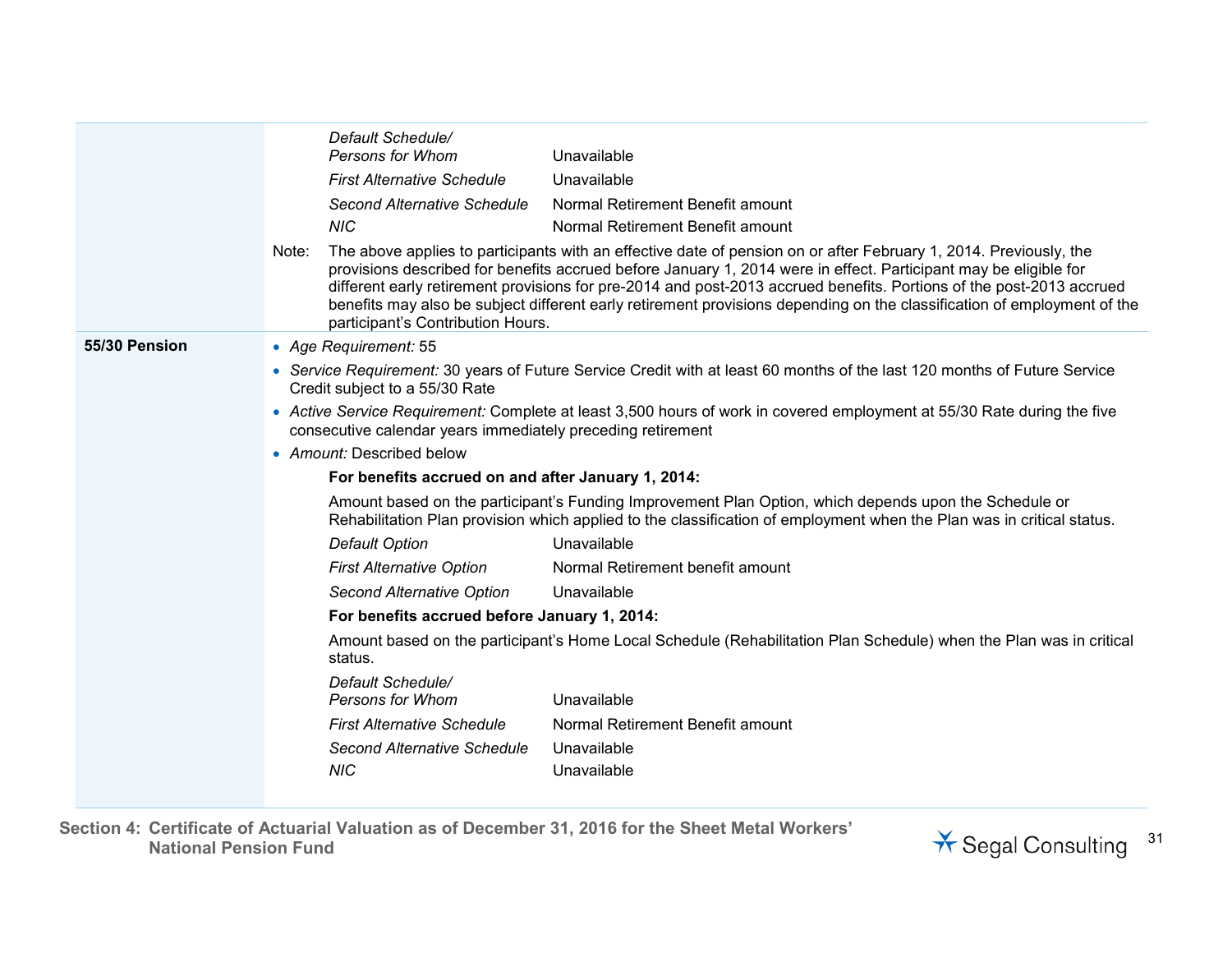|               | Note:                                               | The above applies to participants with an effective date of pension on or after February 1, 2014. Previously,<br>the provisions described for benefits accrued before January 1, 2014 were in effect. Participant may be<br>eligible for different early retirement provisions for pre-2014 and post-2013 accrued benefits. Portions of the<br>post-2013 accrued benefits may also be subject different early retirement provisions depending on the<br>classification of employment of the participant's Contribution Hours. |
|---------------|-----------------------------------------------------|-------------------------------------------------------------------------------------------------------------------------------------------------------------------------------------------------------------------------------------------------------------------------------------------------------------------------------------------------------------------------------------------------------------------------------------------------------------------------------------------------------------------------------|
| 60/30 Pension | • Age Requirement: 55                               |                                                                                                                                                                                                                                                                                                                                                                                                                                                                                                                               |
|               | • Service Requirement: Same as 55/30 Pension        |                                                                                                                                                                                                                                                                                                                                                                                                                                                                                                                               |
|               | • Active Service Requirement: Same as 55/30 Pension |                                                                                                                                                                                                                                                                                                                                                                                                                                                                                                                               |
|               | • Amount: Described below                           |                                                                                                                                                                                                                                                                                                                                                                                                                                                                                                                               |
|               | For benefits accrued on and after January 1, 2014:  |                                                                                                                                                                                                                                                                                                                                                                                                                                                                                                                               |
|               |                                                     | Amount based on the participant's Funding Improvement Plan Option, which depends upon the Schedule or<br>Rehabilitation Plan provision which applied to the classification of employment when the Plan was in critical status.                                                                                                                                                                                                                                                                                                |
|               | <b>Default Option</b>                               | Unavailable                                                                                                                                                                                                                                                                                                                                                                                                                                                                                                                   |
|               | <b>First Alternative Option</b>                     | Unavailable                                                                                                                                                                                                                                                                                                                                                                                                                                                                                                                   |
|               | Second Alternative Option                           | Normal Retirement benefit amount                                                                                                                                                                                                                                                                                                                                                                                                                                                                                              |
|               | For benefits accrued before January 1, 2014:        |                                                                                                                                                                                                                                                                                                                                                                                                                                                                                                                               |
|               | status.                                             | Amount based on the participant's Home Local Schedule (Rehabilitation Plan Schedule) when the Plan was in critical                                                                                                                                                                                                                                                                                                                                                                                                            |
|               | Default Schedule/<br><b>Persons for Whom</b>        | Unavailable                                                                                                                                                                                                                                                                                                                                                                                                                                                                                                                   |
|               | <b>First Alternative Schedule</b>                   | Unavailable                                                                                                                                                                                                                                                                                                                                                                                                                                                                                                                   |
|               | <b>Second Alternative Schedule</b>                  | Normal Retirement benefit amount                                                                                                                                                                                                                                                                                                                                                                                                                                                                                              |
|               | <b>NIC</b>                                          | Unavailable                                                                                                                                                                                                                                                                                                                                                                                                                                                                                                                   |
|               | employment of the participant's Contribution Hours. | Note: The above applies to participants with an effective date of pension on or after February 1, 2014. Previously,<br>the provisions described for benefits accrued before January 1, 2014 were in effect. Participant may be eligible<br>for different early retirement provisions for pre-2014 and post-2013 accrued benefits. Portions of the post-2013<br>accrued benefits may also be subject different early retirement provisions depending on the classification of                                                  |
|               | Charge for Coverage: None                           |                                                                                                                                                                                                                                                                                                                                                                                                                                                                                                                               |

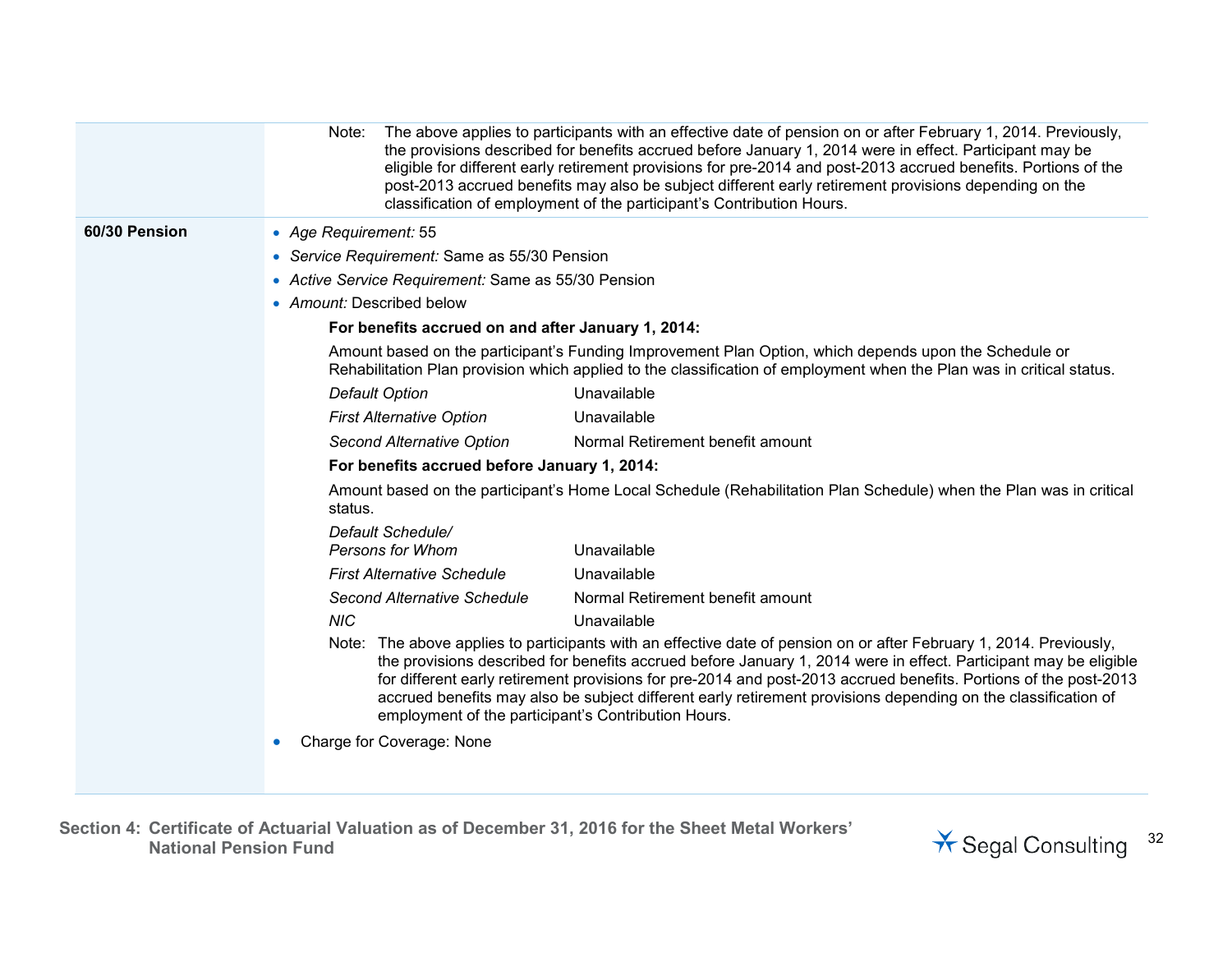| <b>Vesting</b>                                                    | • Age Requirement: None<br>• Service Requirement: Five years of Vesting Service<br>• Amount: Normal Retirement benefit amount, based on plan in effect when last active<br>• Normal Retirement Age: 65                                                                                                                                                                                                                                                                                                                                                                                                                                                                                                                                                                                                                                                                                                                                                                                                                                                                                                                                                                                                                                                                                                                                                                                                                                                                                                                                                                                                                                                                                                                                                                                                                                                                                                                                                                                                                                                                                                                                                                                                                                                                                                                                                                                                                                                                                                                                                                     |
|-------------------------------------------------------------------|----------------------------------------------------------------------------------------------------------------------------------------------------------------------------------------------------------------------------------------------------------------------------------------------------------------------------------------------------------------------------------------------------------------------------------------------------------------------------------------------------------------------------------------------------------------------------------------------------------------------------------------------------------------------------------------------------------------------------------------------------------------------------------------------------------------------------------------------------------------------------------------------------------------------------------------------------------------------------------------------------------------------------------------------------------------------------------------------------------------------------------------------------------------------------------------------------------------------------------------------------------------------------------------------------------------------------------------------------------------------------------------------------------------------------------------------------------------------------------------------------------------------------------------------------------------------------------------------------------------------------------------------------------------------------------------------------------------------------------------------------------------------------------------------------------------------------------------------------------------------------------------------------------------------------------------------------------------------------------------------------------------------------------------------------------------------------------------------------------------------------------------------------------------------------------------------------------------------------------------------------------------------------------------------------------------------------------------------------------------------------------------------------------------------------------------------------------------------------------------------------------------------------------------------------------------------------|
| <b>Spouse's Pre-</b><br><b>Retirement Death</b><br><b>Benefit</b> | • Eligibility Requirement: Has attained Vested Status<br>• Amount: 50% of the monthly benefit the participant would have received had he/she terminated employment on his/her date<br>of death and survived to his/her Early Retirement Date (or any later date elected by the spouse), retired and elected to<br>receive benefits in the Normal Form of payment.<br>• When Paid: Immediately if participant's death occurred after attainment of his/her earliest retirement age, otherwise month<br>in which the participant would have attained his/her earliest retirement age. If surviving spouse elects to receive payments<br>before the month in which participant would have attained his/her earliest retirement age, the monthly benefit will be the<br>actuarial equivalent of the amount described above.                                                                                                                                                                                                                                                                                                                                                                                                                                                                                                                                                                                                                                                                                                                                                                                                                                                                                                                                                                                                                                                                                                                                                                                                                                                                                                                                                                                                                                                                                                                                                                                                                                                                                                                                                    |
| <b>Post-Retirement Death</b><br><b>Benefit</b>                    | • 50% Joint and Survivor: If married, pension benefits are paid in the form of a 50% joint and survivor annuity unless the<br>participant and spouse reject this form. If not rejected, the benefit amount otherwise payable is reduced to reflect the joint<br>and survivor coverage. If not rejected, the spouse predeceases the employee, and the employee retired on March 1, 1999<br>or later, the employee's benefit amount will subsequently be increased to the unreduced amount payable ("pop-up" feature)<br>had the joint and survivor coverage been rejected. If rejected, or if not married, benefits are payable for the life of the<br>employee, or in any other available optional form elected by the employee in an actuarially equivalent amount.<br>The "pop-up" feature is only applicable to pre-2014 benefits if the participant's Home Local Schedule/Rehabilitation Plan<br>Schedule as of December 31, 2013 was the First Alternative Schedule or Second Alternative Schedule. It is only applicable<br>to post-2013 benefits attributable to Contribution Hours worked under a collective bargaining agreement satisfying the<br>required contribution rate increases under the Rehabilitation Plan First Alternative Schedule/Funding Improvement Plan<br>First Alternative Option or Rehabilitation Plan Second Alternative Schedule/Funding Improvement Plan Second Alternative<br>Option.<br>• 60-Month Certain: If the member has completed at least 15 years of Pension Credits before retirement and died within 5<br>years after retirement (if married, and taking joint and survivor pension, the spouse also died prior to receiving an amount<br>equal to 60 times the amount of the pension the participant had been entitled), the pension benefit will continue to be paid<br>to the participant's designated beneficiary until a total of 60 months payments had been made.<br>The 60-month certain is only applicable to pre-2014 benefits if the participant's Home Local Schedule/Rehabilitation Plan<br>Schedule as of December 31, 2013 was the First Alternative Schedule or Second Alternative Schedule. It is only applicable<br>to post-2013 benefits attributable to Contribution Hours worked under a collective bargaining agreement satisfying the<br>required contribution rate increases under the Rehabilitation Plan First Alternative Schedule/Funding Improvement Plan<br>First Alternative Option or Rehabilitation Plan Second Alternative Schedule/Funding Improvement Plan Second Alternative<br>Option. |

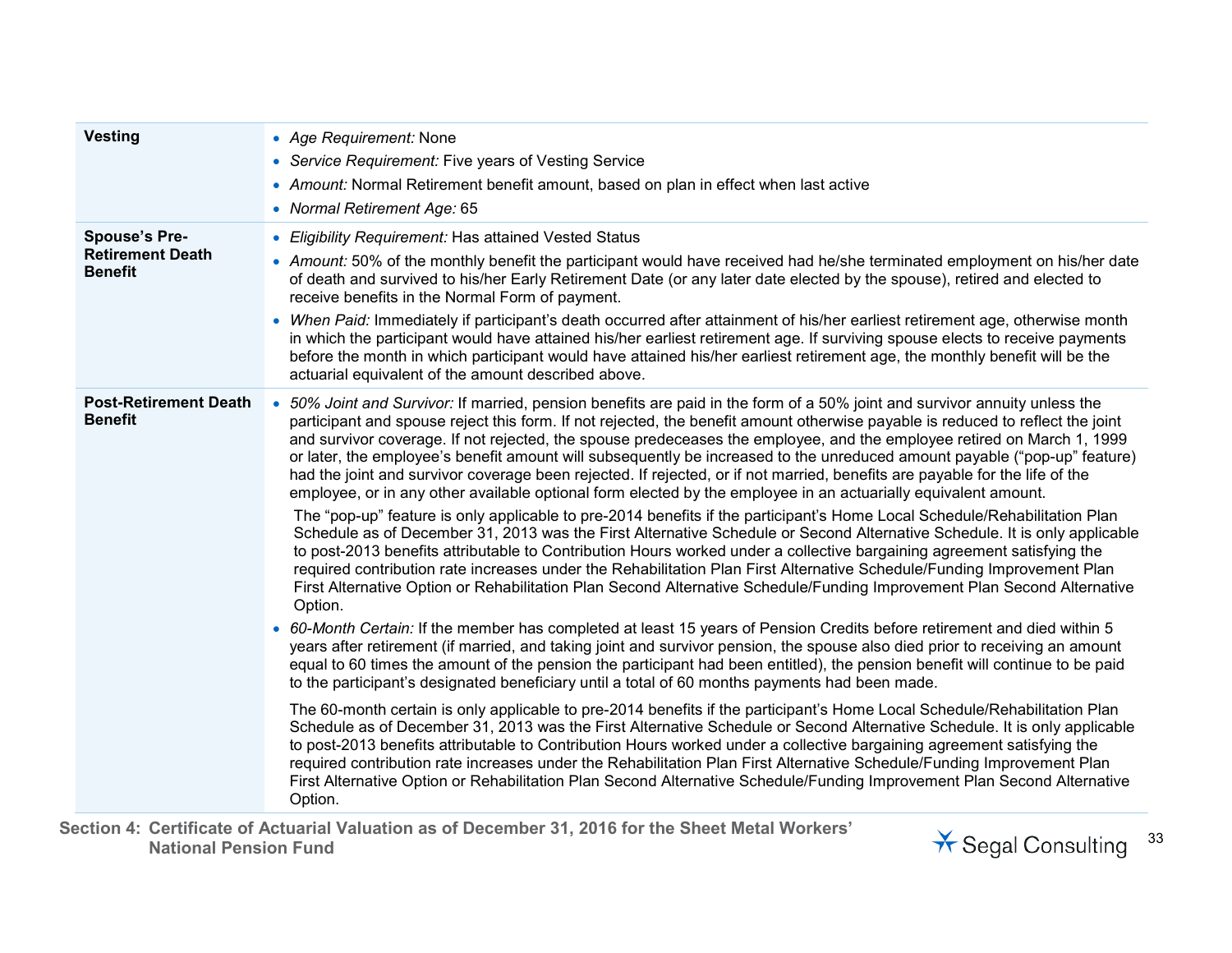| <b>Forms of Payment</b>    | The normal forms of payment are:                                                                                                                                                                                                                                                                                                                                                                                                                                                                                                                                                                                                                                          |
|----------------------------|---------------------------------------------------------------------------------------------------------------------------------------------------------------------------------------------------------------------------------------------------------------------------------------------------------------------------------------------------------------------------------------------------------------------------------------------------------------------------------------------------------------------------------------------------------------------------------------------------------------------------------------------------------------------------|
|                            | • Single life annuity for single participants, and                                                                                                                                                                                                                                                                                                                                                                                                                                                                                                                                                                                                                        |
|                            | • 50% joint and survivor annuity with a "pop-up" feature for married participants (if applicable)                                                                                                                                                                                                                                                                                                                                                                                                                                                                                                                                                                         |
|                            | The available optional forms of payment are:                                                                                                                                                                                                                                                                                                                                                                                                                                                                                                                                                                                                                              |
|                            | • Single life annuity with 60-month certain (if applicable)                                                                                                                                                                                                                                                                                                                                                                                                                                                                                                                                                                                                               |
|                            | • 50% joint and survivor annuity with a "pop-up" feature and 60-month certain (if applicable)                                                                                                                                                                                                                                                                                                                                                                                                                                                                                                                                                                             |
|                            | • 75% joint and survivor annuity with a "pop-up" feature (if applicable)                                                                                                                                                                                                                                                                                                                                                                                                                                                                                                                                                                                                  |
|                            | • 100% joint and survivor annuity with and without a "pop-up" feature (if applicable)                                                                                                                                                                                                                                                                                                                                                                                                                                                                                                                                                                                     |
|                            | The "pop-up" feature and 60-month certain are only applicable to pre-2014 benefits if the participant's Home Local<br>Schedule/Rehabilitation Plan Schedule as of December 31, 2013 was the First Alternative Schedule or Second Alternative<br>Schedule. They are only applicable to post-2013 benefits attributable to Contribution Hours worked under a collective<br>bargaining agreement satisfying the required contribution rate increases under the Rehabilitation Plan First Alternative<br>Schedule/Funding Improvement Plan First Alternative Option or Rehabilitation Plan Second Alternative Schedule/Funding<br>Improvement Plan Second Alternative Option. |
| Participation              | After completion of 870 hours during a calendar year                                                                                                                                                                                                                                                                                                                                                                                                                                                                                                                                                                                                                      |
| <b>Past Service Credit</b> | Service granted on the basis of days worked or amount earned in covered employment in calendar years prior to a<br>participant's Contribution Date. For employers with a Contribution Date on or after January 1, 2000, the employer's initial<br>contribution rate must be at least \$0.50 per hour.                                                                                                                                                                                                                                                                                                                                                                     |

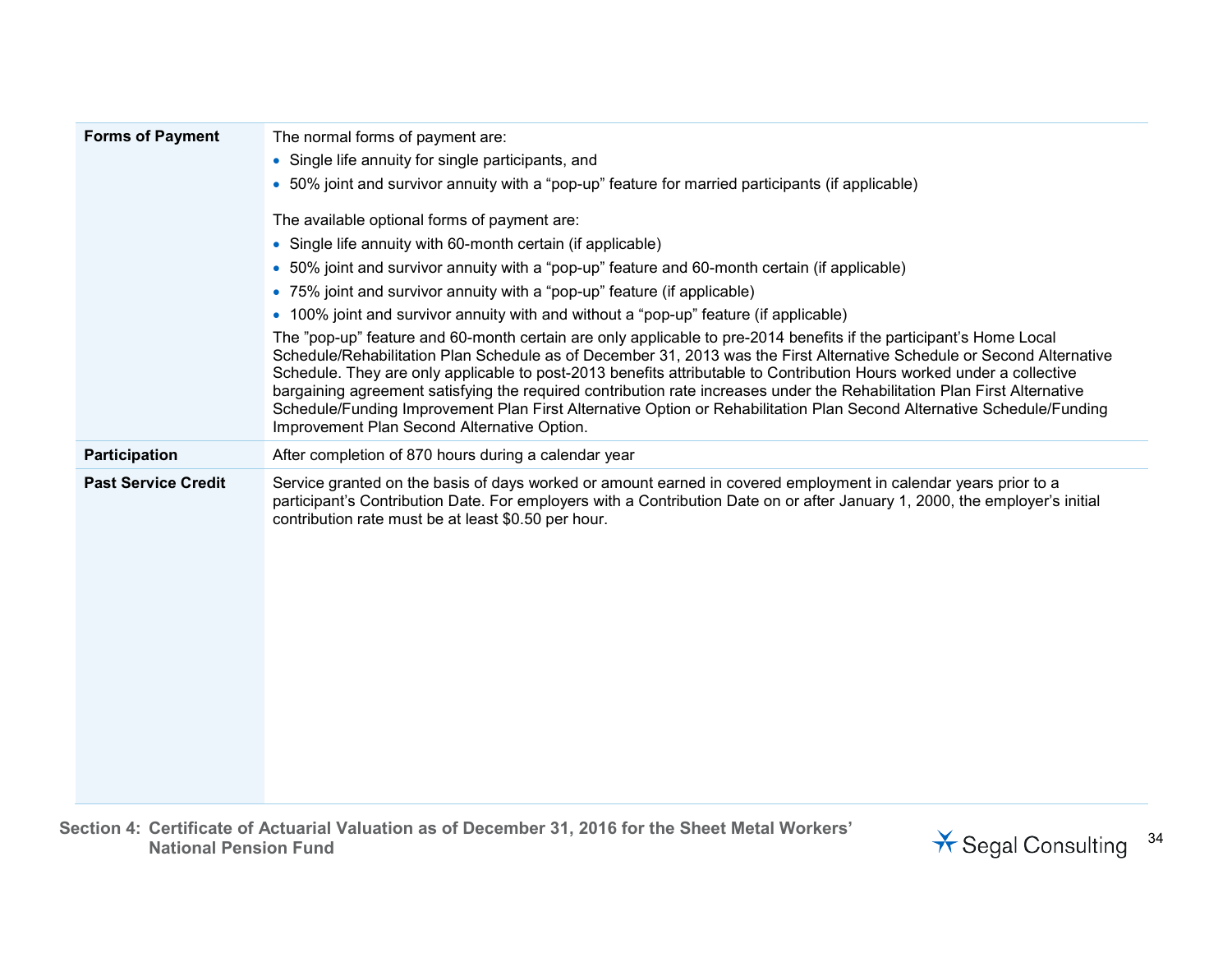Service granted on the basis of hours of work in a calendar year after a Participant's Contribution Date in accordance with the following schedule:

|                                                  | <b>Months of Future</b><br><b>Service Credit</b>                                                                        | <b>Hours of Work in Covered</b><br><b>Employment During Calendar Year</b>                                                                                                                                                                           |  |
|--------------------------------------------------|-------------------------------------------------------------------------------------------------------------------------|-----------------------------------------------------------------------------------------------------------------------------------------------------------------------------------------------------------------------------------------------------|--|
|                                                  | 0                                                                                                                       | Less than 100                                                                                                                                                                                                                                       |  |
|                                                  | $\mathbf 1$                                                                                                             | $100 - 199$                                                                                                                                                                                                                                         |  |
|                                                  | $\overline{c}$                                                                                                          | 200 - 299                                                                                                                                                                                                                                           |  |
|                                                  | 3                                                                                                                       | $300 - 399$                                                                                                                                                                                                                                         |  |
|                                                  | 4                                                                                                                       | 400 - 499                                                                                                                                                                                                                                           |  |
|                                                  | 5                                                                                                                       | $500 - 599$                                                                                                                                                                                                                                         |  |
|                                                  | 6                                                                                                                       | $600 - 699$                                                                                                                                                                                                                                         |  |
|                                                  | 7                                                                                                                       | 700 - 799                                                                                                                                                                                                                                           |  |
|                                                  | 8                                                                                                                       | 800 - 899                                                                                                                                                                                                                                           |  |
|                                                  | 9                                                                                                                       | $900 - 999$                                                                                                                                                                                                                                         |  |
|                                                  | 10                                                                                                                      | $1,000 - 1,099$                                                                                                                                                                                                                                     |  |
|                                                  | 11                                                                                                                      | 1,100 - 1,199                                                                                                                                                                                                                                       |  |
|                                                  | 12                                                                                                                      | 1,200 & Over                                                                                                                                                                                                                                        |  |
|                                                  |                                                                                                                         |                                                                                                                                                                                                                                                     |  |
| <b>Pension Credit</b>                            |                                                                                                                         | Sum of the Past Service Credit and Future Service Credit (excluding service lost under the Plan's break in service rules)                                                                                                                           |  |
| <b>Vesting Service</b>                           |                                                                                                                         | 870 or more hours of work within a Plan year earns one year of Vesting Service                                                                                                                                                                      |  |
| <b>Contribution Rate</b>                         |                                                                                                                         | Varies from \$0.05 to \$17.18 per hour as of the valuation date. The average rate is \$5.09 per hour as of January 1, 2017. 2.5%<br>of employer contributions are allocated to 401(h) Medical Accounts but are subject to pension benefit accruals. |  |
| <b>Required Contribution</b><br><b>Increases</b> | First Alternative Option: 7.0% for 2016 - 2017 Plan Years<br>Second Alternative Option: 3.5% for 2016 - 2017 Plan Years | Future contribution rate increases required under the Funding Improvement Plan Options are described below.<br>The above increases are recognized in future valuations as adopted in each contract.                                                 |  |

**Section 4: Certificate of Actuarial Valuation as of December 31, 2016 for the Sheet Metal Workers'** 

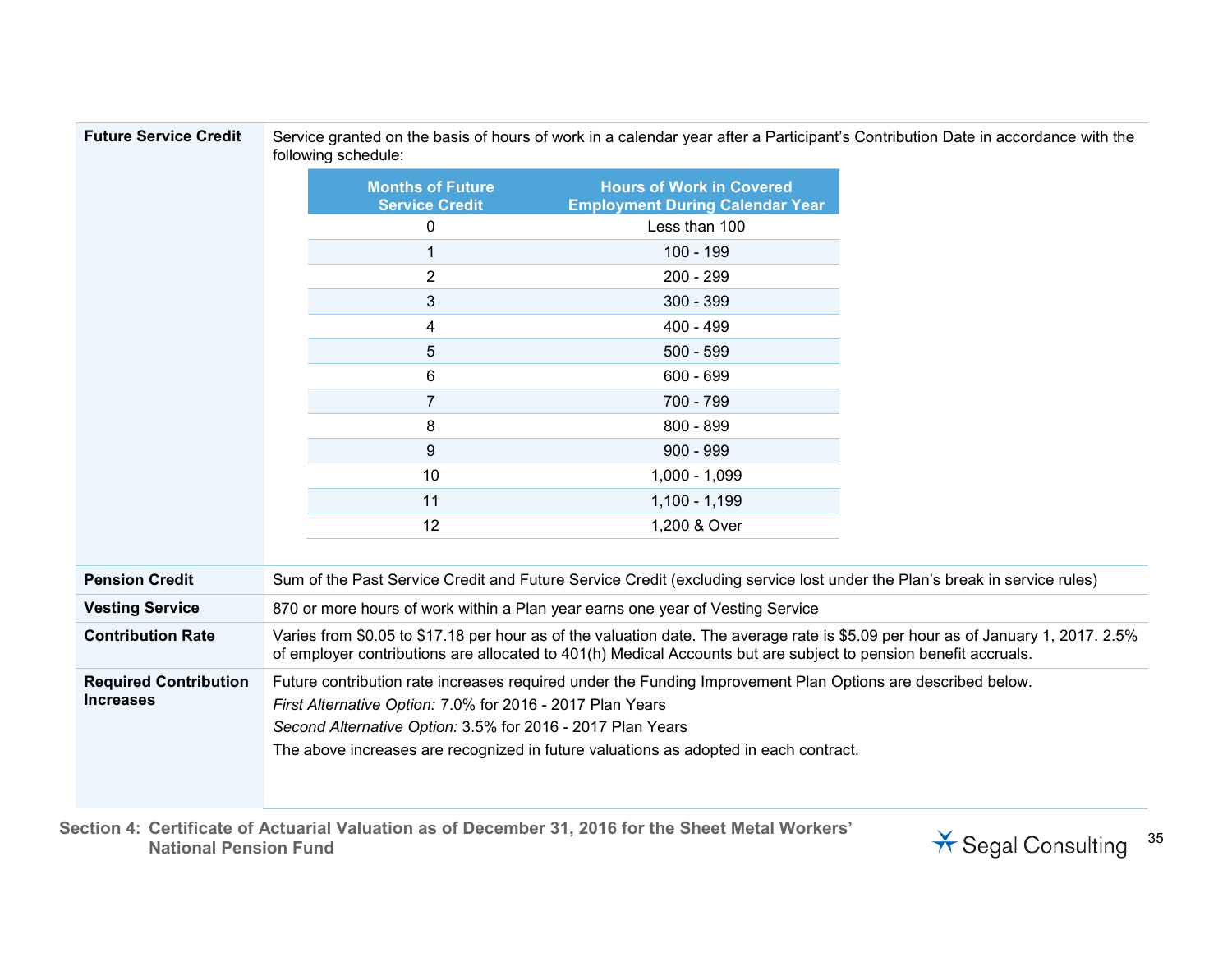| <b>Cost of Living</b><br><b>Adjustment (COLA)</b> | • Eligibility: Pensioners and beneficiaries whose benefits are based on contribution rates that were increased by the Required<br>Pension Fund Increase and who separated and retired from Covered Employment on or after January 1, 1991 and before<br>December 1, 2001. No payment is made after January 1, 2008 unless the annual supplement had been in effect 60 months<br>before that date (i.e., the benefit must have been payable on the participant's Allocation Date for 2002 – October 31, 2002). |
|---------------------------------------------------|---------------------------------------------------------------------------------------------------------------------------------------------------------------------------------------------------------------------------------------------------------------------------------------------------------------------------------------------------------------------------------------------------------------------------------------------------------------------------------------------------------------|
|                                                   | • Amount: An annual supplement equal to 2% of the participant's total monthly payments for the 12 months immediately<br>preceding the Allocation Date, multiplied by the number of whole years preceding the Allocation Date that the participant or<br>beneficiary has received benefits, up to a maximum of 15 years. If the participant had elected a level income option, the 2%<br>factor is applied to the benefit prior to the adjustment for the form of payment.                                     |
|                                                   | Effective July 1, 1995, no NPF COLA Benefit is payable with respect to any benefits accrued after June 30, 1995.                                                                                                                                                                                                                                                                                                                                                                                              |
|                                                   | A participant who was retired and received an annual supplemental increase under the NPF COLA Benefit for the 2002<br>Allocation Date will continue to receive the benefit, but it will not exceed the supplement that was paid for the 2002<br>Allocation Date (i.e., it remains fixed at that amount)                                                                                                                                                                                                       |

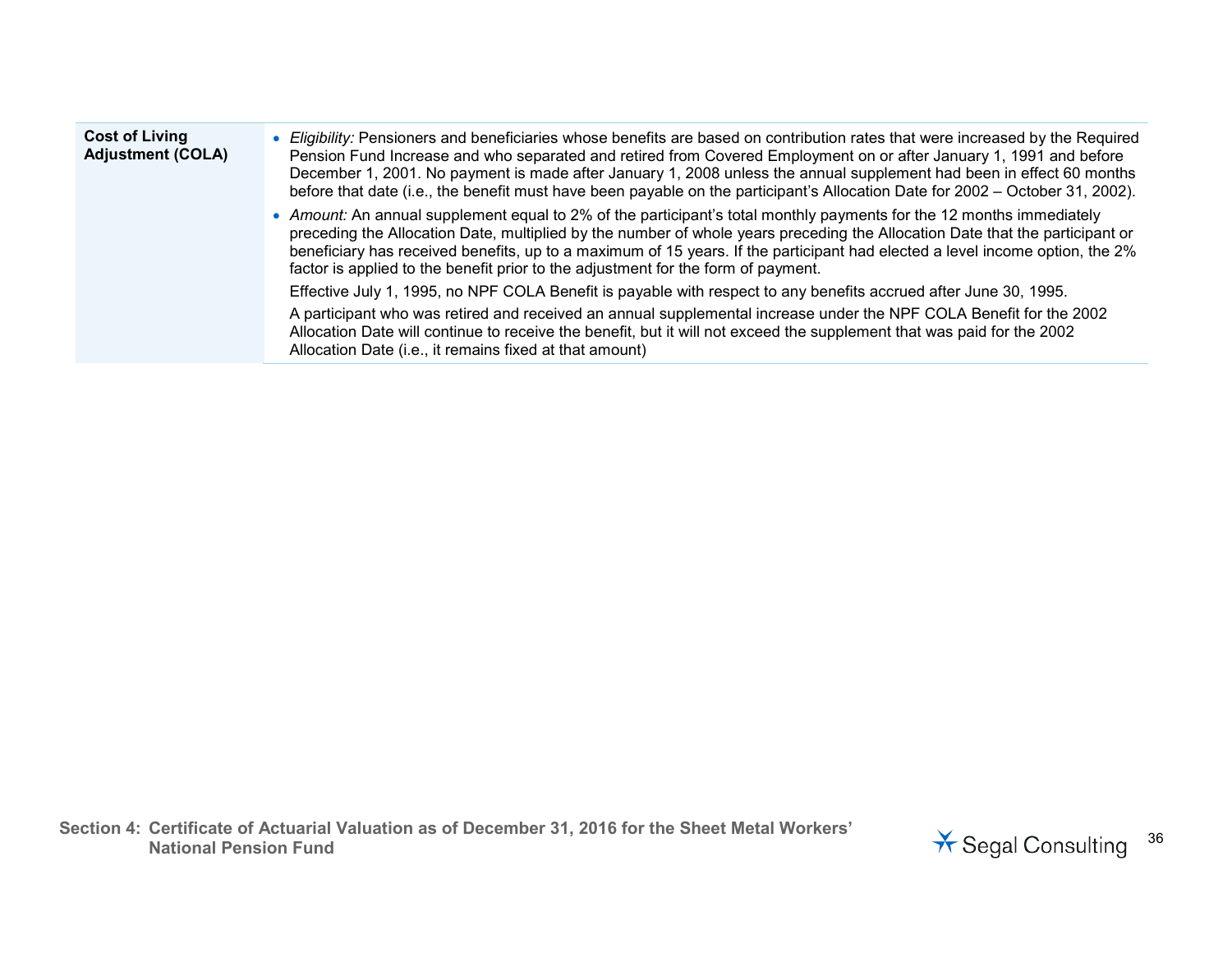## **EXHIBIT 4 - ACTUARIAL ASSUMPTIONS AND METHODS**

| <b>Investment Return</b> | To the extent the vested benefits are matched by the market value of plan assets on hand: interest assumptions prescribed by<br>the Pension Benefit Guaranty Corporation under 29 C.F.R. Ch. XL, Part 4044, which are in effect for the applicable withdrawal<br>liability valuation date, are used.                                                                                                                                                                                                                                                                                                                                                                                          |  |  |
|--------------------------|-----------------------------------------------------------------------------------------------------------------------------------------------------------------------------------------------------------------------------------------------------------------------------------------------------------------------------------------------------------------------------------------------------------------------------------------------------------------------------------------------------------------------------------------------------------------------------------------------------------------------------------------------------------------------------------------------|--|--|
|                          | PBGC Interest Rates as of December 31, 2016:<br>$-$ First 20 years<br>1.98%                                                                                                                                                                                                                                                                                                                                                                                                                                                                                                                                                                                                                   |  |  |
|                          | 2.67%<br>- After 20 years                                                                                                                                                                                                                                                                                                                                                                                                                                                                                                                                                                                                                                                                     |  |  |
|                          | To the extent the vested benefits are not matched by plan assets (at market), the interest assumption is the same as used for<br>plan funding: 7.50%                                                                                                                                                                                                                                                                                                                                                                                                                                                                                                                                          |  |  |
|                          | The portion of the vested benefits that is matched by readily available assets is determined by comparing the total present<br>value of vested benefits plus expenses - at PBGC rates - with the total market value of assets; each vested benefit is treated<br>as covered by assets to the same extent as all other vested benefits.                                                                                                                                                                                                                                                                                                                                                        |  |  |
|                          | Affected Benefits liabilities are valued at the same interest rate assumption used for plan funding for the Plan year for which<br>the pool is established.                                                                                                                                                                                                                                                                                                                                                                                                                                                                                                                                   |  |  |
|                          | The discount rate is based on a blend, which includes rates selected based on estimated annuity purchase rates for benefits<br>being settled, because withdrawal liability is a final settlement of an employer's obligations to the Plan. For benefits that could<br>be settled immediately, because assets on hand are sufficient, the annuity purchase rates are those promulgated by PBGC<br>under ERISA Sec. 4044 for multiemployer plans terminating by mass withdrawal on the measurement date. For benefits that<br>cannot be settled immediately because they are not currently funded, the calculation uses rates equal to the discount rate<br>used for plan funding calculations. |  |  |
| <b>Mortality Rates</b>   | Healthy Employee: RP-2014 Blue Collar Employee Mortality Tables (sex distinct), with ages set forward 1 year, projected<br>generationally using Scale MP-2014                                                                                                                                                                                                                                                                                                                                                                                                                                                                                                                                 |  |  |
|                          | Healthy Pensioner or Beneficiary: RP-2014 Blue Collar Healthy Annuitant Mortality Tables (sex distinct), with ages set forward<br>1 year, projected generationally using Scale MP-2014                                                                                                                                                                                                                                                                                                                                                                                                                                                                                                        |  |  |
|                          | Disabled: RP-2014 Disabled Retiree Mortality Tables (sex distinct), with ages set forward 1 year, projected generationally<br>using Scale MP-2014                                                                                                                                                                                                                                                                                                                                                                                                                                                                                                                                             |  |  |
|                          | The mortality tables with ages set forward 1 year and projected with Scale MP-2014 from 2014 reasonably reflect the mortality<br>experience of the Plan as of the measurement date. These mortality tables were then adjusted to future years using the<br>generational projection to reflect future mortality improvement between the measurement date and those years.                                                                                                                                                                                                                                                                                                                      |  |  |
|                          | The mortality rates were based on historical and current demographic data, adjusted to reflect estimated future experience<br>and professional judgment. As part of the analysis, a comparison was made between the actual number of deaths by age and<br>liability change and the projected number and liability change based on the prior year's assumption over the most recent two<br>years.                                                                                                                                                                                                                                                                                              |  |  |

**Section 4: Certificate of Actuarial Valuation as of December 31, 2016 for the Sheet Metal Workers'** 

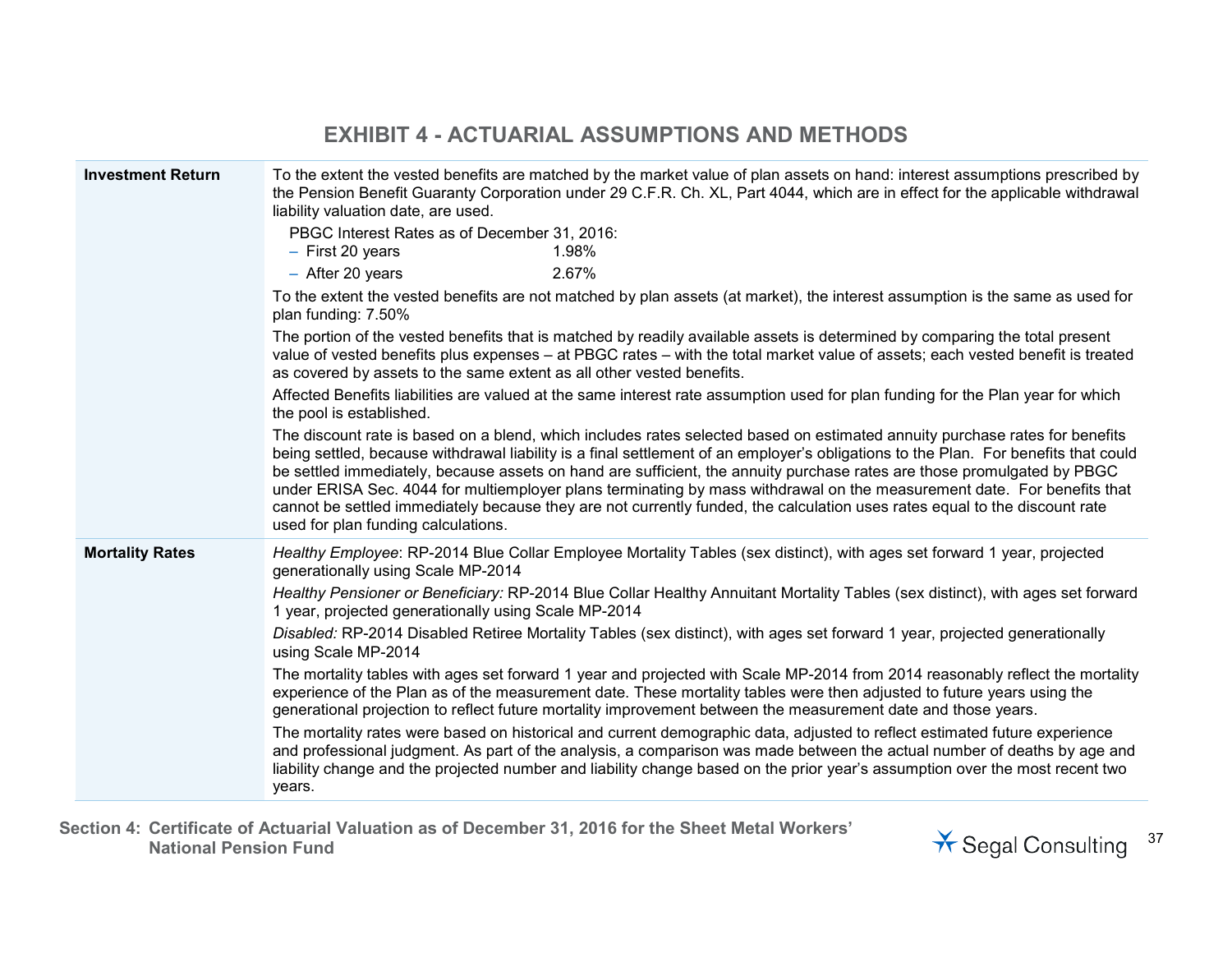| <b>Retirement Rates for</b><br><b>Active Participants</b>                    |             |                           |                          | <b>Annual Retirement Rates</b>                                                               |                                                                                                                                                                                                                                                           |
|------------------------------------------------------------------------------|-------------|---------------------------|--------------------------|----------------------------------------------------------------------------------------------|-----------------------------------------------------------------------------------------------------------------------------------------------------------------------------------------------------------------------------------------------------------|
|                                                                              |             |                           | <b>Not Eligible for</b>  | <b>Not Eligible for</b>                                                                      |                                                                                                                                                                                                                                                           |
|                                                                              |             | Age                       | 55/30 (60/30) Pension    | 55/30 (60/30) Pension*                                                                       |                                                                                                                                                                                                                                                           |
|                                                                              |             | 55                        | 5                        | 25                                                                                           |                                                                                                                                                                                                                                                           |
|                                                                              |             | 56-57                     | 5                        | 14                                                                                           |                                                                                                                                                                                                                                                           |
|                                                                              |             | 58-59                     | $\overline{7}$           | 14                                                                                           |                                                                                                                                                                                                                                                           |
|                                                                              |             | 60-61                     | 14                       | 20                                                                                           |                                                                                                                                                                                                                                                           |
|                                                                              |             | 62                        | 35                       | 40                                                                                           |                                                                                                                                                                                                                                                           |
|                                                                              |             | 63-69                     | 25                       | 35                                                                                           |                                                                                                                                                                                                                                                           |
|                                                                              |             | 70                        | 100                      | 100                                                                                          |                                                                                                                                                                                                                                                           |
|                                                                              |             | applicable age, if higher |                          | * Rate at first eligibility for 55/30 (60/30, if applicable) Pension is 25% or above rate at |                                                                                                                                                                                                                                                           |
|                                                                              |             |                           |                          |                                                                                              |                                                                                                                                                                                                                                                           |
|                                                                              | five years. |                           | <b>Annual Retirement</b> |                                                                                              | and professional judgment. As part of the analysis, a comparison was made between the actual number of retirements by age<br>and liability change and the projected number and liability change based on the prior years' assumption over the most recent |
|                                                                              |             | Age                       | <b>Rates</b>             |                                                                                              |                                                                                                                                                                                                                                                           |
|                                                                              |             | 55-61                     | 5                        |                                                                                              |                                                                                                                                                                                                                                                           |
|                                                                              |             | 62-63                     | 10                       |                                                                                              |                                                                                                                                                                                                                                                           |
|                                                                              |             | 64                        | 30                       |                                                                                              |                                                                                                                                                                                                                                                           |
|                                                                              |             | 65                        | 35                       |                                                                                              |                                                                                                                                                                                                                                                           |
|                                                                              |             | 66-79                     | 20                       |                                                                                              |                                                                                                                                                                                                                                                           |
| <b>Retirement Rates for</b><br><b>Inactive Vested</b><br><b>Participants</b> |             | 80                        | 100                      |                                                                                              |                                                                                                                                                                                                                                                           |
|                                                                              |             |                           |                          | a Normal or Standard Early Pension, depending upon age and service at retirement.            | 20% of inactive participants are assumed to retire with a Special Early, or 55/30 Pension (60/30 if applicable) if<br>expected to be eligible based on reported Funding Improvement Plan Option, and 80% are assumed to retire with                       |

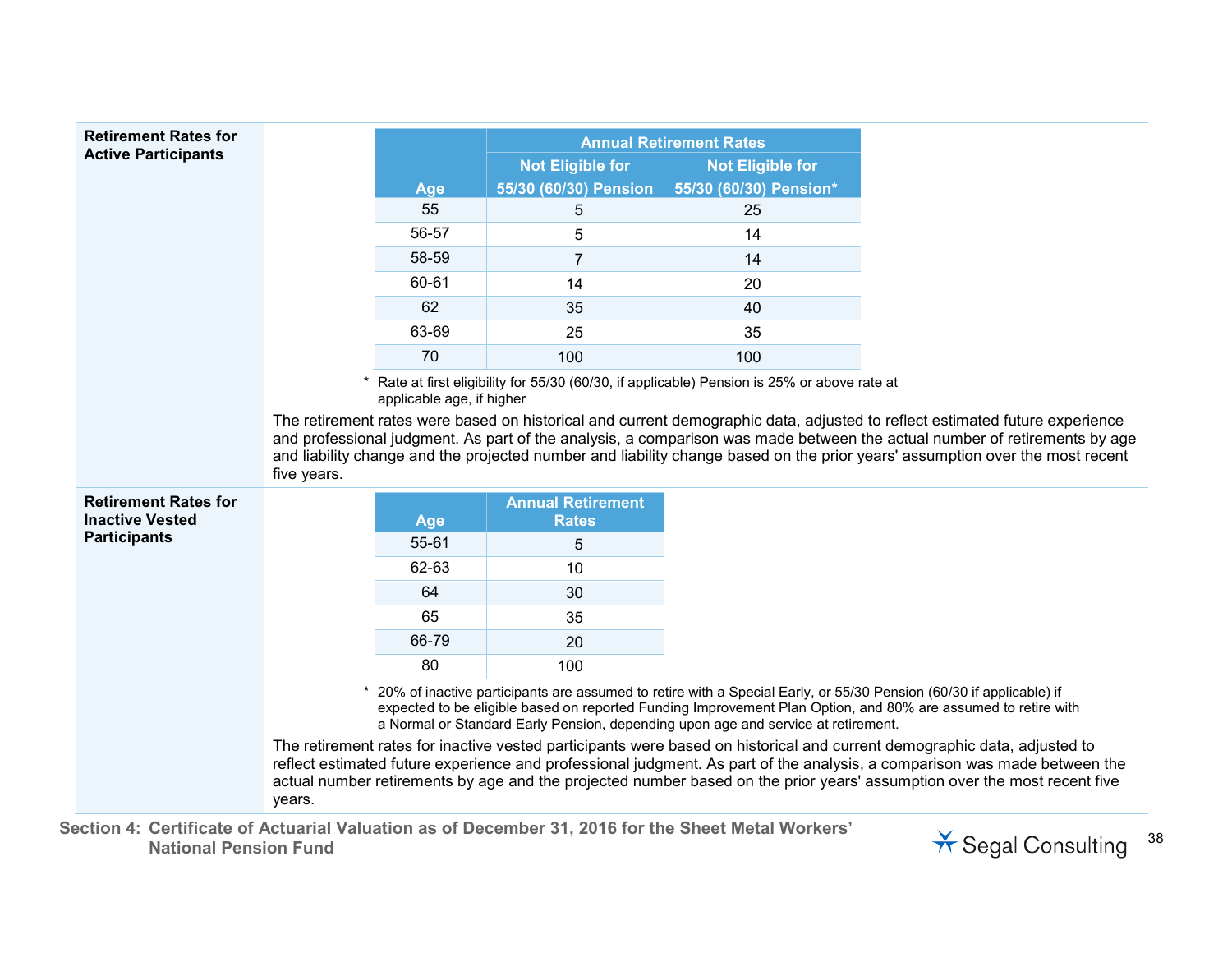| <b>Unknown Data for</b><br><b>Participants</b>          | Same as those exhibited by participants with similar known characteristics. If not specified, participants are assumed to be<br>male.                                                                                                                                                      |
|---------------------------------------------------------|--------------------------------------------------------------------------------------------------------------------------------------------------------------------------------------------------------------------------------------------------------------------------------------------|
| <b>Percent Married</b>                                  | 80%                                                                                                                                                                                                                                                                                        |
| Age and Sex of<br><b>Spouse</b>                         | Spouse of male participant is assumed to be three years younger than the participant and spouse of female participant is<br>assumed to be three years older than the participant. If the spouse's sex is not provided, the spouse is assumed to be the<br>opposite sex of the participant. |
| <b>Benefit Election</b>                                 | Married participants are assumed to elect the 50% joint and survivor annuity (with the "pop-up" feature if available) and non-<br>married participants are assumed to elect the single life annuity.                                                                                       |
|                                                         | The benefit elections were based on historical and current demographic data, adjusted to reflect the plan design, and<br>estimated future experience and professional judgment.                                                                                                            |
| <b>Annual Administrative</b><br><b>Expenses</b>         | \$10,000, plus \$200 per vested participant, plus a percentage (defined by statute) of the excess of the value of plan benefits<br>over \$200,000, and is applicable to the portion of benefits that is matched by assets.                                                                 |
| <b>Actuarial Value of</b><br><b>Assets</b>              | At market value                                                                                                                                                                                                                                                                            |
| <b>Allocation Method</b>                                | Presumptive, with fresh start in the year following a merger (most recently in 1999)                                                                                                                                                                                                       |
| <b>Contribution period for</b><br>prorating liabilities | 5 years; Contribution rate increases under the Funding Improvement Plan after December 31, 2014 are recognized if they<br>result in increases in benefits.                                                                                                                                 |
| De minimis Deductible                                   | \$50,000, or 3/4 of 1% of the unfunded vested liability, if smaller. The deductible is reduced, dollar for dollar, if the gross<br>assessment is in excess of \$100,000                                                                                                                    |